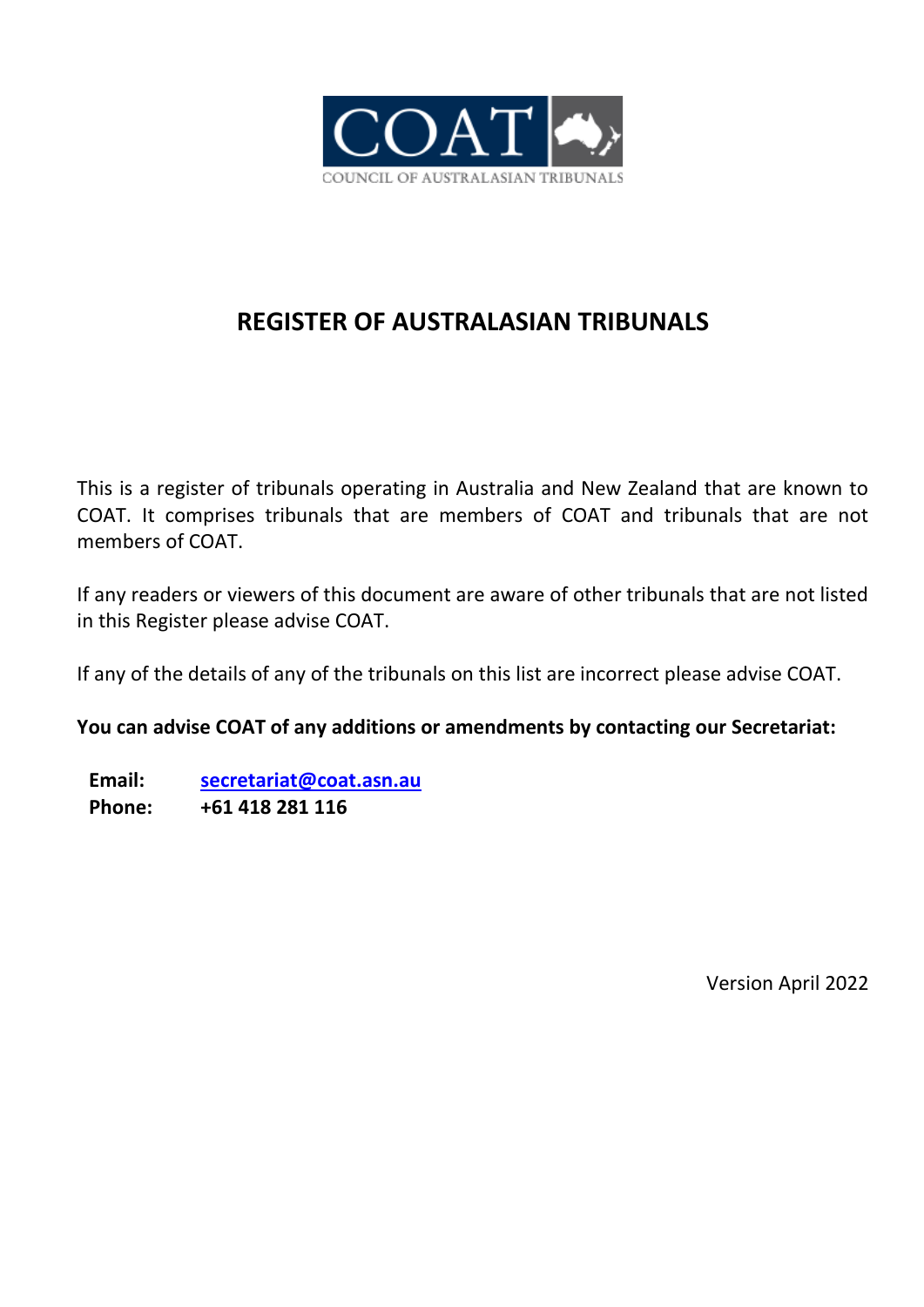## **Contents**

| Social Workers Registration Board Complaints and Disciplinary Tribunal  9 |     |
|---------------------------------------------------------------------------|-----|
|                                                                           |     |
|                                                                           |     |
|                                                                           |     |
|                                                                           |     |
|                                                                           |     |
|                                                                           |     |
|                                                                           |     |
|                                                                           |     |
|                                                                           |     |
|                                                                           |     |
|                                                                           |     |
|                                                                           |     |
|                                                                           |     |
|                                                                           |     |
|                                                                           |     |
|                                                                           |     |
|                                                                           |     |
| Office of the Australian Information Commissioner (OAIC) 17               |     |
|                                                                           |     |
|                                                                           |     |
|                                                                           |     |
|                                                                           |     |
|                                                                           |     |
|                                                                           |     |
|                                                                           |     |
|                                                                           | .20 |
|                                                                           |     |
|                                                                           |     |
|                                                                           |     |
|                                                                           |     |
|                                                                           |     |
|                                                                           |     |
|                                                                           |     |
|                                                                           |     |
|                                                                           |     |
|                                                                           |     |
|                                                                           |     |
|                                                                           |     |
|                                                                           |     |
|                                                                           |     |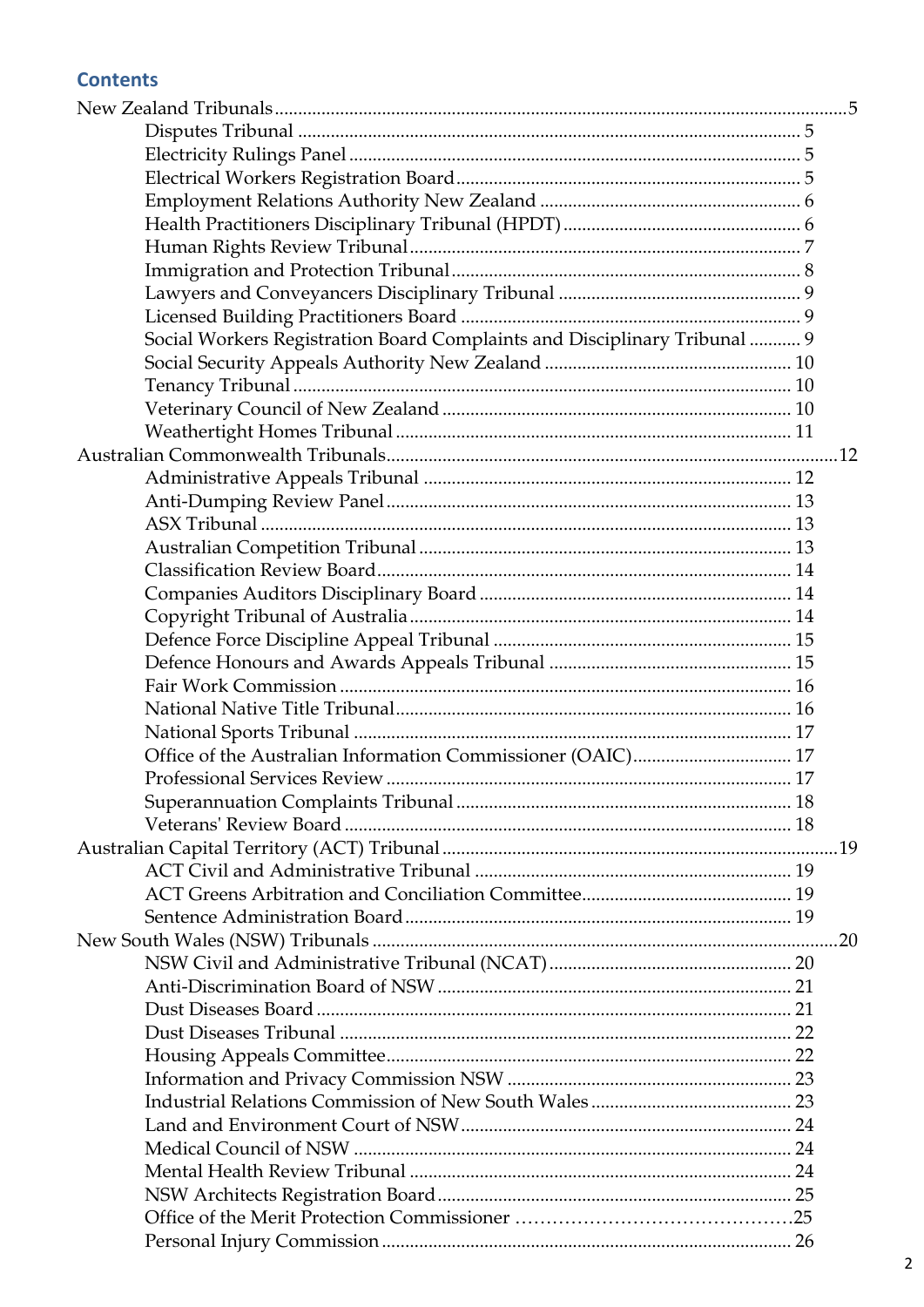| Northern Territory Civil and Administrative Tribunal of the (NTCAT)  27           |  |
|-----------------------------------------------------------------------------------|--|
| Public Sector Appeals & Grievance Reviews, Office of the Commissioner for         |  |
|                                                                                   |  |
|                                                                                   |  |
| Arbitration and Professional Standards Tribunal, The Real Estate Institute of Qld |  |
|                                                                                   |  |
|                                                                                   |  |
|                                                                                   |  |
|                                                                                   |  |
|                                                                                   |  |
| Office of the Commissioner for Body Corporate & Community Management 31           |  |
|                                                                                   |  |
|                                                                                   |  |
|                                                                                   |  |
| Returned and Services League of Australia (QLD Branch) Tribunal 33                |  |
|                                                                                   |  |
|                                                                                   |  |
|                                                                                   |  |
|                                                                                   |  |
|                                                                                   |  |
|                                                                                   |  |
|                                                                                   |  |
|                                                                                   |  |
|                                                                                   |  |
|                                                                                   |  |
|                                                                                   |  |
|                                                                                   |  |
|                                                                                   |  |
|                                                                                   |  |
|                                                                                   |  |
|                                                                                   |  |
|                                                                                   |  |
|                                                                                   |  |
|                                                                                   |  |
|                                                                                   |  |
|                                                                                   |  |
|                                                                                   |  |
|                                                                                   |  |
|                                                                                   |  |
|                                                                                   |  |
|                                                                                   |  |
|                                                                                   |  |
|                                                                                   |  |
|                                                                                   |  |
| Liquor Commission of Western Australia (Department of Local Government,           |  |
|                                                                                   |  |
|                                                                                   |  |
|                                                                                   |  |
|                                                                                   |  |
|                                                                                   |  |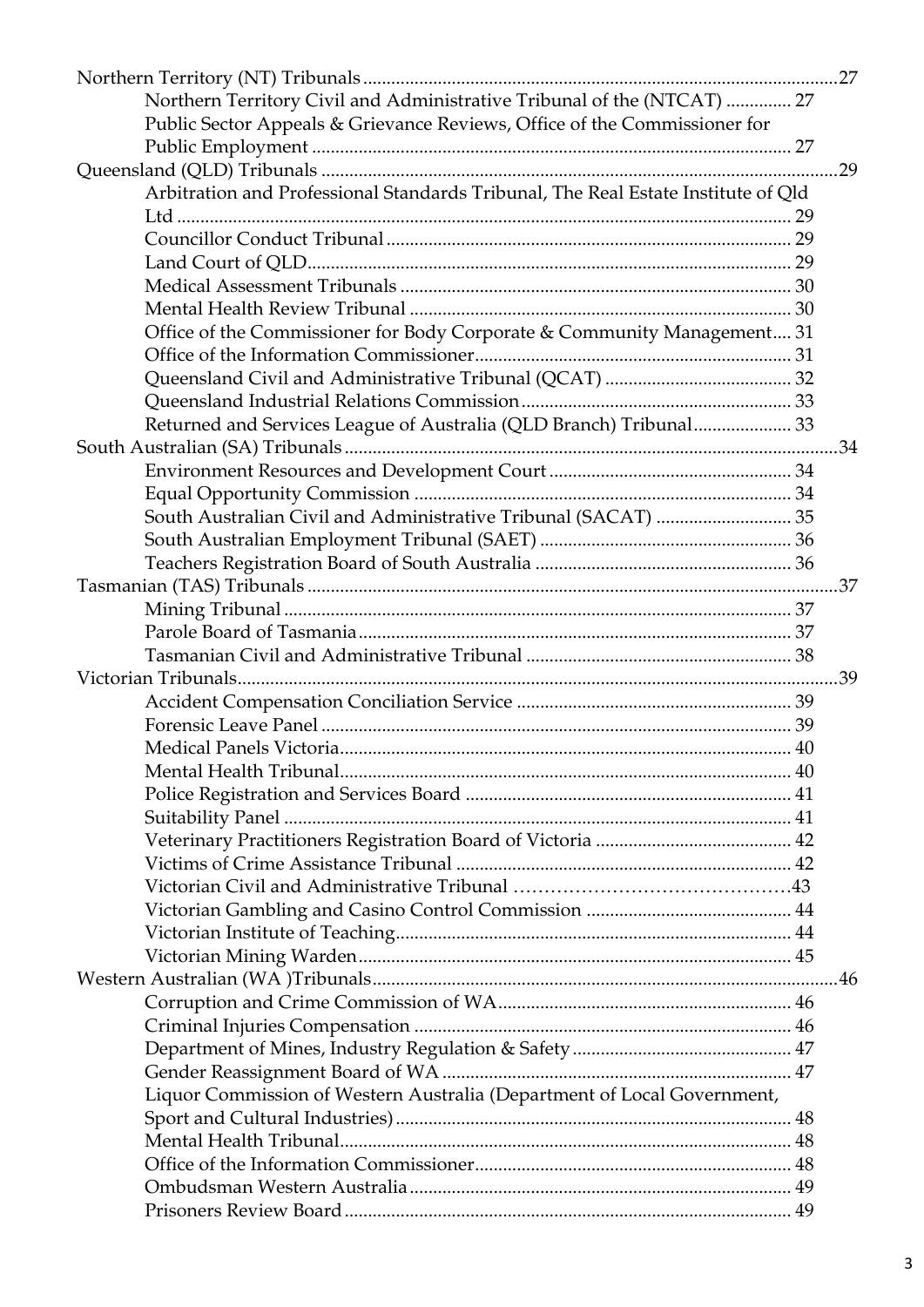| Racing Penalties Appeal Tribunal of WA (Department of Local Government, |  |
|-------------------------------------------------------------------------|--|
|                                                                         |  |
|                                                                         |  |
|                                                                         |  |
|                                                                         |  |
|                                                                         |  |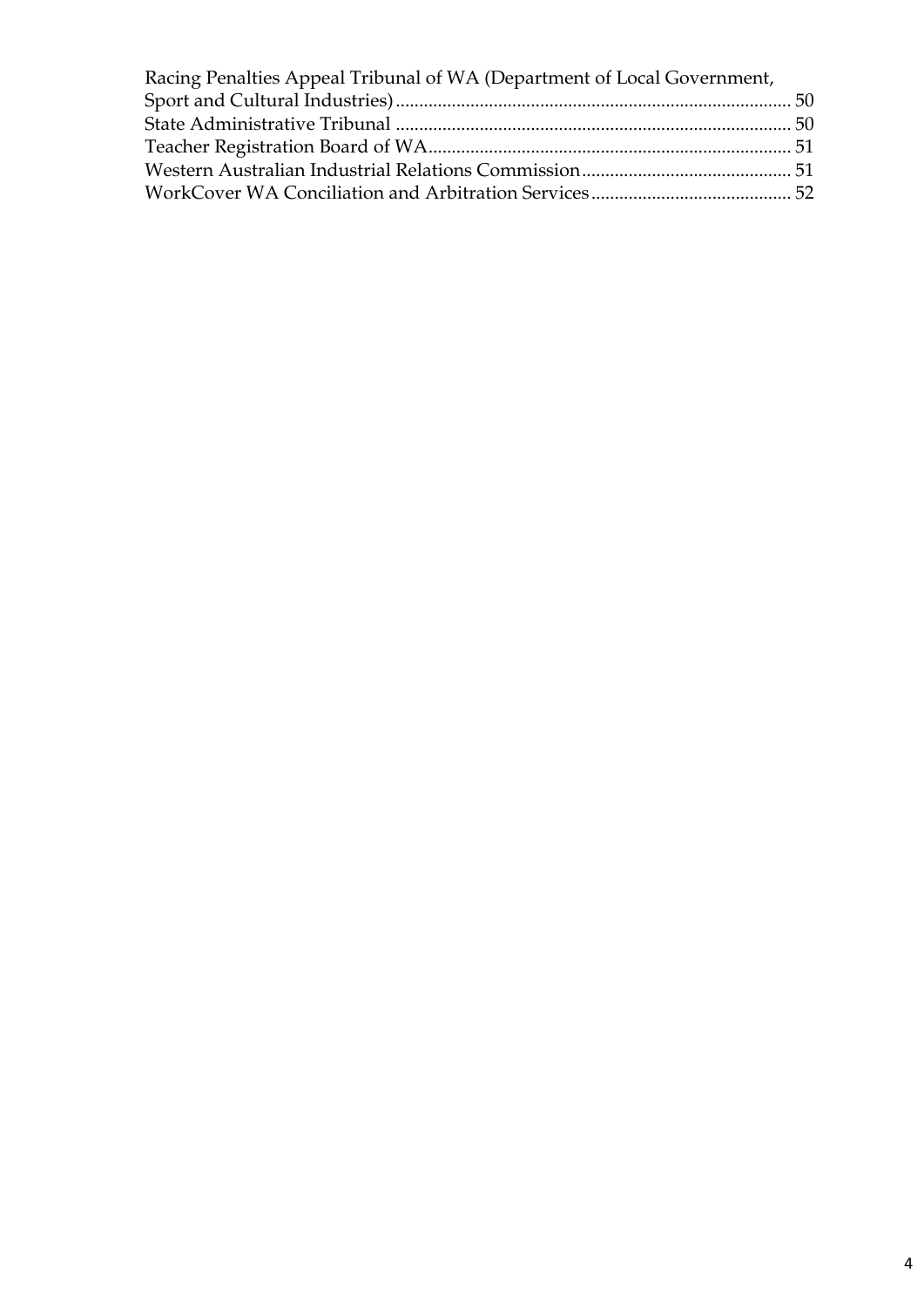<span id="page-4-3"></span><span id="page-4-2"></span><span id="page-4-1"></span><span id="page-4-0"></span>

|                                                        | <b>New Zealand Tribunals</b>                                                                                                 |                                                                                                                                                                                                                                                                 |                                                                                                                                                                                                                                                                                                                                                                                                                                                                                                                                                                                                                                                                                                                                                                                                                                                                                                                                                                                                                                                                                                                                                                                                                                                                                                            |  |
|--------------------------------------------------------|------------------------------------------------------------------------------------------------------------------------------|-----------------------------------------------------------------------------------------------------------------------------------------------------------------------------------------------------------------------------------------------------------------|------------------------------------------------------------------------------------------------------------------------------------------------------------------------------------------------------------------------------------------------------------------------------------------------------------------------------------------------------------------------------------------------------------------------------------------------------------------------------------------------------------------------------------------------------------------------------------------------------------------------------------------------------------------------------------------------------------------------------------------------------------------------------------------------------------------------------------------------------------------------------------------------------------------------------------------------------------------------------------------------------------------------------------------------------------------------------------------------------------------------------------------------------------------------------------------------------------------------------------------------------------------------------------------------------------|--|
| <b>Disputes Tribunal</b>                               | Ms Anne Darroch,<br><b>Principal Disputes Tribunal</b><br>Referee                                                            | Private Bag 32001<br><b>Featherston Street</b><br>WELLINGTON 6011<br><b>NEW ZEALAND</b><br>43-49 Ballance Street<br>Wellington<br>Phone: 0800 268 787<br>+64 4 4626 660<br>Email:<br>tribunals@justice.govt.n<br>z<br>Web:<br>www.disputestribunal.g<br>ovt.nz/ | The Disputes Tribunal deals with many types of dispute. You can take a dispute to the Tribunal<br>even if you have agreed in writing not to, or a contract says "no responsibility accepted".<br>The dispute could concern an amount up to \$15,000 or, if everyone involved agrees, up to<br>\$20,000. If your dispute involves more than this amount, and you want the Disputes Tribunal<br>to deal with it, you must reduce the amount you are claiming.<br>The Disputes Tribunal can help with the following kinds of disputes:<br>whether work has been done properly<br>whether goods purchased were what you asked for<br>the amount charged for work done<br>damage to property, for example a car damaged in a collision or a lawnmower lent to<br>a neighbour that is returned damaged<br>loss of property, for example, someone borrows a bike and doesn't return it<br>$\bullet$<br>payment for a loss caused by misleading advertising or misleading statements made<br>by someone selling goods or services, for example an advertisement that suggests<br>speakers are included in a sound system when they are an extra cost<br>whether a boundary fence needs replacing or how costs will be shared<br>hire purchase agreements<br>denying that you owe money for an account sent to you. |  |
| <b>Electricity Rulings</b><br><b>Panel</b>             | Mr Melbourne Orange<br><b>Presiding Member</b>                                                                               | C/- Electricity Authority,<br>PO Box 10041,<br>Wellington NZ 6143<br>PH +64 21 512 537<br>https://www.ea.govt.nz/<br>code-and-<br>compliance/rulings-<br>panel/                                                                                                 | Hearing complaints and disputes about and from participants in the New Zealand electricity<br>industry under the Electricity Industry Act 2010.                                                                                                                                                                                                                                                                                                                                                                                                                                                                                                                                                                                                                                                                                                                                                                                                                                                                                                                                                                                                                                                                                                                                                            |  |
| <b>Electrical Workers</b><br><b>Registration Board</b> | Mr Melbourne Orange<br><b>Presiding Member</b><br>Duncan Connor<br>Registrar<br><b>Tracy Goddard</b><br><b>Board Officer</b> | Post:<br>PO Box 10-156<br>Wellington NZ 6143<br>Ph: +64 3 943 4254<br>Email:<br>info@ewrb.govt.nz<br>Web:<br>www.ewrb.govt.nz                                                                                                                                   | Registration and licensing of 28,000 New Zealand electrical workers. The Board holds a<br>disciplinary function under the Electricity Act 1992. Ability to impose suspensions and<br>cancellations of electrical workers licenses and to fine electrical workers.                                                                                                                                                                                                                                                                                                                                                                                                                                                                                                                                                                                                                                                                                                                                                                                                                                                                                                                                                                                                                                          |  |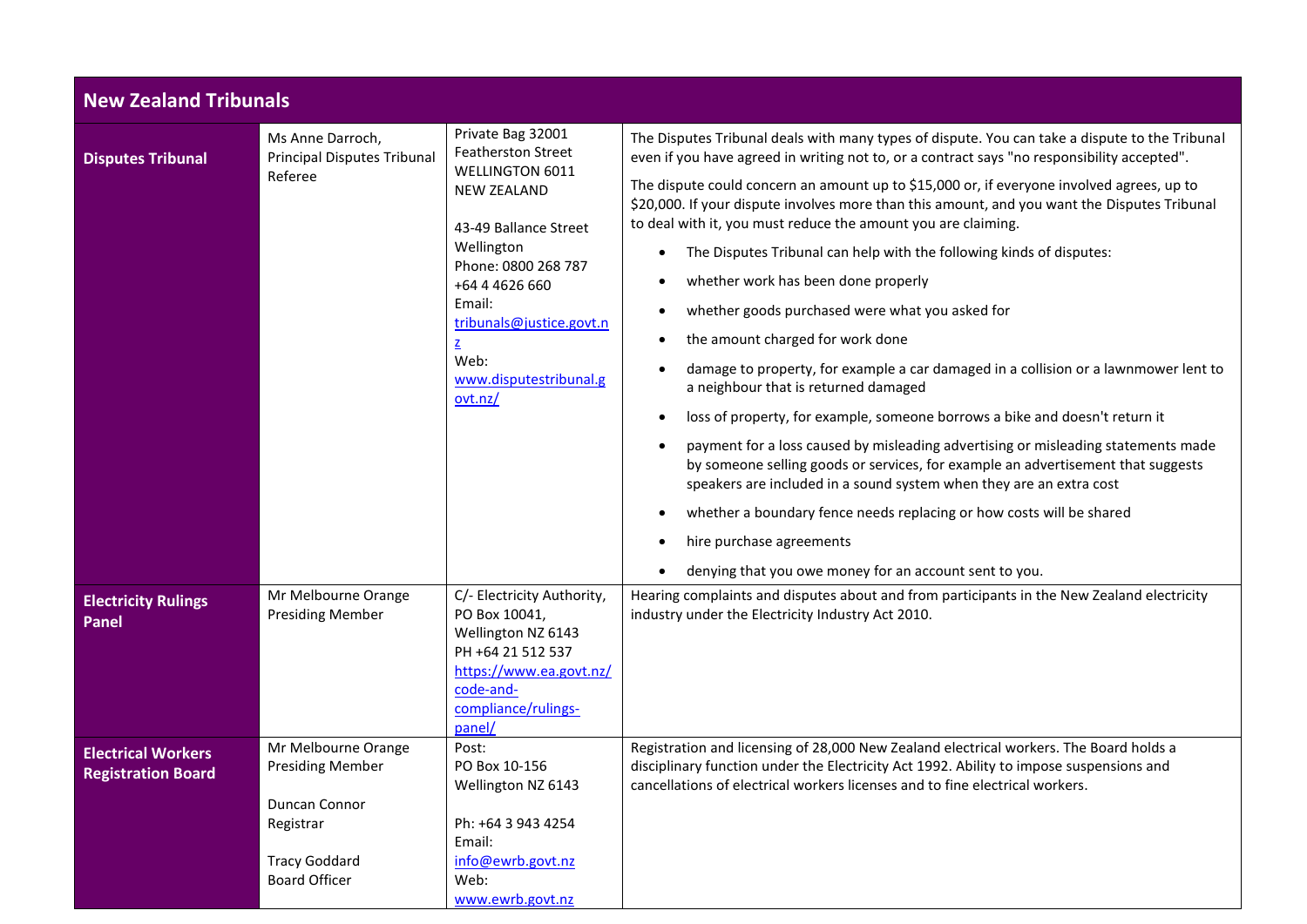<span id="page-5-1"></span><span id="page-5-0"></span>

| <b>Employment Relations</b><br><b>Authority New Zealand</b>           | Dr Andrew Dallas<br>Chief                                                                           | Address:<br>Level 10, The 280 Centre<br>280 Queen Street<br><b>AUCKLAND NEW</b><br>ZEALAND<br>Post:<br>PO Box 105 117<br>DX CX 10257<br>Auckland 1143<br>Ph: +64 09 970 1550<br>Web:<br>www.era.govt.nz | The Employment Relations Authority investigates and determines "Employment Relationship<br>problems" that cannot be resolved through mediation.<br>A dissatisfied party can proceed to the Employment Court to a hearing de novo or for a re-<br>hearing of a particular part of the case.                                                                                                                                                                                                                                                                                                                                                                                                                                                                                                                                 |
|-----------------------------------------------------------------------|-----------------------------------------------------------------------------------------------------|---------------------------------------------------------------------------------------------------------------------------------------------------------------------------------------------------------|----------------------------------------------------------------------------------------------------------------------------------------------------------------------------------------------------------------------------------------------------------------------------------------------------------------------------------------------------------------------------------------------------------------------------------------------------------------------------------------------------------------------------------------------------------------------------------------------------------------------------------------------------------------------------------------------------------------------------------------------------------------------------------------------------------------------------|
| <b>Health Practitioners</b><br><b>Disciplinary Tribunal</b><br>(HPDT) | <b>Ms Alison Douglass</b><br><b>Acting Chairperson</b><br>Ms Gay Fraser<br><b>Executive Officer</b> | Level 24 AON Building 1<br>Willis St<br>Wellington New Zealand<br>PO Box 10509<br>The Terrace<br>Wellington NZ 6143<br>Ph: +64 (04) 381 6816<br>Email: hpdt@hpdt.org.nz<br>Web: www.hpdt.org.nz         | The HPDT was established in September 2004 following the introduction of the Health<br>Practitioners Competence Assurance Act 2003. The Tribunal's role is to hear and determine<br>disciplinary proceedings brought against health practitioners in 22 health professions<br>Anaesthetic technicians<br>Chiropractors<br>Dentists<br>Dental therapists<br>Dental hygienists<br>Dental technicians and clinical dental technicians<br><b>Dietitians</b><br><b>Medical practitioners</b><br>Dispensing opticians<br>Medical laboratory technicians<br>Medical laboratory scientists and technologists<br>Medial radiation technologists<br><b>Midwives</b><br><b>Nurses</b><br>Occupational therapists<br>Optometrists<br>Osteopaths<br>Pharmacists<br>Physiotherapists<br>Podiatrists<br>Psychologists<br>Psychotherapists |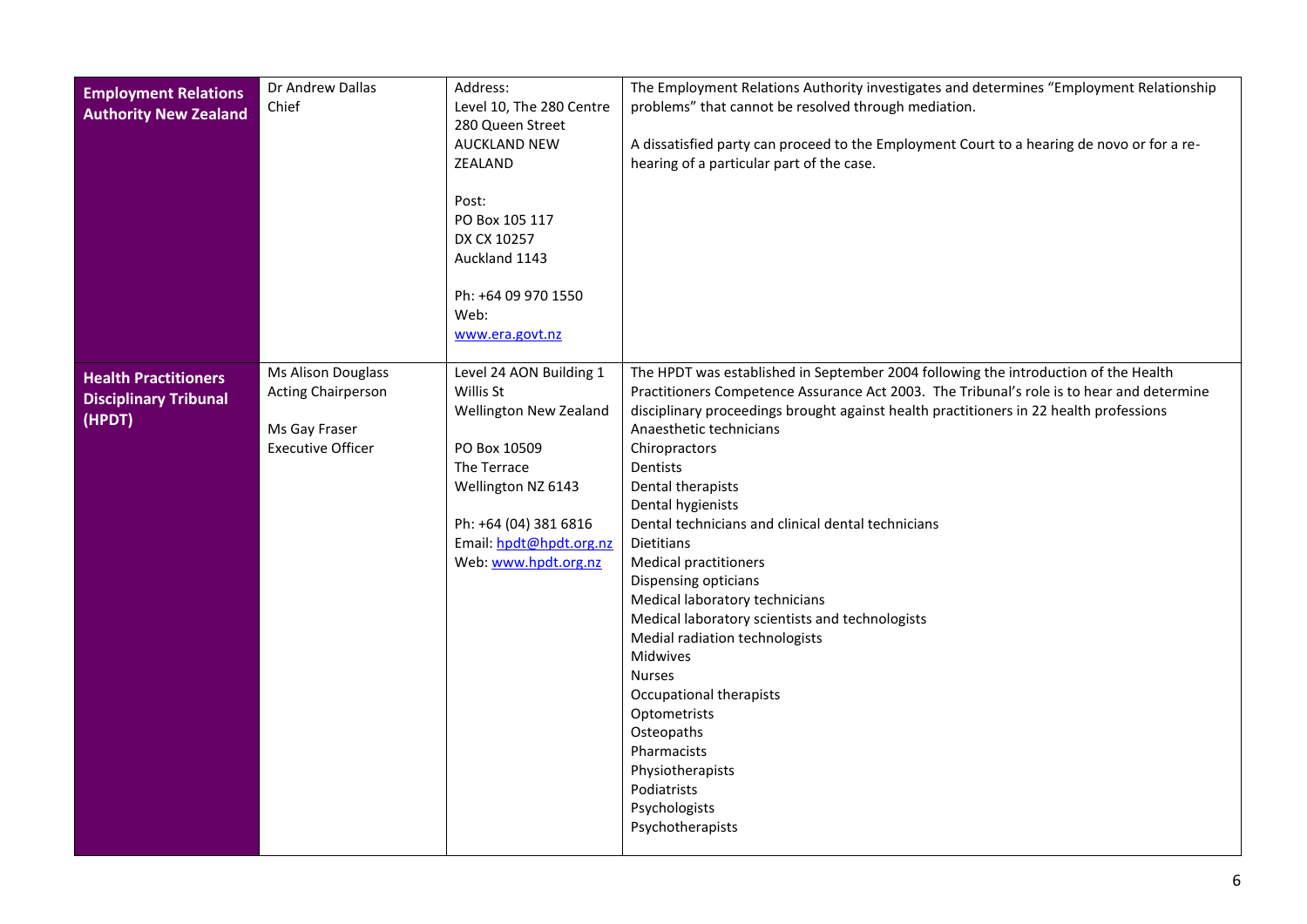<span id="page-6-0"></span>

| <b>Human Rights Review</b><br><b>Tribunal</b> | Mr Rodger Haines QC<br>Chair | Human Rights Review<br><b>Tribunals Unit</b><br>Private Bag 32001<br>Wellington<br>New Zealand 6146<br>Human Rights Review<br><b>Tribunals Unit</b><br>Level 1, 86 Customhouse<br>Quay<br><b>WELLINGTON</b><br>Ph: +64 (04) 462 6660<br>Fax: (04) 462 6686<br>Email:<br>hrrt@justice.govt.nz<br>Web:<br>https://www.justice.govt<br>.nz/tribunals/human-<br>rights/ | The Human Rights Review Tribunal was established in 1977 under the Human Rights<br>Commission Act, as the Equal Opportunities Tribunal. It became the Complaints Review<br>Tribunal in 1993 and the Human Rights Review Tribunal in 2002.<br>The Tribunal comprises a chairperson and a panel of up to 20 members, appointed by the<br>Governor-General on the recommendation of the Minister of Justice. Deputy chairpersons are<br>sometimes appointed to deal with particular cases.<br>Cases are usually heard where the events giving rise to them have taken place, with a<br>chairperson and two panel members hearing each case. |
|-----------------------------------------------|------------------------------|---------------------------------------------------------------------------------------------------------------------------------------------------------------------------------------------------------------------------------------------------------------------------------------------------------------------------------------------------------------------|------------------------------------------------------------------------------------------------------------------------------------------------------------------------------------------------------------------------------------------------------------------------------------------------------------------------------------------------------------------------------------------------------------------------------------------------------------------------------------------------------------------------------------------------------------------------------------------------------------------------------------------|
|-----------------------------------------------|------------------------------|---------------------------------------------------------------------------------------------------------------------------------------------------------------------------------------------------------------------------------------------------------------------------------------------------------------------------------------------------------------------|------------------------------------------------------------------------------------------------------------------------------------------------------------------------------------------------------------------------------------------------------------------------------------------------------------------------------------------------------------------------------------------------------------------------------------------------------------------------------------------------------------------------------------------------------------------------------------------------------------------------------------------|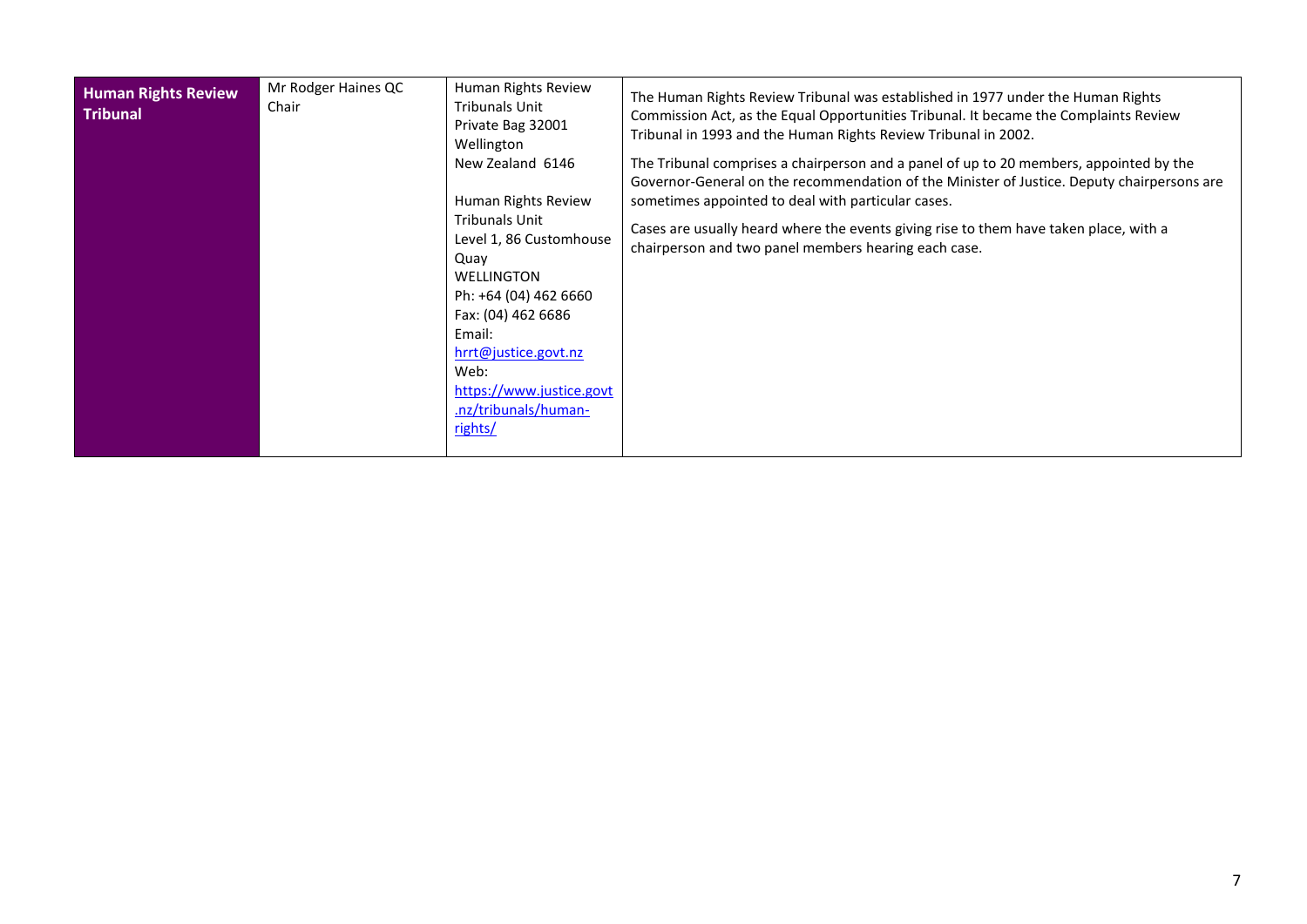<span id="page-7-0"></span>

| Immigration and<br><b>Protection Tribunal</b> | Judge Peter Spiller<br>Chair | Immigration &<br><b>Protection Tribunal</b><br>DX:EX11086<br>Auckland<br>New Zealand 1010<br>Immigration &<br><b>Protection Tribunal</b><br>Specialist Courts &<br><b>Tribunal Centre</b><br>Level 1, Chorus House<br>41 Federal Street<br>Auckland<br>New Zealand<br>Ph: 64 9 914 4299<br>Fax: 64 9 914-5263<br>Email:<br>IPT@justice.govt.nz<br>Web:<br>http://www.justice.govt.<br>nz/tribunals/immigration<br>-protection-tribunal | The Immigration and Protection Tribunal is an independent body established under the<br>Immigration Act 2009 to hear appeals and applications regarding:<br>decisions in relation to residence class visas<br>decisions in relation to the recognition of a person as a refugee or a protected person<br>decisions to cease to recognise a person as a refugee or a protected person<br>decisions to cancel the recognition of a New Zealand citizen as a refugee or a protected<br>person<br>liability for deportation.<br>The Tribunal is administered by the Ministry of Justice. It is chaired by a District Court Judge,<br>appointed by the Governor-General on the recommendation of the Attorney-General, with 18<br>members (including a Deputy Chair) appointed by the Governor-General on the<br>recommendation of the Minister of Justice. |
|-----------------------------------------------|------------------------------|----------------------------------------------------------------------------------------------------------------------------------------------------------------------------------------------------------------------------------------------------------------------------------------------------------------------------------------------------------------------------------------------------------------------------------------|--------------------------------------------------------------------------------------------------------------------------------------------------------------------------------------------------------------------------------------------------------------------------------------------------------------------------------------------------------------------------------------------------------------------------------------------------------------------------------------------------------------------------------------------------------------------------------------------------------------------------------------------------------------------------------------------------------------------------------------------------------------------------------------------------------------------------------------------------------|
|-----------------------------------------------|------------------------------|----------------------------------------------------------------------------------------------------------------------------------------------------------------------------------------------------------------------------------------------------------------------------------------------------------------------------------------------------------------------------------------------------------------------------------------|--------------------------------------------------------------------------------------------------------------------------------------------------------------------------------------------------------------------------------------------------------------------------------------------------------------------------------------------------------------------------------------------------------------------------------------------------------------------------------------------------------------------------------------------------------------------------------------------------------------------------------------------------------------------------------------------------------------------------------------------------------------------------------------------------------------------------------------------------------|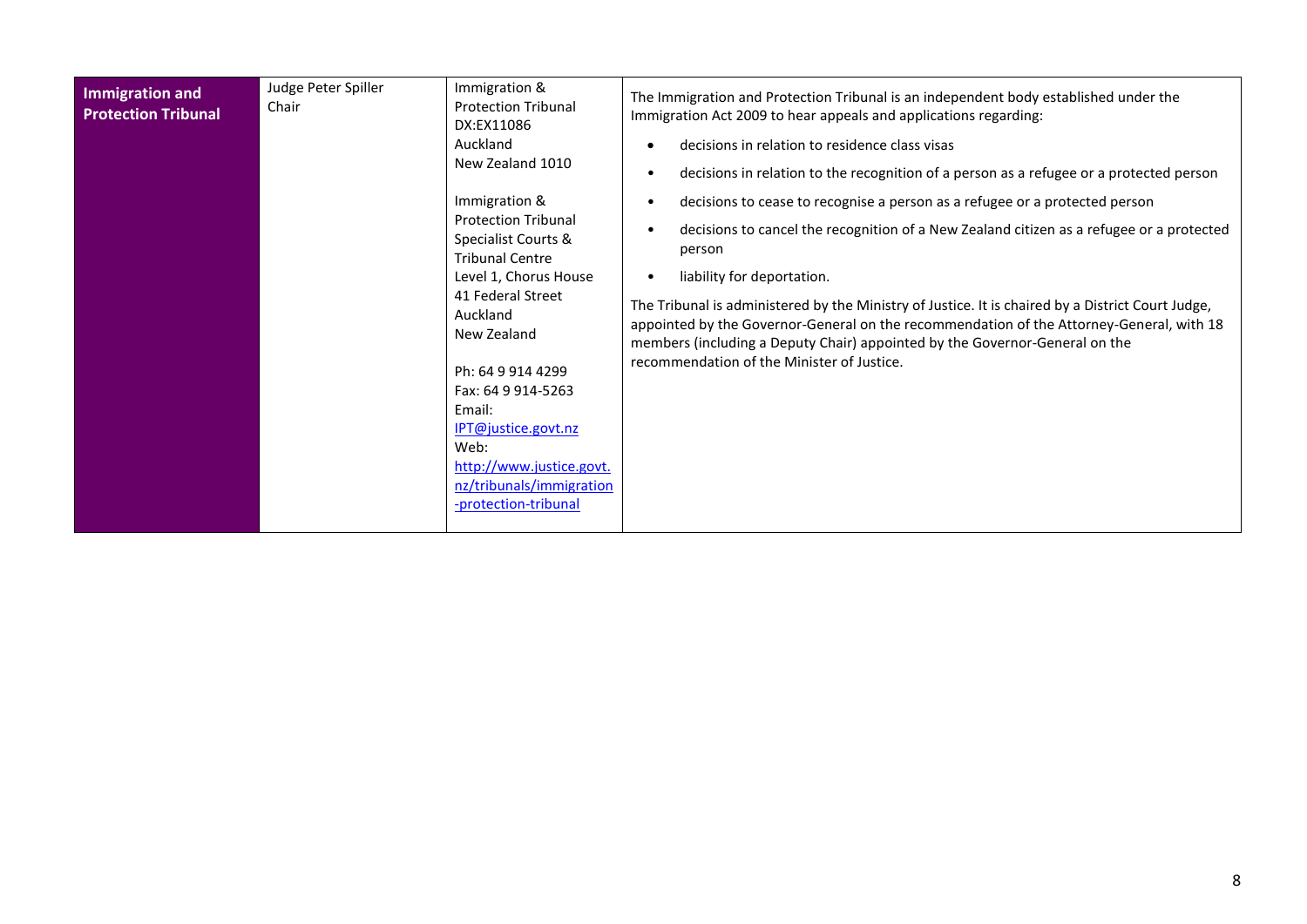<span id="page-8-2"></span><span id="page-8-1"></span><span id="page-8-0"></span>

| <b>Lawyers and</b><br><b>Conveyancers</b><br><b>Disciplinary Tribunal</b>                                   | Judge D Clarkson<br>Chair                                                                                                 | DX EX 11086<br>Auckland 1010<br>New Zealand<br>Specialist Courts &<br><b>Tribunal Centre</b><br>Level 1, Chorus House<br>41 Federal Street<br>Auckland<br>Ph: +64 9 914 4299<br>Fax: +64 9 914 5263<br>Email:<br>lcdt@justice.govt.nz<br>Web:<br>https://www.justice.govt<br>.nz/tribunals/lawyers-<br>and-conveyancers/ | The Tribunal hears and determines disciplinary charges against the legal and conveyancing<br>professions. These charges are referred to it by a standards committee of the New Zealand Law<br>Society or Society of Conveyancers or the Legal Complaints Review Officer. It sits as a quorum<br>of five comprising the chair, two lawyer members and two lay members.<br>The Tribunal also deals with legal matters that relate to employment, registration, revocations<br>and appeals made to it by:<br>Practitioners or former practitioners<br>$\bullet$<br>Incorporated firms or former incorporated firms<br>$\bullet$<br>Employees or former employees of practitioners or former practitioners<br>$\bullet$<br>Employees or former employees of incorporated firms or former incorporated firms<br>$\bullet$ |
|-------------------------------------------------------------------------------------------------------------|---------------------------------------------------------------------------------------------------------------------------|--------------------------------------------------------------------------------------------------------------------------------------------------------------------------------------------------------------------------------------------------------------------------------------------------------------------------|----------------------------------------------------------------------------------------------------------------------------------------------------------------------------------------------------------------------------------------------------------------------------------------------------------------------------------------------------------------------------------------------------------------------------------------------------------------------------------------------------------------------------------------------------------------------------------------------------------------------------------------------------------------------------------------------------------------------------------------------------------------------------------------------------------------------|
| <b>Licensed Building</b><br><b>Practitioners Board</b>                                                      | Mr Chris Preston<br><b>Presiding Member</b><br>Duncan Connor<br>Registrar<br><b>Tracy Goddard</b><br><b>Board Officer</b> | PO Box 10-156<br>Wellington NZ 6143<br>Email:<br>info@ewrb.govt.nz<br>Ph: +64 3 943 4254<br>Web: www.ewrb.govt.nz                                                                                                                                                                                                        | Complaints and appeals functions for licensed building practitioners in New Zealand. Ability to<br>impose suspensions and cancellations of licenses and to fine licensed building practitioners.                                                                                                                                                                                                                                                                                                                                                                                                                                                                                                                                                                                                                     |
| <b>Social Workers</b><br><b>Registration Board</b><br><b>Complaints and</b><br><b>Disciplinary Tribunal</b> | Ms Shannon Pakura<br>Chair                                                                                                | PO Box 3452<br>Wellington<br>Level 7, 110<br><b>Featherstone Street</b><br>Wellington<br><b>NEW ZEALAND</b><br>Tel:<br>+64 4 931 2650<br>Web:<br>www.swrb.org.nz                                                                                                                                                         | The Social Workers Registration Board (SWRB) is a Crown agency that provides public<br>assurance that Registered Social Workers:<br>meet professional standards of competent practice<br>$\bullet$<br>are accountable for the way in which they practise<br>$\bullet$<br>undertake ongoing professional development.<br>$\bullet$                                                                                                                                                                                                                                                                                                                                                                                                                                                                                    |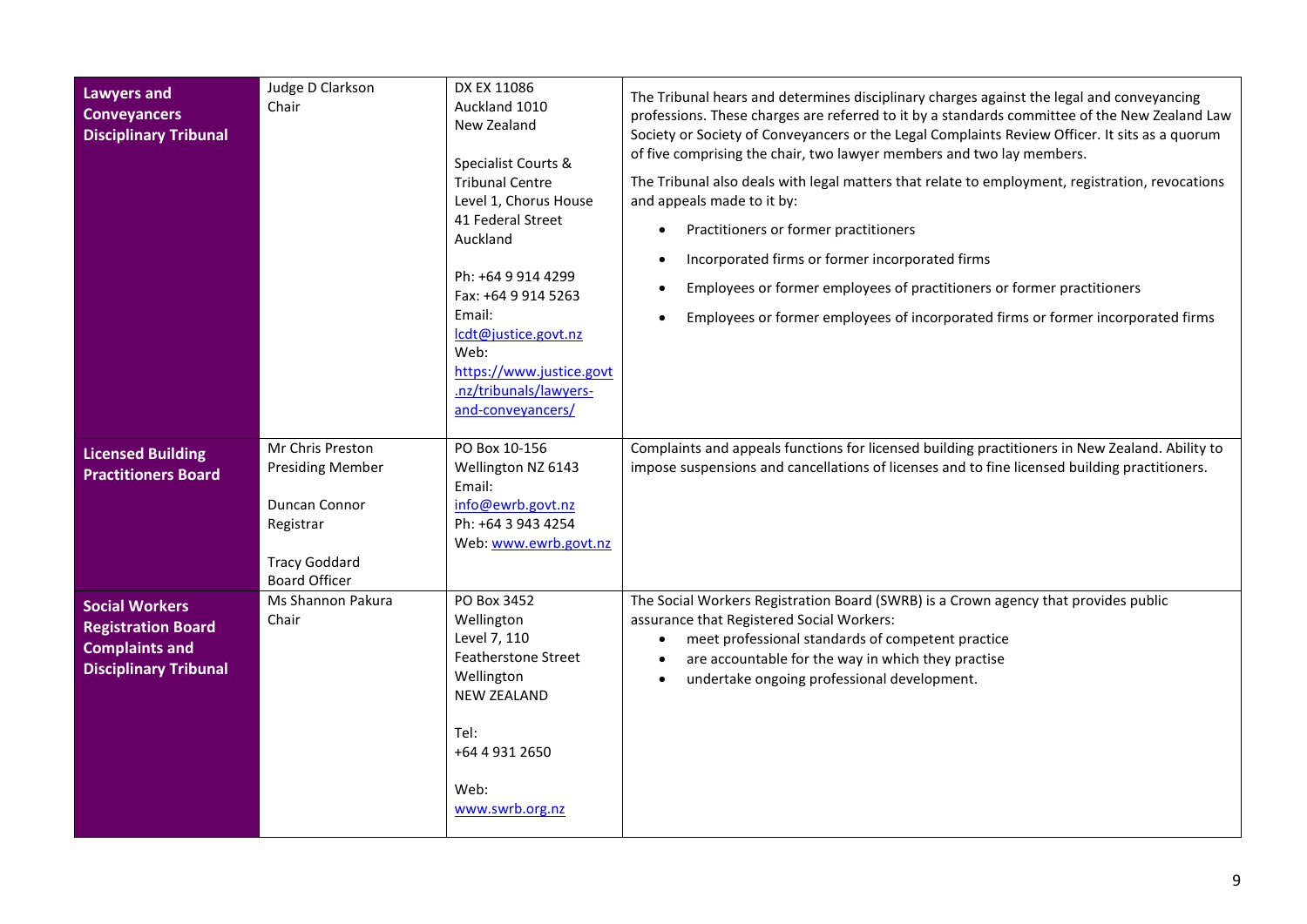<span id="page-9-2"></span><span id="page-9-1"></span><span id="page-9-0"></span>

| <b>Social Security Appeals</b><br><b>Authority New Zealand</b> | Mr Grant Pearson,<br>Chairperson                                                                                | <b>Tribunals Unit</b><br>Private Bag 32001<br><b>Featherston Street</b><br><b>WELLINGTON</b><br><b>NEW ZEALAND</b><br>Phone:<br>+64 4 462 6660<br>Web:<br>www.justice.govt.nz<br>>>tribunals>>social-<br>security-appeals-<br>authority |                                                                                                                                                                                                                                                                                                                                                                                                                                               |
|----------------------------------------------------------------|-----------------------------------------------------------------------------------------------------------------|-----------------------------------------------------------------------------------------------------------------------------------------------------------------------------------------------------------------------------------------|-----------------------------------------------------------------------------------------------------------------------------------------------------------------------------------------------------------------------------------------------------------------------------------------------------------------------------------------------------------------------------------------------------------------------------------------------|
| <b>Tenancy Tribunal</b>                                        | Ms Melissa Poole<br><b>Principal Tenancy</b><br>Adjudicator<br>Tania Togiatama<br><b>Tribunal Administrator</b> | Tribunals Unit, Private<br>Bag 32001<br>WELLINGTON<br><b>NEW ZEALAND</b><br>Phone:<br>$(04)$ 462 6660/<br>+64 7 921 7579<br>Web:<br>www.justice.govt.nz                                                                                 | The Tenancy Tribunal hears disputes between landlords and tenants of residential properties<br>who have not been able to reach agreement in mediation provided by the Department of<br>Building and Housing.                                                                                                                                                                                                                                  |
| <b>Veterinary Council of</b><br><b>New Zealand</b>             | Dr Lindsay Burton<br>Chair<br>Iain McLachlan<br>Registrar                                                       | PO Box 10 563 (Level 10,<br>The Bayleys Building, 36<br><b>Brandon Street)</b><br><b>WELLINGTON NZ 6143</b><br>vet@vetcouncil.org.nz<br>T: +64 4 473 9600<br>F: +64 4 473 8869<br>http://www.vetcouncil.o<br>rg.nz                      | Our role and functions are set out in the Veterinarians Act.<br>We register vets<br>$\bullet$<br>We make sure they're competent, fit and healthy<br>$\bullet$<br>We make sure they're trained, qualified and up to date<br>$\bullet$<br>We set high standards for the veterinary profession<br>$\bullet$<br>We investigate complaints about vets<br>$\bullet$<br>We are a fair and consistent regulator of veterinary standards.<br>$\bullet$ |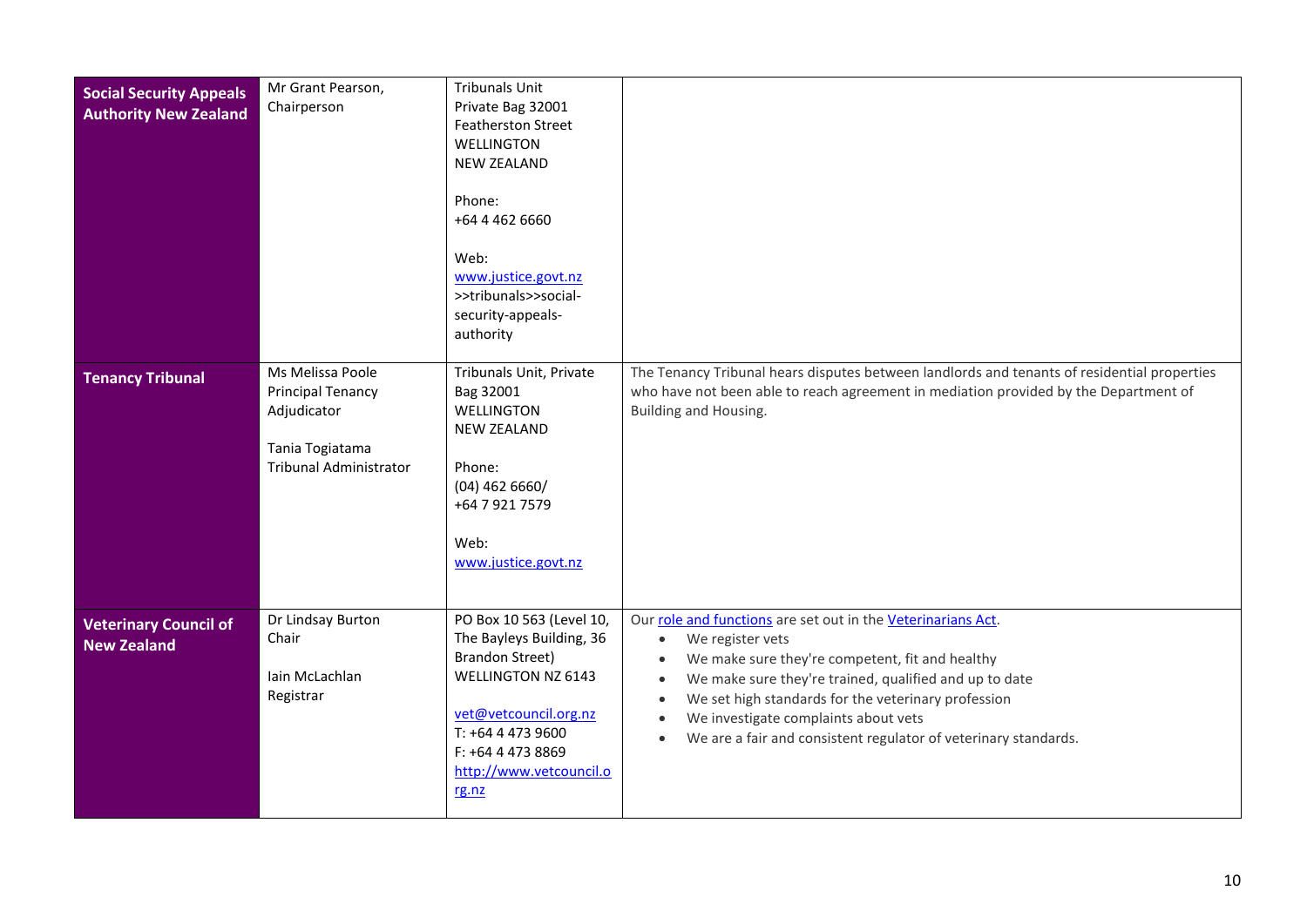<span id="page-10-0"></span>

| <b>Weathertight Homes</b><br><b>Tribunal</b> | Mr David Plunkett<br>Chair | Private Bag 92535<br>Wellesley Street (Level 6,<br><b>Auckland District Court</b><br>Building, 69 Albert Street<br>AUCKLAND 1010<br><b>NEW ZEALAND</b><br>Phone:<br>+64 9 583 1900<br>Free 0800 777 757<br>Web:<br>www.justice.govt.nz<br>>>tribunals>>wht | The existing disputes and resolution process was established under the<br>Weathertight Homes Resolution Services Act 2006 on 1 April 2007 to<br>provide fast, flexible and cost-effective procedures for resolving leaky<br>home disputes. It is to be administered by two government agencies; the<br>Department of Building and Housing and the Ministry of Justice. The<br>Department of Building and Housing receives claim applications and<br>provides assessment, information, guidance and mediation services. The<br>Weathertight Homes Tribunal, supported by the Ministry of Justice, is a<br>judicially independent Tribunal that provides adjudication for claims. |
|----------------------------------------------|----------------------------|------------------------------------------------------------------------------------------------------------------------------------------------------------------------------------------------------------------------------------------------------------|---------------------------------------------------------------------------------------------------------------------------------------------------------------------------------------------------------------------------------------------------------------------------------------------------------------------------------------------------------------------------------------------------------------------------------------------------------------------------------------------------------------------------------------------------------------------------------------------------------------------------------------------------------------------------------|
|                                              |                            |                                                                                                                                                                                                                                                            |                                                                                                                                                                                                                                                                                                                                                                                                                                                                                                                                                                                                                                                                                 |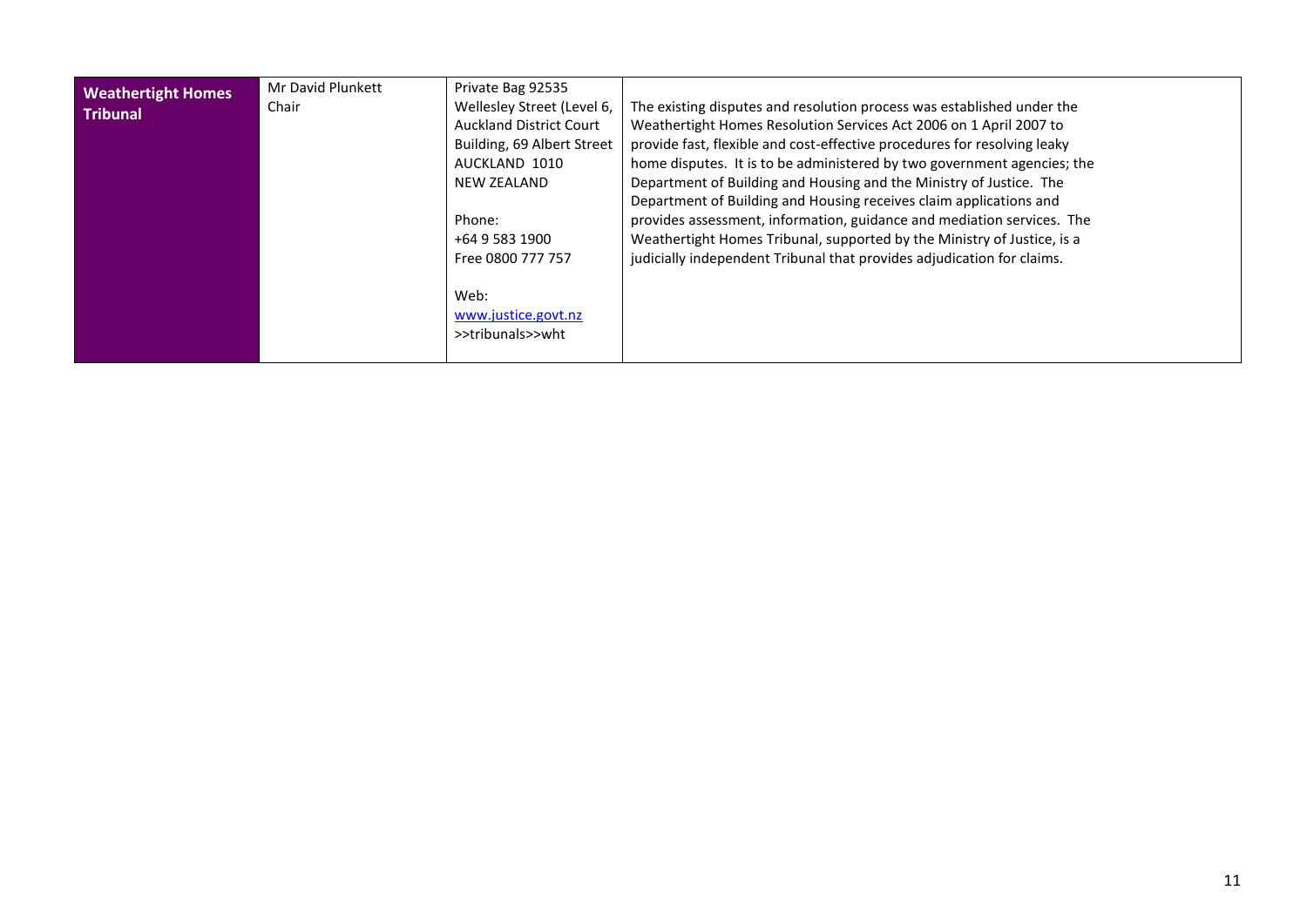## **Australian Commonwealth Tribunals**

<span id="page-11-1"></span><span id="page-11-0"></span>

| <b>Administrative</b><br><b>Appeals Tribunal</b> | The Hon. Justice<br>Fiona Meagher<br>President<br>Mr Jamie Crew<br><b>Acting Principal Registrar</b><br>Mr Garry Wilson<br>Deputy Registrar<br>Ms Veronika Limu<br><b>Executive Assistant to</b><br>Hon Justice Collier<br><b>General Division</b><br>Mr Peter Britten-Jones<br><b>Division Head</b><br>Ms Carolyn Krochmal<br><b>Acting Division Registrar</b><br><b>Taxation &amp; Commercial</b><br>Mr Bernard McCabe<br>Division Head<br><b>Migration &amp; Refugee</b><br>Division<br>Ms Jan Redfern<br>Division Head<br>Ms Jacqueline Fredman | Address:<br>GPO Box 9955 Brisbane<br><b>QLD 4001</b><br>Ph: 02 9391 2400<br>Free: 1800 228 333<br>Fax: 02 9267 5538<br>Email:<br>generalreviews@aat.go<br>v.au<br>Web: www.aat.gov.au | On 1 July 2015, the Migration Review Tribunal, Refugee Review Tribunal and Social Security Appeals<br>Tribunal amalgamated to form the Administrative Appeals Tribunal (AAT).<br>The AAT conducts independent merits review of administrative decisions made under more than<br>400 Commonwealth laws. The AAT can also review decisions made under Norfolk Island laws.<br>The AAT is comprised of a Principal Registry and the following divisions:<br>Freedom of Information<br>General<br>Migration & Refugee (including the Immigration Assessment Authority)<br>National Disability Insurance Scheme (NDIS)<br>Security<br>Social Services & Child Support<br><b>Taxation &amp; Commercial</b><br>Veterans' Appeals<br>The most common types of decisions that the AAT reviews relate to:<br>migration and refugee visas and visa-related decisions<br>$\bullet$<br>child support<br>Commonwealth workers' compensation<br>Family assistance, paid parental leave, social security and student assistance<br>taxation<br>veterans' entitlements<br>The AAT also reviews decisions relating to Australian citizenship, bankruptcy, civil aviation,<br>corporations and financial services regulation, customs, freedom of information, the National |
|--------------------------------------------------|-----------------------------------------------------------------------------------------------------------------------------------------------------------------------------------------------------------------------------------------------------------------------------------------------------------------------------------------------------------------------------------------------------------------------------------------------------------------------------------------------------------------------------------------------------|---------------------------------------------------------------------------------------------------------------------------------------------------------------------------------------|----------------------------------------------------------------------------------------------------------------------------------------------------------------------------------------------------------------------------------------------------------------------------------------------------------------------------------------------------------------------------------------------------------------------------------------------------------------------------------------------------------------------------------------------------------------------------------------------------------------------------------------------------------------------------------------------------------------------------------------------------------------------------------------------------------------------------------------------------------------------------------------------------------------------------------------------------------------------------------------------------------------------------------------------------------------------------------------------------------------------------------------------------------------------------------------------------------------------------------------------------------|
|                                                  | <b>Division Registrar</b><br>Social Services & Child<br><b>Support Division</b><br>Mr Jim Walsh<br><b>Acting Division Head</b><br>Ms Elizabeth Connolly<br><b>Acting Division Registrar</b>                                                                                                                                                                                                                                                                                                                                                         |                                                                                                                                                                                       | Disability Insurance Scheme (NDIS), passports and security assessments by the Australian Security<br>Intelligence Organisation (ASIO).                                                                                                                                                                                                                                                                                                                                                                                                                                                                                                                                                                                                                                                                                                                                                                                                                                                                                                                                                                                                                                                                                                                   |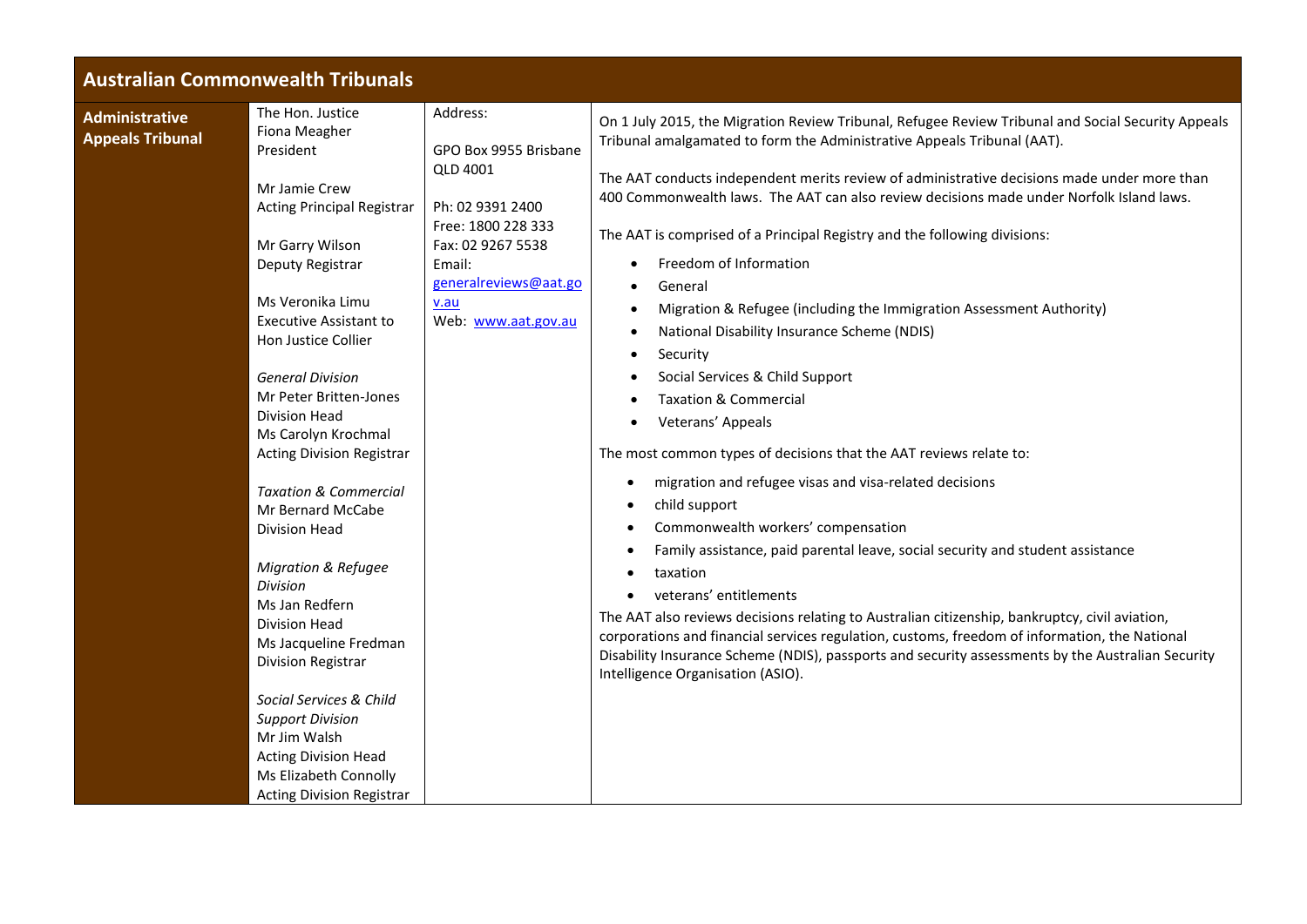<span id="page-12-2"></span><span id="page-12-1"></span><span id="page-12-0"></span>

| <b>Anti-Dumping Review</b><br><b>Panel</b>       | Ms Joan Fitzhenry,<br>Senior Member<br>Members:<br>Ms Leora Blumberg<br>Ms Jaclyne Fisher<br>Mr Scott Ellis<br>Mr Paul O'Connor | <b>GPO Box 2013</b><br>Canberra ACT 2601<br>(02) 6276 1781<br>ADRP@industry.gov.au<br>https://www.industry.g<br>ov.au/about-us/anti-<br>dumping-review-panel                                                                                                   | The Anti-Dumping Review Panel (ADRP) is a merits review body and is established under the<br>Customs Act 1901. The ADRP reviews, upon application, certain decisions made by the Minister<br>responsible for Anti-Dumping and the Commissioner of the Anti-Dumping Commission in relation to<br>Australia's anti-dumping and countervailing system.                                                                                                                                                                                                                                                                                                                                                                                                                                                                                                               |
|--------------------------------------------------|---------------------------------------------------------------------------------------------------------------------------------|----------------------------------------------------------------------------------------------------------------------------------------------------------------------------------------------------------------------------------------------------------------|-------------------------------------------------------------------------------------------------------------------------------------------------------------------------------------------------------------------------------------------------------------------------------------------------------------------------------------------------------------------------------------------------------------------------------------------------------------------------------------------------------------------------------------------------------------------------------------------------------------------------------------------------------------------------------------------------------------------------------------------------------------------------------------------------------------------------------------------------------------------|
| <b>ASX Tribunal</b>                              | Ms Christine Jones<br>Chairperson                                                                                               | Exchange Centre, 20<br><b>Bridge Street</b><br>SYDNEY NSW 2000<br>General Reception (02)<br>9227 0000<br>Fax: 02-9227 0885<br>www.asx.com.au<br>(http://www.asx.com.a<br>u/regulation/complian<br>ce/asx-tribunal.htm)                                         | The ASX Tribunal is an independent body vested with the responsibility of determining, through a<br>process of peer review:<br>appeals from certain decisions made by ASX; and<br>$\bullet$<br>disciplinary proceedings in relation to alleged contraventions of the ASX operating rules<br>arising from conduct that occurred prior to 1 August 2010, including any appeals from<br>such determinations.<br>The Tribunal operates independently of ASX, with legal and secretariat support from ASX. The<br>Tribunal is comprised of a panel of nominated industry professionals. Panel members are selected<br>according to a range of criteria that relate to their skills, experience and qualifications. The peer<br>review Tribunal model ensures industry relevance and confidence.                                                                        |
| <b>Australian Competition</b><br><b>Tribunal</b> | The Hon Justice John<br>Middleton<br>President<br>Mr Tim Luxton<br>Registrar<br>Susi Ivandic<br><b>Executive Officer</b>        | 305 William Street<br>MELBOURNE VIC 3000<br><b>Contact Executive</b><br>Officer Susi Ivandic<br>Tel: (03) 8600 3630/<br>1300 920 780<br>Fax: (03) 8600 3632<br>Web:<br>www.competitiontribunal<br>.gov.au<br>Email:<br>registry@competitiontrib<br>unal.gov.au | The Australian Competition Tribunal hears applications for the review of:<br>Determinations by the Australian Competition and Consumer Commission (ACCC) in relation to<br>the grant or revocation of authorisations which would permit conduct or arrangements that<br>would otherwise be prohibited for being anti-competitive;<br>Decisions by the Minister or the ACCC in relation to allowing third parties to have access to the<br>$\bullet$<br>services of essential facilities of national significance, such as electricity grids or gas pipelines;<br>and<br>Determinations by the ACCC in relation to notices issued under section 93 of the Trade<br>$\bullet$<br>Practices Act 1974 in relation to exclusive dealing.<br>The Australian Competition Tribunal has dedicated officers within the Federal Court of Australia in<br>all capital cities. |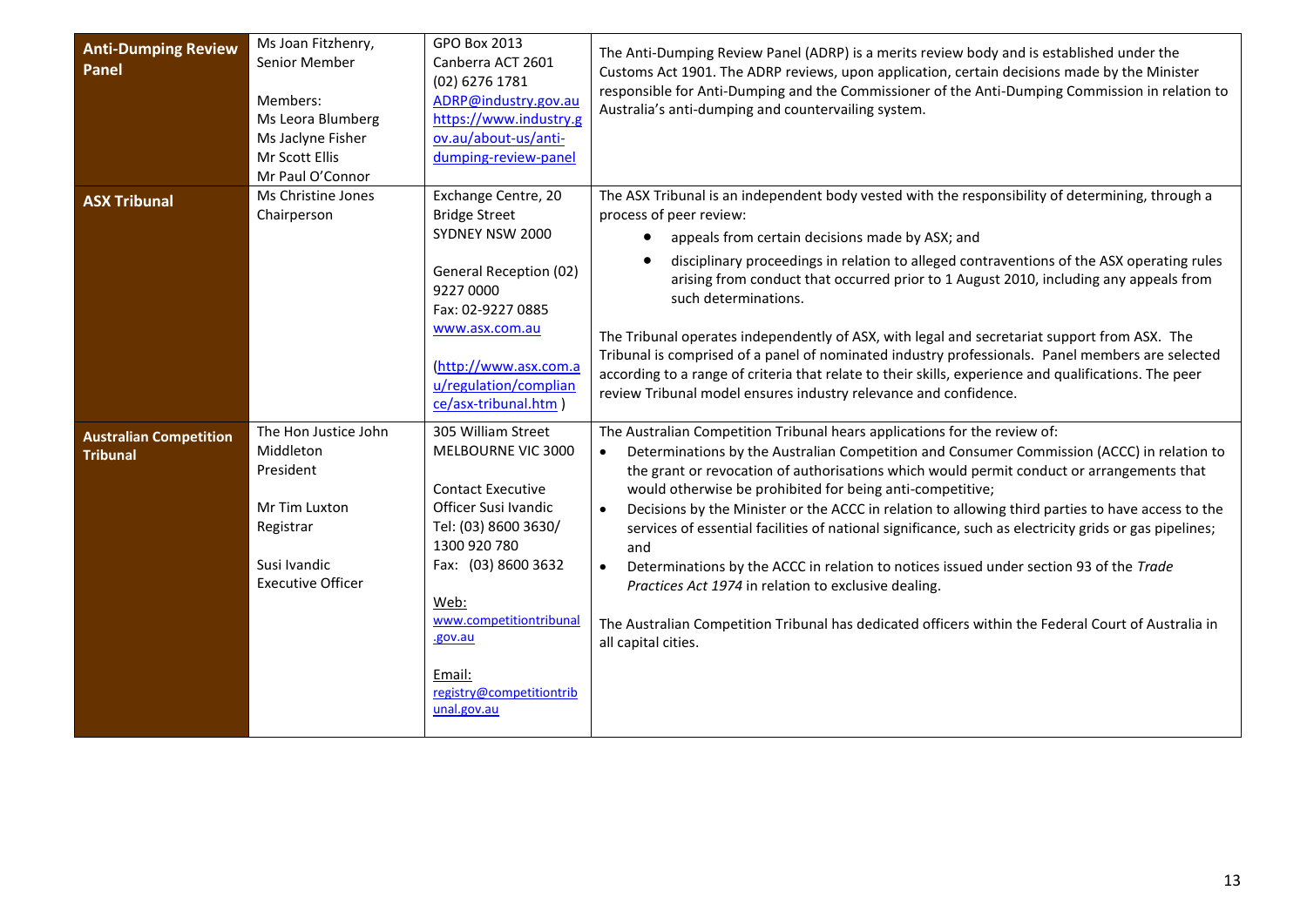<span id="page-13-2"></span><span id="page-13-1"></span><span id="page-13-0"></span>

| <b>Classification Review</b><br><b>Board</b>           | Ms Susan Knowles<br>Convenor<br>Mr Peter Price AM,<br>Deputy Convenor<br>Ms Evi Howden<br><b>Assistant Director Client</b><br>Liaison<br>Ms Amy Wooding<br><b>Acting Client Manager</b><br>Ms Barbara Vosoba | Level 6, 23-33 Mary<br>Street<br><b>SURRY HILLS NSW 2010</b><br>Locked Bag 3<br>HAYMARKET NSW<br>1240<br>Tel: (02) 9289 7100<br>Web:<br>www.classification.gov.<br>$au$<br>Email:<br>CRB@classification.gov | The Classification Review Board reviews, on application, decisions made by the Classification Board<br>under the Classification (Publications, Films and Computer Games) Act 1995 (Cth). Secretariat<br>support for the Review Board is provided by the Classification Operations Branch, Attorney-<br>General's Department.<br>The Classification Review Board is also an independent statutory body. Its role is to review<br>classification decisions in certain circumstances and make a fresh classification decision. The<br>Classification Review Board is a different board to the Classification Board. The Classification Review<br>Board is independent from government. |
|--------------------------------------------------------|--------------------------------------------------------------------------------------------------------------------------------------------------------------------------------------------------------------|-------------------------------------------------------------------------------------------------------------------------------------------------------------------------------------------------------------|-------------------------------------------------------------------------------------------------------------------------------------------------------------------------------------------------------------------------------------------------------------------------------------------------------------------------------------------------------------------------------------------------------------------------------------------------------------------------------------------------------------------------------------------------------------------------------------------------------------------------------------------------------------------------------------|
|                                                        | Director, Operations<br>Ms Maria McCrossin                                                                                                                                                                   | .au<br>GPO Box 3731                                                                                                                                                                                         |                                                                                                                                                                                                                                                                                                                                                                                                                                                                                                                                                                                                                                                                                     |
| <b>Companies Auditors</b><br><b>Disciplinary Board</b> | Chair                                                                                                                                                                                                        | SYDNEY NSW 1044                                                                                                                                                                                             | CALDB was established in 1990 to replace similar state based Boards at the time of the<br>implementation of the Corporations Act 1989 and the ASIC Act 1989.                                                                                                                                                                                                                                                                                                                                                                                                                                                                                                                        |
|                                                        | Ms Amber McFadyen<br>Registrar                                                                                                                                                                               | Tel:<br>(02) 9911-2970<br>Fax:<br>(02) 9911-2975<br>Web:<br>https://www.cadb.gov.<br>au/                                                                                                                    | The Board is required by the Corporations Act 2001 to determine whether a registered auditor<br>$\bullet$<br>or liquidator should be dealt with under section 1292.<br>CALDB members are appointed by the Treasurer based on the requirements of the ASIC Act<br>$\bullet$<br>2001 and have a breadth of knowledge and experience encompassing the law, accounting and<br>business.<br>The Board has the functions and powers conferred on it by or under the Corporations Act<br>2001 ("the Act") (in particular sections 1292 to 1298) and the Australian Securities and<br>Investments Commission Act 2001 ("ASIC Act") (in particular sections 203 to 223).                     |
|                                                        |                                                                                                                                                                                                              |                                                                                                                                                                                                             | The Board has no statutory power to initiate or carry out investigations into the conduct of auditors<br>or liquidators. The role of the Board is to deal with Applications made by ASIC or APRA.                                                                                                                                                                                                                                                                                                                                                                                                                                                                                   |
| <b>Copyright Tribunal of</b><br><b>Australia</b>       | The Hon Justice Andrew<br>Greenwood<br>President<br>Ms Katie Lynch                                                                                                                                           | Commonwealth Law<br>Courts Building, 119<br>North Quay<br><b>BRISBANE QLD 4000</b>                                                                                                                          | The Copyright Tribunal of Australia is an independent body administered by the Federal Court of<br>Australia.<br>The Tribunal was established under Part VI of the Australian Copyright Act 1968. The Tribunal<br>consists of a President, a number of Deputy Presidents and other members as appointed by the                                                                                                                                                                                                                                                                                                                                                                      |
|                                                        | Registrar                                                                                                                                                                                                    | Ph: (07) 3052 4132<br>E:<br>Copyright.Tribunal@fe<br>dcourt.gov.au<br>W:www.copyrighttribu<br>nal.gov.au                                                                                                    | Governor-General. A presidential member must be a judge of the Federal Court of Australia. Other<br>members must have a knowledge of, or experience in one of the areas of expertise as set out in s.<br>140(2) of the Copyright Act, which includes law, industry, public administration and economics.<br>The Tribunal has no physical resources of its own. The funds appropriated by Parliament for the<br>purpose of the Tribunal are managed by the Federal Court of Australia. Registry services and<br>administrative support for the Tribunal are provided by staff of the Federal Court.                                                                                  |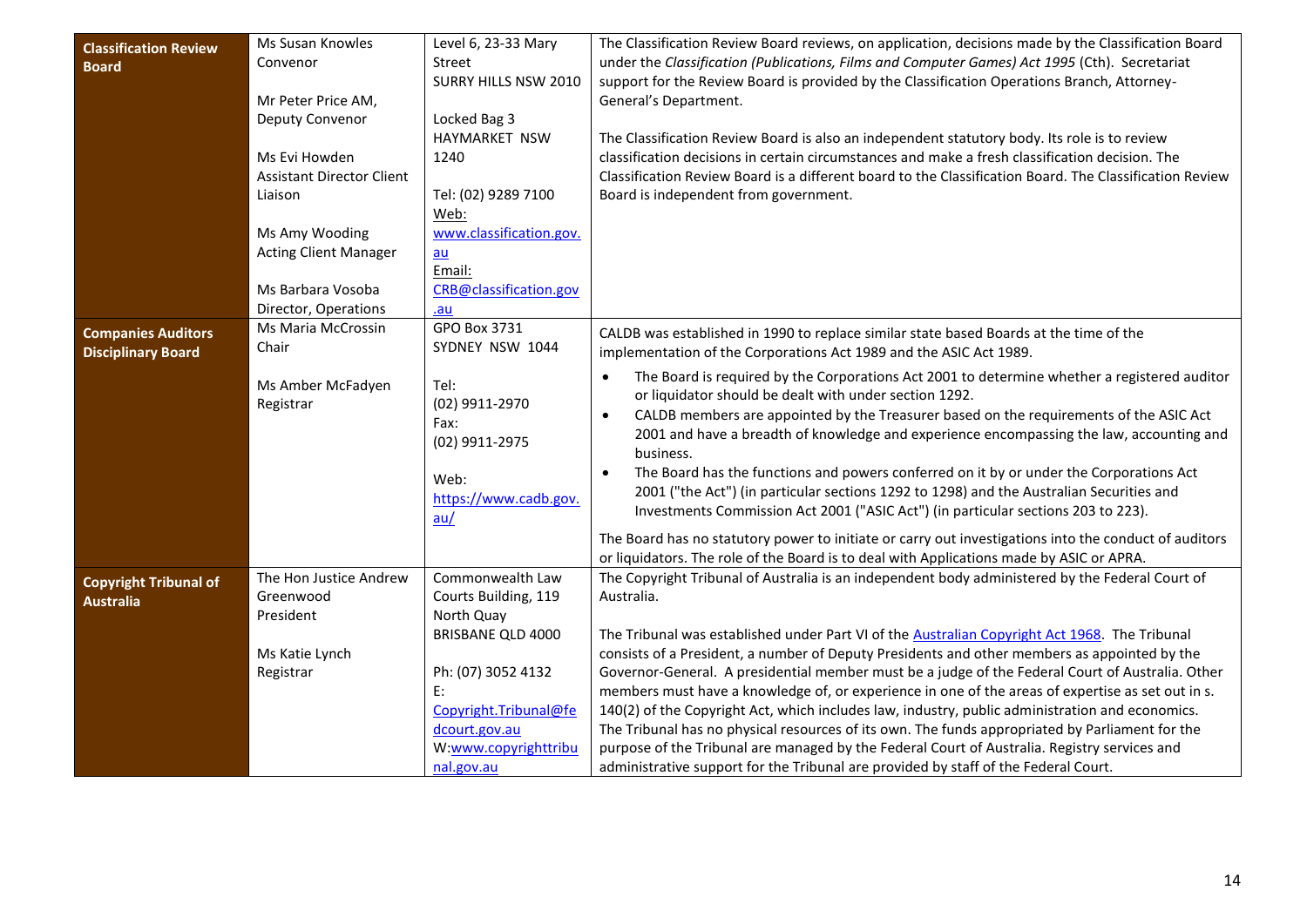<span id="page-14-1"></span><span id="page-14-0"></span>

| <b>Defence Force</b><br><b>Discipline Appeal</b><br><b>Tribunal</b>    | The Honourable Justice<br>John Logan RFD,<br>President<br><b>Tim Luxton</b><br>Registrar                                                | c/- Federal Court of<br>Australia,<br>305 William Street<br>Melbourne VIC 3000<br>T: (03) 8600 3510<br>F: (03) 8600 3522<br>DFDAT@fedcourt.gov.a<br><u>u</u> .<br>https://www.defencea<br>ppeals.gov.au/               | In 1955, the Courts-Martial Appeal Tribunal was established under the Courts-Martial Appeals Act<br>1955. The Tribunal was later renamed the Defence Force Discipline Appeal Tribunal by the Defence<br>Force (Miscellaneous Provisions) Act 1982. The Courts-Martial Appeals Act 1955 was also renamed<br>to Defence Force Discipline Appeals Act 1955.<br>The Tribunal is empowered under the Defence Force Discipline Appeals Act 1955 to hear and<br>determine appeals by persons who have been convicted or who have been acquitted of a Service<br>offence on the ground of unsoundness of mind ('a prescribed acquittal') by a court martial or a<br>Defence Force magistrate under the Defence Force Discipline Act 1982. |
|------------------------------------------------------------------------|-----------------------------------------------------------------------------------------------------------------------------------------|------------------------------------------------------------------------------------------------------------------------------------------------------------------------------------------------------------------------|-----------------------------------------------------------------------------------------------------------------------------------------------------------------------------------------------------------------------------------------------------------------------------------------------------------------------------------------------------------------------------------------------------------------------------------------------------------------------------------------------------------------------------------------------------------------------------------------------------------------------------------------------------------------------------------------------------------------------------------|
| <b>Defence Honours and</b><br><b>Awards Appeals</b><br><b>Tribunal</b> | Mr Stephen Skehill<br>Chair<br>Mr Jay Kopplemann<br><b>Executive Officer</b><br>Ms Tammy Hayes<br><b>Assistant Executive</b><br>Officer | Level 1,5 Tennant<br>Street, Fyshwick<br>Locked Bag 7765<br>Canberra BC ACT 2610<br>Telephone<br>(02) 6266 1019<br>E-mail<br>dha.tribunal@defence.<br>gov.au<br>Website<br>www.defence-<br>honours-<br>tribunal.gov.au | The Defence Honours and Awards Appeals Tribunal is an independent statutory body established<br>under the Defence Act 1903 to consider Defence honours and awards matters.<br>Individuals are available to apply to the Tribunal for an independent review of a decision of the<br>Department of Defence regarding eligibility for a Defence honour, defence award or a foreign<br>award.<br>The Government is also able to refer general eligibility issues to the Tribunal for inquiry and<br>recommendation.                                                                                                                                                                                                                   |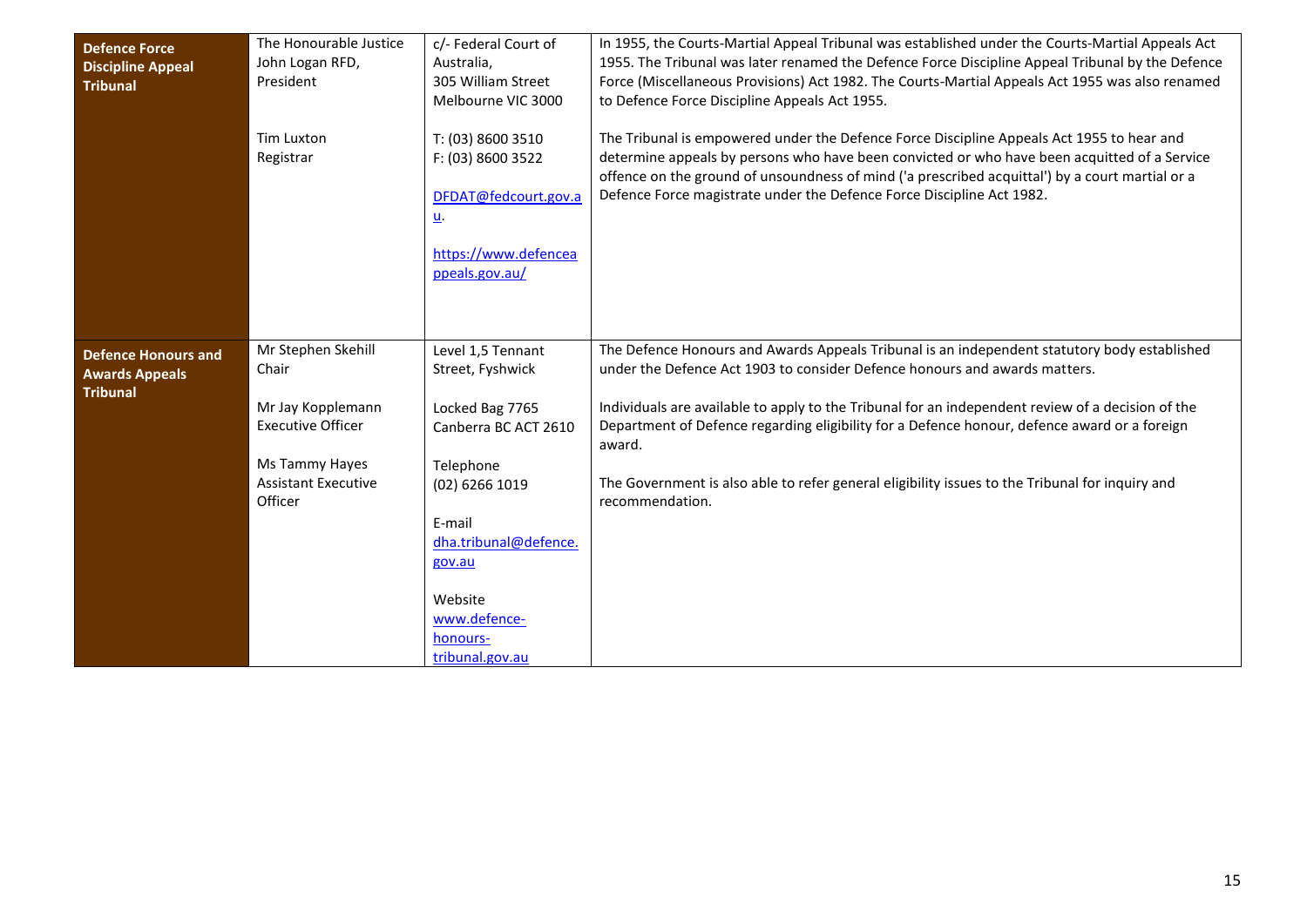<span id="page-15-1"></span><span id="page-15-0"></span>

| <b>Fair Work Commission</b>                     | The Hon Justice Jain Ross<br>AO<br>President<br>Mirella Franceschini,<br>Associate to The Hon.<br>Justice IJK Ross<br><b>Murray Furlong</b><br><b>General Manager</b> | 11 Exhibition Street<br>Melbourne VIC 3000 &<br>GPO Box 1994,<br>Melbourne Victoria<br>3001<br>Tel: (03) 8661 7777 /<br>1300 650 172<br>Fax: (03) 9655 0401<br>Email:<br>enquiries@fwc.gov.au<br>Web:<br>www.fwc.gov.au                  | Fair Work Australia is the national workplace relations tribunal. It is an independent body with<br>power to carry out a range of functions relating to:<br>the safety net of minimum wages and employment conditions<br>enterprise bargaining<br>industrial action<br>dispute resolution<br>termination of employment<br>other workplace matters<br>In terms of dispute resolution, FWC resolves disputes between employers, employees, unions and<br>employer associations who are covered by the national workplace relations system.<br>The main types of disputes that can be referred to FWC are:<br>disputes under the terms of an award or a collective or enterprise agreement<br>bargaining disputes<br>disputes arising under the general protections provisions of the Fair Work Act 2009, and<br>unfair dismissals |
|-------------------------------------------------|-----------------------------------------------------------------------------------------------------------------------------------------------------------------------|------------------------------------------------------------------------------------------------------------------------------------------------------------------------------------------------------------------------------------------|---------------------------------------------------------------------------------------------------------------------------------------------------------------------------------------------------------------------------------------------------------------------------------------------------------------------------------------------------------------------------------------------------------------------------------------------------------------------------------------------------------------------------------------------------------------------------------------------------------------------------------------------------------------------------------------------------------------------------------------------------------------------------------------------------------------------------------|
| <b>National Native Title</b><br><b>Tribunal</b> | The Hon John Dowsett<br>AM QC<br>President<br>Christine Fewings, Native<br><b>Title Registrar</b>                                                                     | Native Title Registrar<br>Level 5, Harry Gibbs<br>Commonwealth Law<br>Courts<br>119 North Quay<br>Brisbane 4000<br>GPO Box 9973<br>BRISBANE QLD 4001<br>Ph: (07) 3307 5000<br>Email:<br>enquiries@nntt.gov.au<br>Web:<br>www.nntt.gov.au | The National Native Title Tribunal (NNTT) is an independent agency established by the Native Title<br>Act 1993 (Cth) (the Act).<br>The NNTT comprises a President and Members, who are appointed by the Governor General under<br>the Act. The Native Title Registrar, also appointed by the Governor General, carries out a wide range<br>of functions under the Act.<br>The NNTT and Registrar's functions include:<br>conducting inquiries, reviews and mediations;<br>assisting various parties with native title applications and Indigenous land use agreements<br>(′ILUAs′);<br>making administrative decisions about the registration of claimant applications and ILUAs;<br>maintaining the Register of Native Title Claims, the National Native Title Register and the<br>Register of Indigenous Land Use Agreements. |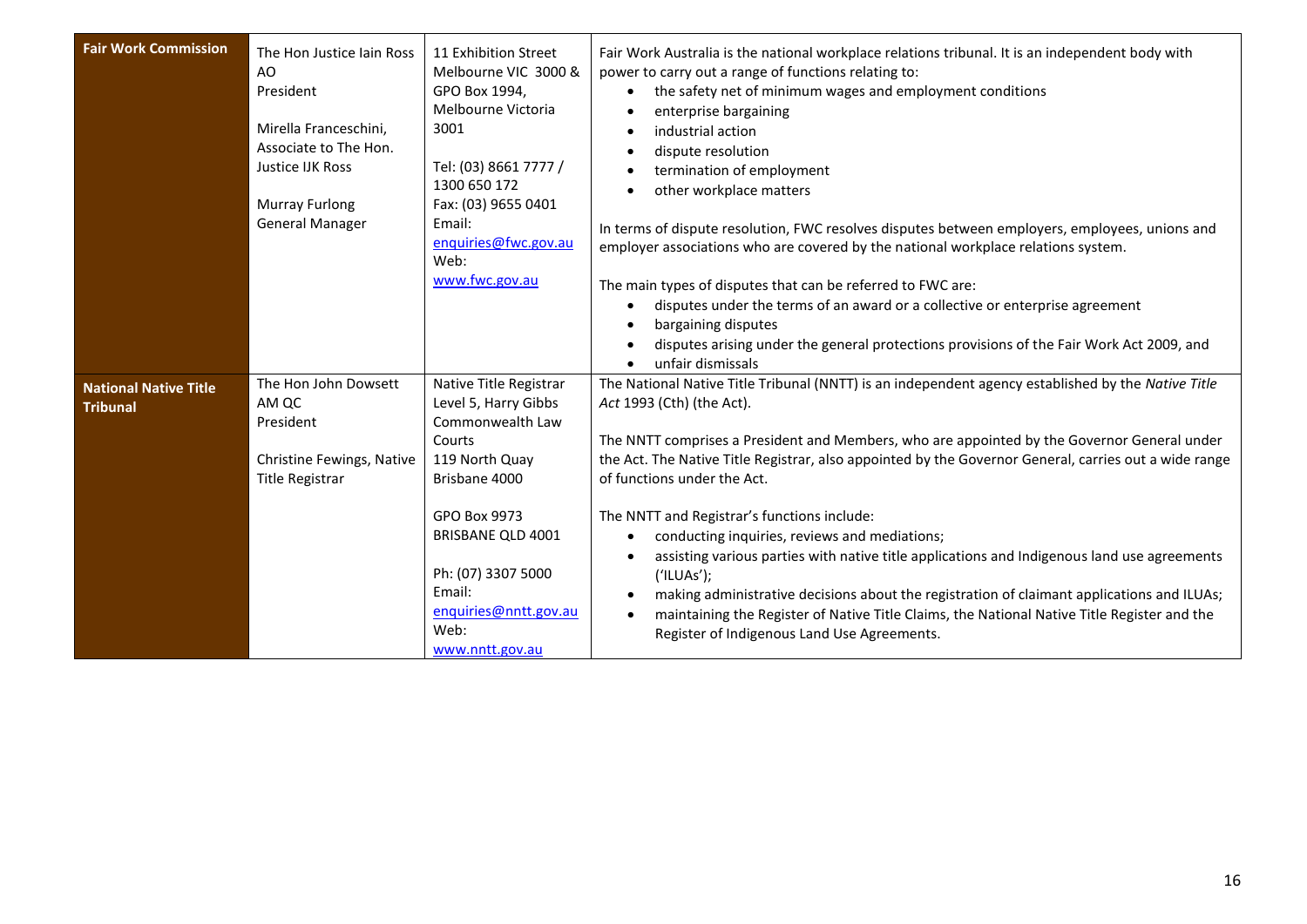<span id="page-16-2"></span><span id="page-16-1"></span><span id="page-16-0"></span>

| <b>National Sports Tribunal</b> | Mr Jonathan Bray            | MDP 705, PO Box 9848                                  | (Due to officially open March 2020)                                                                                                                                                                |
|---------------------------------|-----------------------------|-------------------------------------------------------|----------------------------------------------------------------------------------------------------------------------------------------------------------------------------------------------------|
|                                 | <b>Presiding Officer</b>    | Canberra ACT 2601<br>(02) 6289 8207                   |                                                                                                                                                                                                    |
|                                 |                             |                                                       | The mandate of the National Sports Tribunal is to provide sports, athletes and athlete support<br>personnel with a cost-effective, independent forum for the timely determination of disputes      |
|                                 |                             | Email:                                                | through private arbitration, mediation, conciliation or case appraisal. It will strengthen sports                                                                                                  |
|                                 |                             | enquiries@nationalspo                                 | dispute resolution transparency and accountability and facilitate access to resources and tools to                                                                                                 |
|                                 |                             | rtstribunal.gov.au                                    | prevent, manage and resolve sports disputes.                                                                                                                                                       |
|                                 |                             | Web:                                                  | The NST will have three divisions:                                                                                                                                                                 |
|                                 |                             | https://www.nationals<br>portstribunal.gov.au/        | An anti-doping division, which will arbitrate matters concerning alleged breaches of sport<br>$\bullet$<br>anti-doping rules                                                                       |
|                                 |                             |                                                       | A general division, which will resolve other sports-related disputes arising under the rules<br>$\bullet$<br>of the sport                                                                          |
|                                 |                             |                                                       | An appeals division, which will deal with appeals from the Anti-Doping Division, the<br>$\bullet$                                                                                                  |
|                                 |                             |                                                       | General Division and decisions made by sporting bodies/other sporting tribunals.                                                                                                                   |
| <b>Office of the Australian</b> | Ms Angelene Falk,           | Postal:                                               | We are the independent national regulator for privacy and freedom of information. We promote                                                                                                       |
| <b>Information</b>              | Australian Information      | GPO BOX 5218,                                         | and uphold your rights to access government-held information and have your personal information                                                                                                    |
| <b>Commissioner (OAIC)</b>      | Commissioner and            | SYDNEY NSW 2001                                       | protected.                                                                                                                                                                                         |
|                                 | <b>Privacy Commissioner</b> | Tel: 1300 363 992                                     | The Office of the Australian Information Commissioner (OAIC) is an independent agency within the                                                                                                   |
|                                 | Ms Elizabeth Hampton        | Web:                                                  | Attorney General's portfolio. Our primary functions are privacy, freedom of information and                                                                                                        |
|                                 | Deputy Commissioner         | enquiries@oaic.gov.au                                 | government information policy. Our responsibilities include conducting investigations, reviewing                                                                                                   |
|                                 |                             | http://www.oaic.gov.a                                 | decisions, handling complaints, and providing guidance and advice.                                                                                                                                 |
|                                 |                             | u/                                                    |                                                                                                                                                                                                    |
| <b>Professional Services</b>    | Professor Julie Quinlivan   | Level 1,                                              | PSR was established in July 1994 as an Agency within the Health Portfolio to provide administration                                                                                                |
| <b>Review</b>                   | Director                    | 20 Brindabella Circuit<br><b>Brindabella Business</b> | and support services to the Director of PSR, PSR peer review Committees and the Determining<br>Authority in performing their legislated functions under the Health Insurance Act 1973.             |
|                                 | Mr Bruce Topperwein         | Park                                                  |                                                                                                                                                                                                    |
|                                 | <b>Executive Officer</b>    | Canberra Airport 2609                                 | PSR is responsible for reviewing and examining possible inappropriate practice by practitioners<br>when they provide Medicare services or prescribe Government subsidised medicines under the PBS. |
|                                 |                             | PO Box 74                                             | PSR examines suspected cases of inappropriate practice which have been referred by the Secretary                                                                                                   |
|                                 |                             | FYSHWICK ACT 2609                                     | of DHS. One of the sanctions that can be imposed on a health practitioner is to disqualify them for<br>providing Medicare or PBS Services.                                                         |
|                                 |                             | Tel: (02) 6120-9100                                   | The Director and a PSR Committee (of peers) examines documentation and provides the health                                                                                                         |
|                                 |                             | Fax: (02) 6120-9199<br>Email:                         | practitioner with an opportunity to be heard before making a decision.                                                                                                                             |
|                                 |                             | enquiries@psr.gov.au                                  | Health practitioners dissatisfied with the PSR decision can appeal to the Federal Court or Federal                                                                                                 |
|                                 |                             | Web:                                                  | Magistrates Court.                                                                                                                                                                                 |
|                                 |                             | www.psr.gov.au                                        |                                                                                                                                                                                                    |
|                                 |                             |                                                       |                                                                                                                                                                                                    |
|                                 |                             |                                                       |                                                                                                                                                                                                    |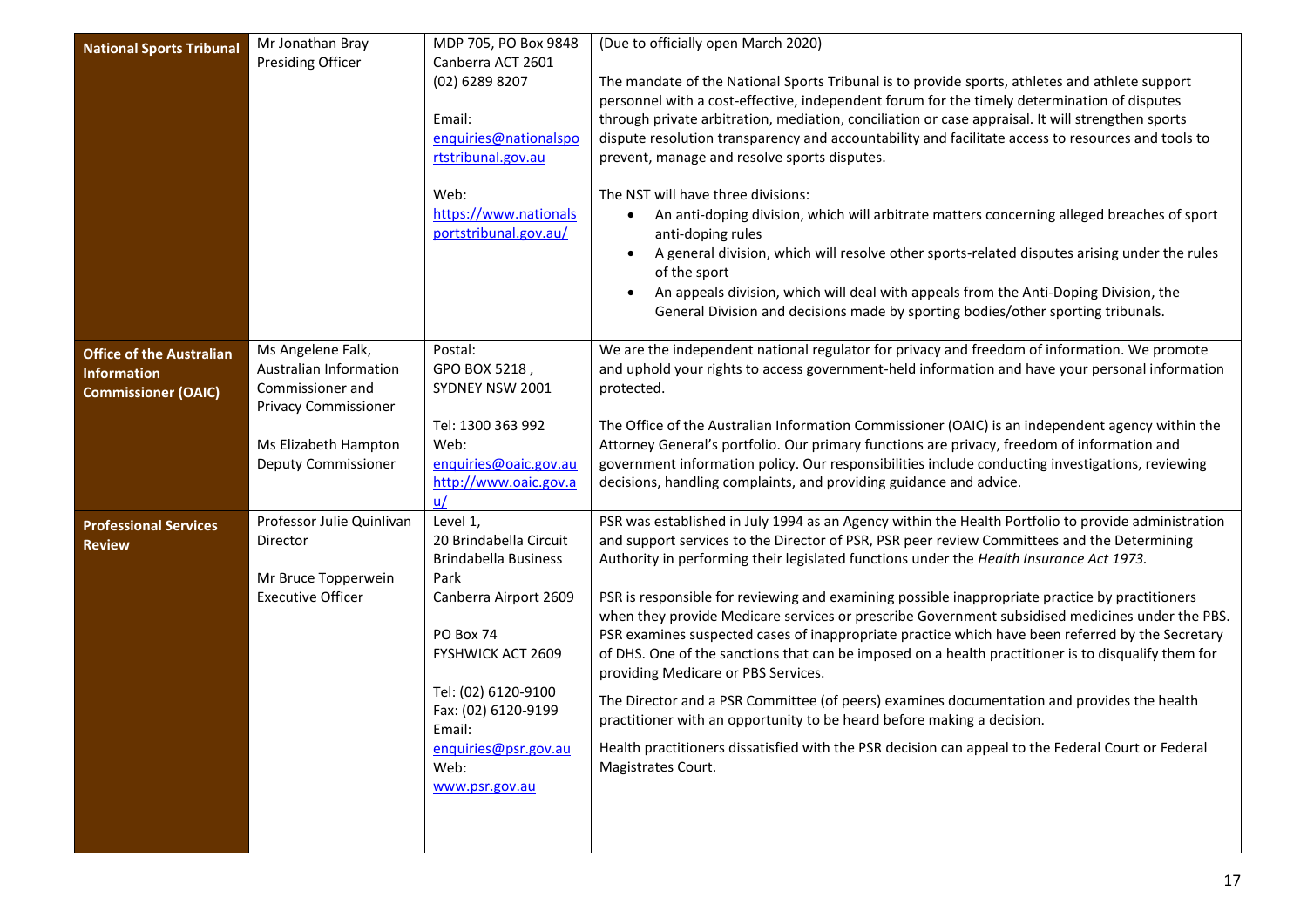<span id="page-17-1"></span><span id="page-17-0"></span>

| <b>Superannuation</b><br><b>Complaints Tribunal</b> | Ms Helen Davis<br>Chairperson<br>Ms Sandy Stogiannou,<br><b>Executive Assistant to</b><br><b>Helen Davis</b>                                                          | Locked Bag 3060<br><b>MELBOURNE VIC 3001</b><br>Tel: 1300 884 114 /<br>$(03)$ 8635 5580<br>Fax: (03) 8635-5588<br>info@sct.gov.au<br>Web:<br>www.sct.gov.au | The Superannuation Complaints Tribunal deals with complaints about superannuation in the areas<br>of regulated superannuation funds, annuities and deferred annuities, and retirement savings<br>accounts.<br>The Tribunal will inquire into the complaint and try to resolve it by conciliation. However, if<br>conciliation is unsuccessful, the Tribunal will conduct a formal review of the complaint and issue a<br>determination.                                                                                                                                                                                                                                                                                                                                                                        |
|-----------------------------------------------------|-----------------------------------------------------------------------------------------------------------------------------------------------------------------------|-------------------------------------------------------------------------------------------------------------------------------------------------------------|----------------------------------------------------------------------------------------------------------------------------------------------------------------------------------------------------------------------------------------------------------------------------------------------------------------------------------------------------------------------------------------------------------------------------------------------------------------------------------------------------------------------------------------------------------------------------------------------------------------------------------------------------------------------------------------------------------------------------------------------------------------------------------------------------------------|
| <b>Veterans' Review</b><br><b>Board</b>             | Ms Jane Anderson<br><b>Principal Member</b><br>Ms Katrina Harry<br>National Registrar<br>Glenn Katsoolis,<br><b>Executive Assistant to</b><br><b>Principal Member</b> | GPO Box 1631<br>SYDNEY NSW 2001<br>Tel: (02) 9213 8603<br>Fax: (02) 9211 3074<br>Email:<br>contact@vrb.gov.au<br>Web:<br>www.vrb.gov.au                     | The Veterans' Review Board (VRB) is an independent tribunal that exists to review:<br>1. decisions made by the Repa triation Commission under the Veterans' Entitlements Act 1986<br>(Cth) on:<br>claims for acceptance of injury or disease as war-caused or defence-caused;<br>claims for war widows', war widowers' and orphans' pensions;<br>assessment of pension rate for incapacity from war-caused or defence-caused injury or<br>disease; and<br>claims for the grant, or assessment of, attendant allowance; and<br>2. determinations under the Military Rehabilitation and Compensation Act 2004 (Cth) made by:<br>the Military Rehabilitation & Compensation Commission; and<br>the Service Chiefs of the Australian Army, the Royal Australian Navy, and the Royal<br><b>Australian Air Force</b> |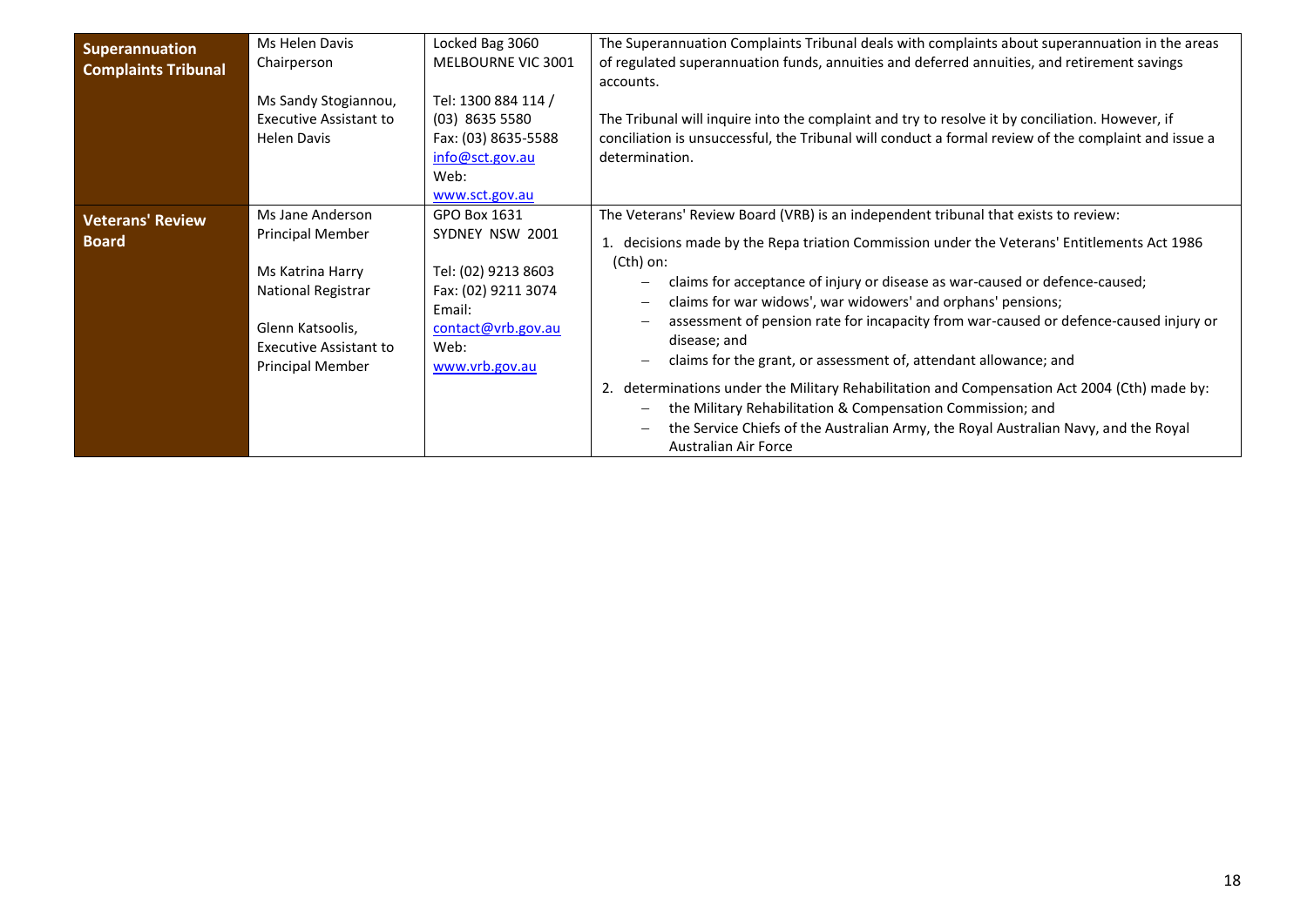<span id="page-18-3"></span><span id="page-18-2"></span><span id="page-18-1"></span><span id="page-18-0"></span>

| <b>Australian Capital Territory (ACT) Tribunal</b>                    |                                                                                                                                 |                                                                                                                                                                                                                            |                                                                                                                                                                                                                                                                                                                                                                                                                                                                                                                                                                                                                                                                                                                                                                                                                                                      |  |
|-----------------------------------------------------------------------|---------------------------------------------------------------------------------------------------------------------------------|----------------------------------------------------------------------------------------------------------------------------------------------------------------------------------------------------------------------------|------------------------------------------------------------------------------------------------------------------------------------------------------------------------------------------------------------------------------------------------------------------------------------------------------------------------------------------------------------------------------------------------------------------------------------------------------------------------------------------------------------------------------------------------------------------------------------------------------------------------------------------------------------------------------------------------------------------------------------------------------------------------------------------------------------------------------------------------------|--|
| <b>ACT Civil and</b><br><b>Administrative</b><br><b>Tribunal</b>      | <b>Graeme Neate AM</b><br>President<br>Ms Bec Wright, Assistant<br>to Presidential Members<br><b>Kristy Carter</b><br>Registrar | Address:<br>Level 4,<br>1 Moore Street<br>Canberra<br>Mail:<br><b>GPO Box 370</b><br>CANBERRA ACT 2601<br>Tel: (02) 6207 1740<br>Fax: (02) 6205 4855<br>Email: tribunal@act.gov.au<br>Web:<br>http://www.acat.act.gov.au/  | ACAT is established under the ACT Civil and Administrative Tribunal Act 2008 (the ACAT Act)<br>and commenced operation in February 2009. It considers applications relating to:<br>civil disputes valued at under \$25,000<br>$\bullet$<br>rental property disputes<br>$\bullet$<br>unit titles and retirement village disputes<br>$\bullet$<br>fence disputes<br>$\bullet$<br>reviewable decisions made by the ACT Government<br>occupational regulation and discipline for certain occupations<br>guardianship, financial management and enduring powers of attorney<br>mental health treatment and care<br>an injury or death resulting from a motor accident in the ACT<br>$\bullet$<br>change of identity details for young people<br>$\bullet$<br>discrimination<br>$\bullet$<br>energy and water complaints (including hardship)<br>$\bullet$ |  |
| <b>ACT Greens Arbitration</b><br>and Conciliation<br><b>Committee</b> | Members:<br>Angus McKay<br>Paul Magarey<br>Tessa Plueckhahn                                                                     | GPO Box 2019,<br>CANBERRA ACT 2602<br>(02) 6140 3220<br>acc@act.greens.org.au<br>http://www.actgreens.org.au/<br>acc                                                                                                       | Investigation of complaints raised about a member of the ACT Greens, or by a member<br>about a non-member including allegations of serious or criminal activities, or activities<br>condemned or forbidden by the Australian Greens Charter, the Constitution, By-laws or<br>Code of Conduct.                                                                                                                                                                                                                                                                                                                                                                                                                                                                                                                                                        |  |
| <b>Sentence</b><br><b>Administration Board</b>                        | Ms Laura Beacroft,<br>Chairperson<br>Catherine Garrington,<br>Secretary to Chair                                                | GPO BOX 158,<br>CANBERRA ACT 2601<br>Ph: 6207 0888<br>Fax: 6207 5246<br>sab.secretariat@act.gov.au;<br>sentence.administration@act.<br>gov.au<br>Web:<br>http://www.cs.act.gov.au/the<br>sentence administration bo<br>ard | The Sentence Administration Board (the Board) is established under the Crimes (Sentence<br>Administration) Act 2005 (the CSA Act). The CSA Act provides for the Board's functions and<br>powers, and a framework for the Board's decision making. There are three overarching<br>principles that the Board must bear in mind when making its decisions: human rights, the<br>public interest and natural justice.<br>Board decisions are subject to review by the ACT Supreme Court. Once legislated, the<br>proposed Integrity Commission will have oversight of the Board and individual members.<br>The Board provides an annual report which is publicly available.                                                                                                                                                                              |  |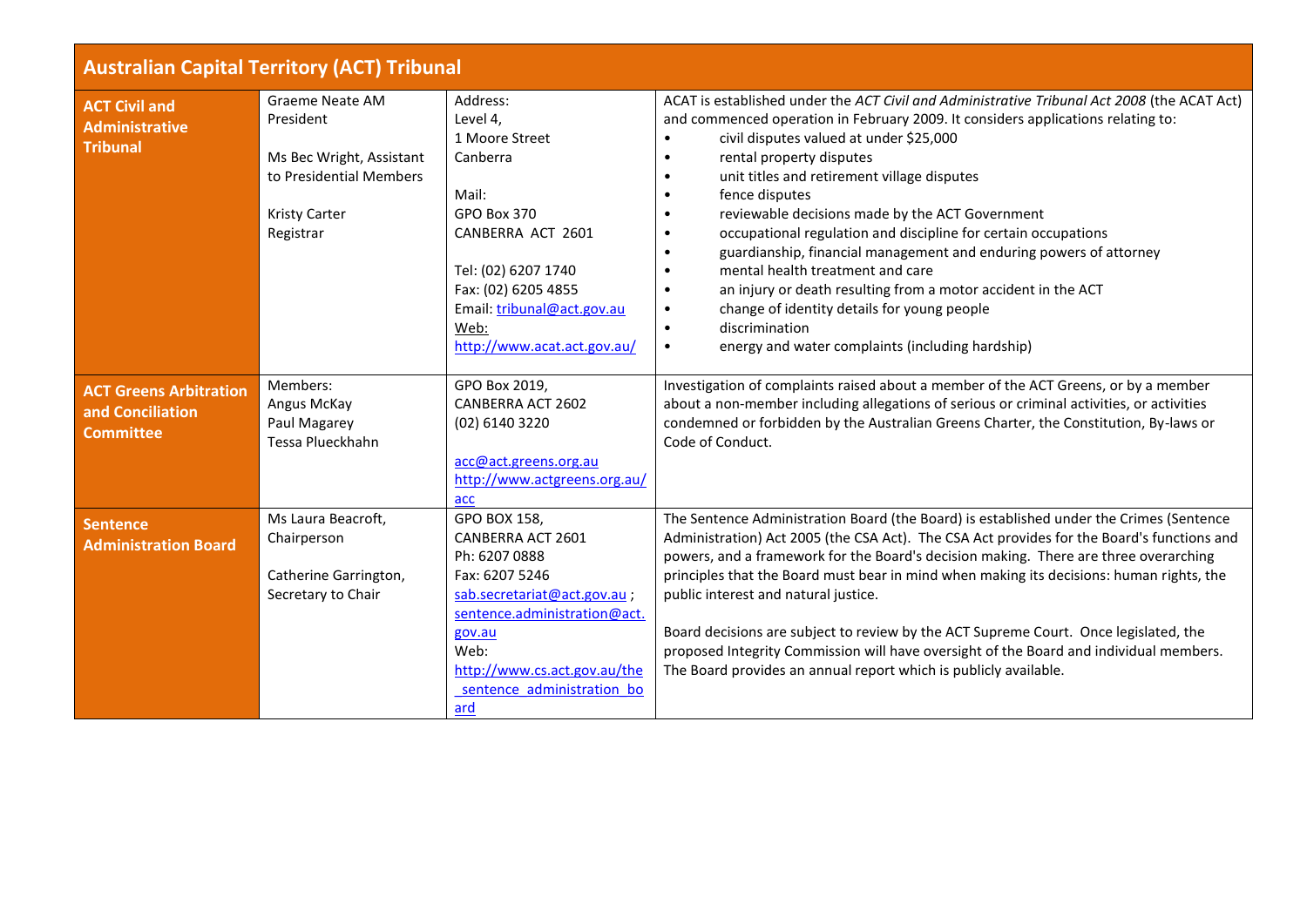## <span id="page-19-0"></span>**New South Wales (NSW) Tribunals NSW Civil and Administrative Tribunal (NCAT)** The Hon Justice Lea Armstrong President Ms Lucia Cohen, Associate to Justice Armstrong Ms Cathy Szczygielski Principal Registrar *Administrative and Equal Opportunity Division*  Judge Susanne Cole Deputy President Ms Louise Clegg Divisional Registrar *Consumer and Commercial Division* Mr Stuart Westgarth Deputy President Ms Pauline Green Divisional Registrar *Guardianship Division* Ms Anne Britton Deputy President Ms Jane Pritchard Divisional Registrar *Occupational Division* Judge Susanne Cole Deputy President Address: Level 9 John Maddison Tower 86-90 Goulburn Street Sydney NSW 2000 Postal: PO Box K1026 Haymarket NSW 1240 Telephone: 1300 006 228 Web[: www.ncat.nsw.gov.au](http://www.ncat.nsw.gov.au/) NCAT commenced operating on 1 January 2014 replacing more than 20 of the state's existing tribunals and provides a single gateway for most tribunal services in NSW. NCAT is comprised of a Principal Registry and four Divisions: 1. Administrative and Equal Opportunity 2. Consumer and Commercial 3. Guardianship 4. Occupational Each division is headed by a Deputy President with experience relevant to the subject matter of that division. Each Deputy President is responsible for the day-to-day running of the division, including the allocation of members to hear matters. Services provided by the following NSW tribunals have been consolidated into NCAT: • Aboriginal and Torres Strait Islander Health Practice Tribunal • Aboriginal Land Councils Pecuniary Interest and Disciplinary Tribunal • Administrative Decisions Tribunal • Charity Referees • Consumer, Trader and Tenancy Tribunal • Dental Tribunal • Guardianship Tribunal • Chinese Medicine Tribunal • Chiropractic Tribunal • Medical Radiation Practice Tribunal • Medical Tribunal • Nursing and Midwifery Tribunal • Occupational Therapy Tribunal • Optometry Tribunal • Osteopathy Tribunal • Pharmacy Tribunal • Physiotherapy Tribunal • Podiatry Tribunal • Psychology Tribunal • Local Government Pecuniary Interest and Disciplinary Tribunal • Local Land Boards • Victims Compensation Tribunal (transferred into the ADT in June 2013) • Vocational Training Appeals Panel

<span id="page-19-1"></span>Ms Louise Clegg Divisional Registrar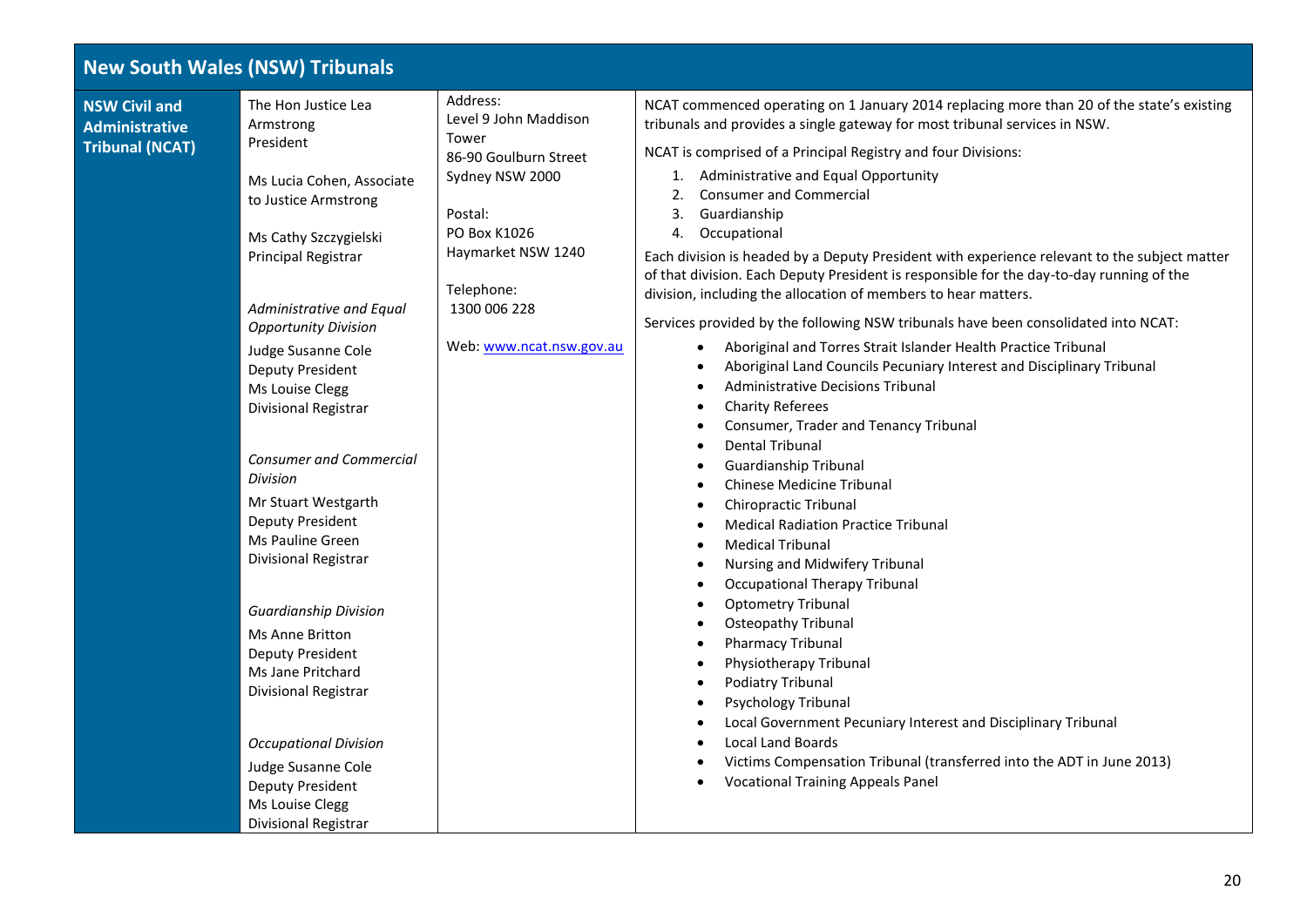<span id="page-20-1"></span><span id="page-20-0"></span>

| <b>Anti-Discrimination</b><br><b>Board of NSW</b> | The Hon Dr Annabelle<br>Bennett AO SC, President<br>(part-time)<br>Tracie Harvey,<br><b>Executive Assistant</b> | PO Box W213, Parramatta<br>Westfield NSW 2150<br>Level 7, 10 Valentine<br>Avenue, Parramatta NSW<br>Phone: 02 9268 5555<br>Fax: 02 9268 5500<br>email:<br>adbcontact@justice.nsw.go<br>v.au<br>web:<br>http://www.antidiscriminati | We are the New South Wales state government body that administers the Anti-Discrimination<br>Act 1977. We strive to eliminate discrimination in New South Wales by:<br>$\bullet$<br>answering enquiries<br>$\bullet$<br>conciliating complaints<br>$\bullet$<br>raising awareness about discrimination and its impacts<br>$\bullet$<br>granting exemptions to the Act<br>$\bullet$<br>advising government about discrimination issues.<br>$\bullet$<br>The Anti-Discrimination Board of NSW is an independent statutory body.                                                                                                                                                                                       |
|---------------------------------------------------|-----------------------------------------------------------------------------------------------------------------|------------------------------------------------------------------------------------------------------------------------------------------------------------------------------------------------------------------------------------|---------------------------------------------------------------------------------------------------------------------------------------------------------------------------------------------------------------------------------------------------------------------------------------------------------------------------------------------------------------------------------------------------------------------------------------------------------------------------------------------------------------------------------------------------------------------------------------------------------------------------------------------------------------------------------------------------------------------|
| <b>Dust Diseases Board</b>                        | Ms Julie Newman PSM<br>Chairperson                                                                              | on.justice.nsw.gov.au/<br>Location:<br>Level 2, 82 Elizabeth Street<br>Sydney NSW<br>Mail:<br><b>GPO Box 5323</b><br>Sydney NSW 2001<br>Phone:<br>02 8223 6600<br>Email:<br>enquiries@ddb.nsw.gov.au<br>Web:<br>www.ddb.nsw.gov.au | The Dust Diseases Board examines hears and determines claims for compensation (benefits<br>not damages) by NSW workers who suffer a dust disease. The DDB was established in 1920 to<br>compensate workers with diseases caused by silica dusts.<br>Where certain conditions exist, the Board may consider:<br>Medical examination of NSW workers exposed to dust in the workplace (1,500 on<br>$\bullet$<br>2012/13<br>The Medical Authority determines whether an application has a dust disease, the<br>extent of any disability and level of occupational exposure<br>Paying compensation benefits to eligible NSW workers and dependants<br>Co-ordinating and paying medical and related health care expenses. |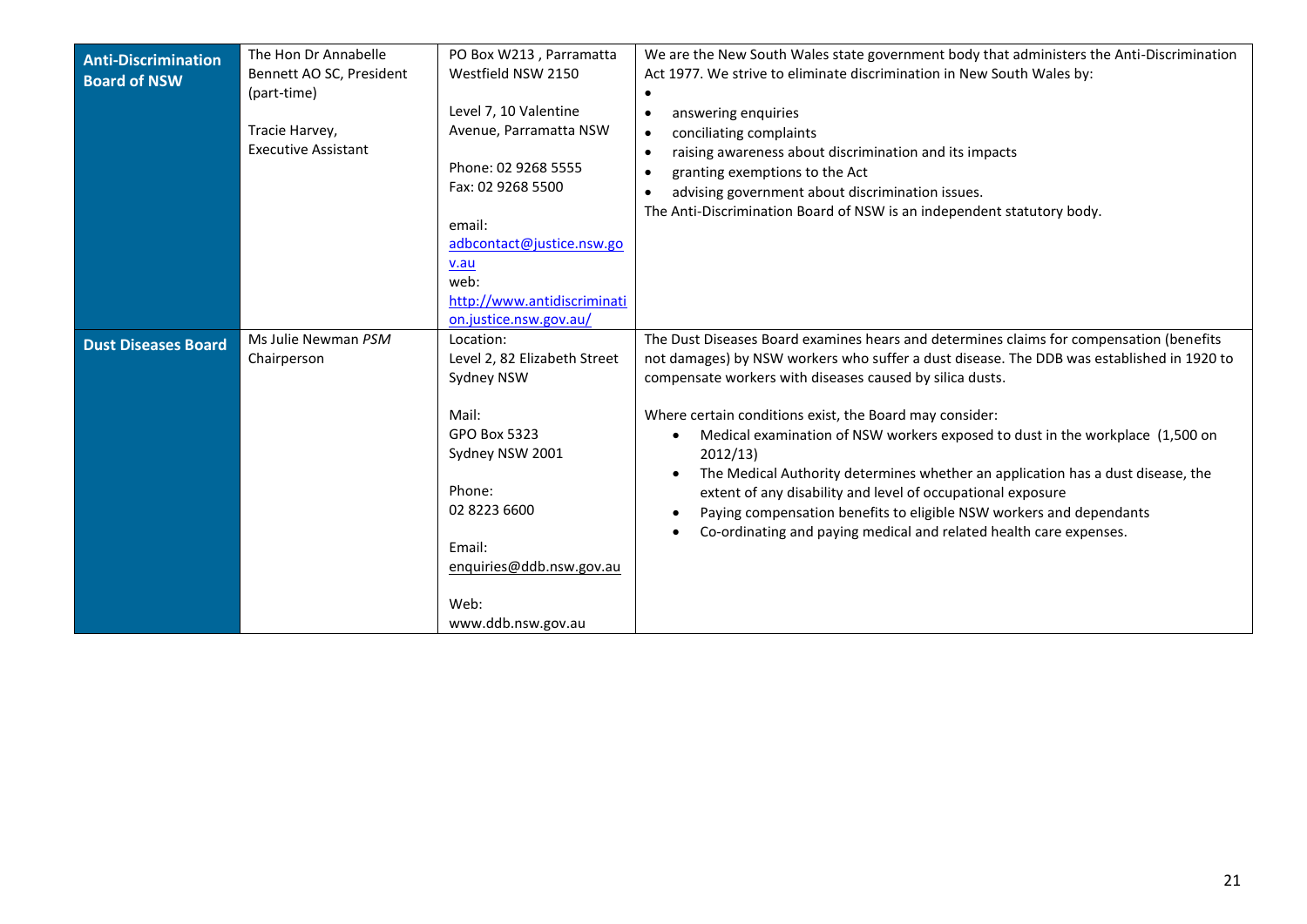<span id="page-21-1"></span><span id="page-21-0"></span>

| <b>Dust Diseases</b><br><b>Tribunal</b>    | The Hon Justice D M Price<br>AM<br>President<br>Ms Lisa Freeman<br>Judge's Associate                                             | Location:<br>Level 12, John Maddison<br>Tower,<br>88 Goulburn Street<br>Sydney NSW 2000<br>Mail:<br>Locked Bag 16<br>Haymarket NSW 1240<br>Tel: (02) 9377 5440<br>Fax (02) 9377 5433<br>Web:<br>www.dustdiseasestribunal.j<br>ustice.nsw.gov.au                                                          | The Dust Diseases Tribunal (DDT was established in 1989 as a court that hears common law<br>claims for damages from sufferers or dust related diseases including those linked to asbestos<br>exposure. Dependants of deceased sufferers may also be able to pursue a claim after the<br>death of the person with the disease (if the claim has not resolved before death).<br>Since claimants are often in the advanced stage of a terminal illnesses, the main aim of the<br>tribunal is to act quickly and expedite the resolution of these claims.                                                                                                                                                                                                                                                                                                                                                                                                                                                                                                                                                                                                                                                                                                                                                                                                                                                                                       |
|--------------------------------------------|----------------------------------------------------------------------------------------------------------------------------------|----------------------------------------------------------------------------------------------------------------------------------------------------------------------------------------------------------------------------------------------------------------------------------------------------------|---------------------------------------------------------------------------------------------------------------------------------------------------------------------------------------------------------------------------------------------------------------------------------------------------------------------------------------------------------------------------------------------------------------------------------------------------------------------------------------------------------------------------------------------------------------------------------------------------------------------------------------------------------------------------------------------------------------------------------------------------------------------------------------------------------------------------------------------------------------------------------------------------------------------------------------------------------------------------------------------------------------------------------------------------------------------------------------------------------------------------------------------------------------------------------------------------------------------------------------------------------------------------------------------------------------------------------------------------------------------------------------------------------------------------------------------|
| <b>Housing Appeals</b><br><b>Committee</b> | Ms Catherine Walton<br>Manager<br>Ms Jenny Rowe<br><b>Business Support Assistant</b><br>Ms Kylie Leahy<br>Senior Project Officer | Office 5-6<br>Ground floor<br>1-17 Elsie St<br>Burwood NSW 2134<br>Dept. of Family and<br><b>Community Services NSW</b><br>PO Box 1030 Westfield<br>Burwood NSW 2134<br>Free: 1800 629 794<br>Tel: (02) 8741 2555<br>Fax: (02) 8741 2566<br>Email: hac@facs.nsw.gov.au<br>Website:<br>www.hac.nsw.gov.au | The NSW Housing Appeals Committee (HAC) is an independent agency established in 1994.<br>The role of the HAC is to:<br>• provide a mechanism for social housing applicants and tenants to lodge an external<br>appeal where they believe an incorrect decision was made by a social housing provider<br>at an internal appeal<br>undertake a merits review of each eligible appeal that is lodged-that is a review based<br>on using the information before the committee at the time of the appeal, whether or<br>not such material was before the primary decision-maker or existed at the time of the<br>original decision<br>make recommendations to social housing providers that either the original decision be<br>maintained, or the original decision be changed in full or in part provide advice on<br>systemic issues to improve the consistency, efficiency and transparency of appealable<br>access and eligibility decisions.<br>The HAC has jurisdiction to hear any appeal lodged by a social housing applicant or<br>tenant where:<br>• a decision has already been made at an internal appeal the decision relates to a matter<br>that is not within the jurisdiction of the NSW Civil and Administrative Tribunal or other<br>review body<br>the decision is within the scope of the Social Housing External Appeal Policy which<br>specifies which social housing providers' decisions are subject to external appeal. |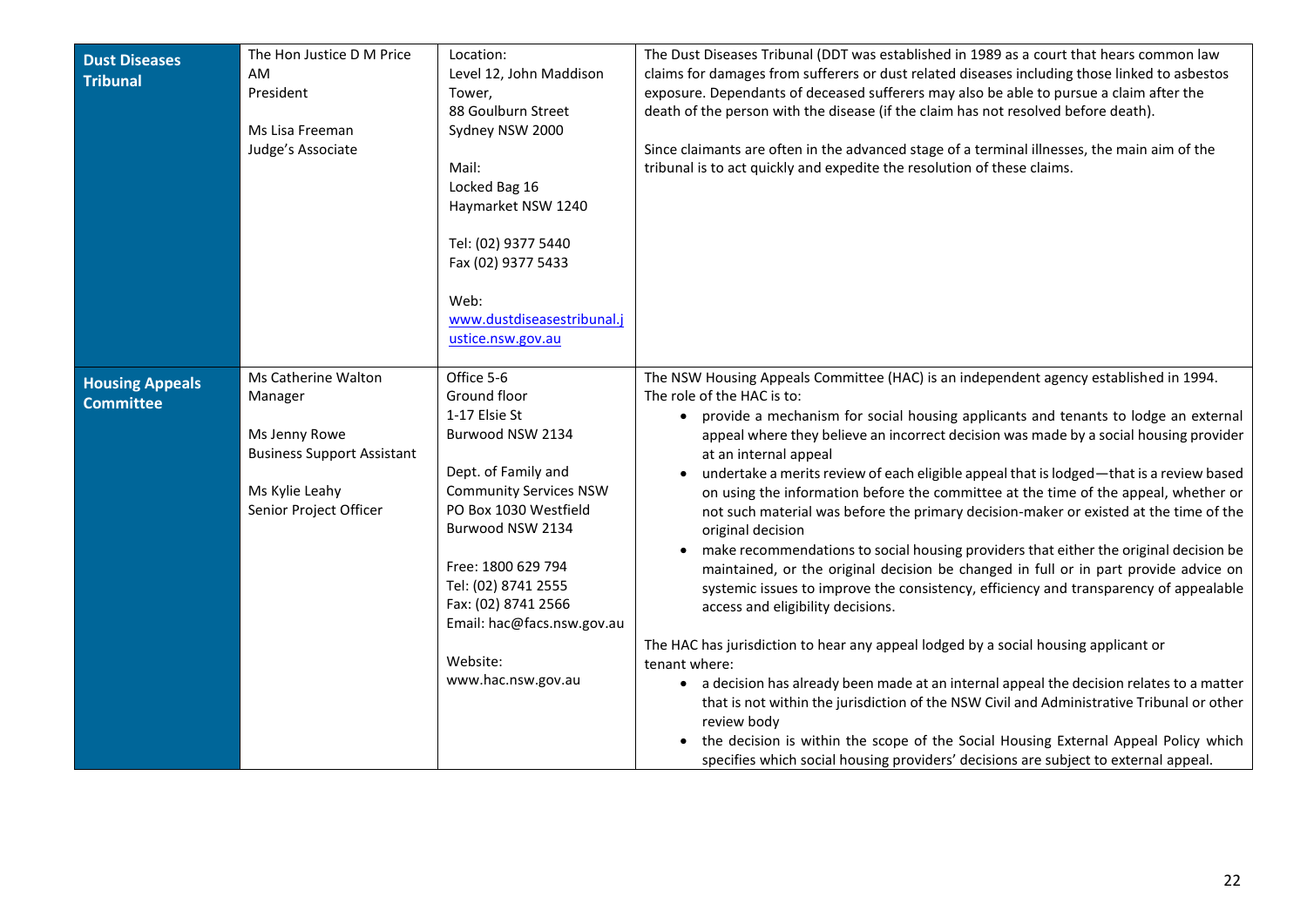<span id="page-22-1"></span><span id="page-22-0"></span>

| <b>Information and</b><br><b>Privacy Commission</b><br><b>NSW</b>             | Ms Elizabeth Tydd,<br><b>Information Commissioner</b><br>& Head of the Information<br>and Privacy Commission<br>Ms Samantha Gavel,<br><b>Privacy Commissioner</b> | Address:<br>Level 15, 2-24 Rawson Place<br>Haymarket NSW 2000<br>Postal:<br>GPO Box 7011<br>Sydney NSW 2001<br>Tel: 1800 472 679<br>Email:<br>ipcinfo@ipc.nsw.gov.au<br>Web:<br>www.ipc.nsw.gov.au | The Information and Privacy Commission NSW (IPC) is an independent statutory authority that<br>administers legislation dealing with privacy and access to government held information in New<br>South Wales.                                                                                                                                                                                                                                                                                                                                                                                                                                                                                                                                                                                                                                                                                                                                                                                                                                                                                                                                                                                                                                                                                                                                                                         |
|-------------------------------------------------------------------------------|-------------------------------------------------------------------------------------------------------------------------------------------------------------------|----------------------------------------------------------------------------------------------------------------------------------------------------------------------------------------------------|--------------------------------------------------------------------------------------------------------------------------------------------------------------------------------------------------------------------------------------------------------------------------------------------------------------------------------------------------------------------------------------------------------------------------------------------------------------------------------------------------------------------------------------------------------------------------------------------------------------------------------------------------------------------------------------------------------------------------------------------------------------------------------------------------------------------------------------------------------------------------------------------------------------------------------------------------------------------------------------------------------------------------------------------------------------------------------------------------------------------------------------------------------------------------------------------------------------------------------------------------------------------------------------------------------------------------------------------------------------------------------------|
| <b>Industrial Relations</b><br><b>Commission of New</b><br><b>South Wales</b> | Nichola Constant<br><b>Chief Commissioner</b><br>Melinda Morgan<br>Registrar                                                                                      | Level 10, 10-14 Smith Street,<br>Parramatta, 2150<br><b>PO Box 927</b><br>Parramatta, 2124<br>Tel: (02) 8688 3516<br>Fax: (02) 8688 3541<br>Website:<br>www.irc.justice.nsw.gov.au                 | The Industrial Relations Commission conciliates and arbitrates to resolve industrial disputes,<br>sets conditions of employment and fixes wages and salaries by making industrial awards,<br>approves enterprise agreements and decides claims of unfair dismissal.<br>The Industrial Relations Amendment (Industrial Court) Act 2016 No 48 abolished the positions<br>of President, Vice President and Deputy Presidents and provided, instead, for a Chief<br>Commissioner. The effect was to transfer the work of the Industrial Court out of the jurisdiction.<br>The Commission exercises a civil jurisdiction, and seeks to conduct its proceedings in a non-<br>technical and expeditious manner.<br>From 1 January 2010, a decision was made by the NSW government, that all employees currently<br>covered by the NSW industrial relations system (other than state public sector or local<br>government employees) would be transferred into the national scheme. This was, generally,<br>those employees who were employed by sole traders or partnerships, employees of<br>constitutional corporations having been covered under the national scheme since the<br>Workchoices legislation was enacted in March 2006.<br>The Commission retains jurisdiction in relation to the terms and conditions of employment of<br>State government and Local government employees. |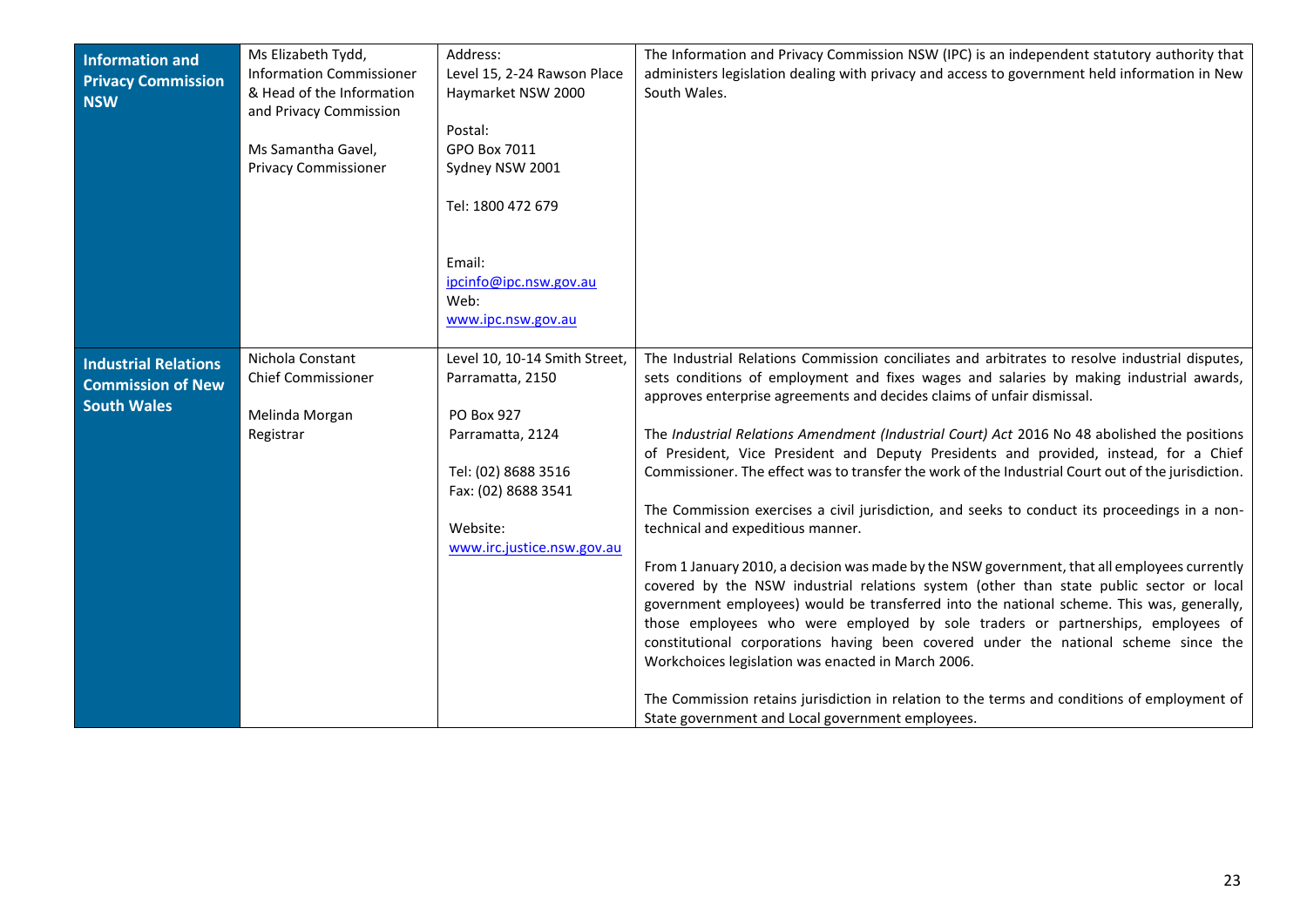<span id="page-23-2"></span><span id="page-23-1"></span><span id="page-23-0"></span>

| <b>Land and</b><br><b>Environment Court</b><br>of NSW | The Hon Justice<br><b>Brian Preston</b><br>Chief Judge<br>Ms Elizabeth Orr<br>Associate<br>Ms Susan Dixon<br>Senior Commissioner<br>Ms Sarah Froh<br><b>Registrar and Director</b><br>Ms Maria Anastasi<br>Assistant Registrar | Address:<br>Level 4, 225 Macquarie<br>Street,<br><b>Windeyer Chambers</b><br>SYDNEY NSW 2000<br>Postal:<br><b>GPO Box 3565</b><br>SYDNEY NSW 2001<br>Tel: (02) 9113-8200<br>Fax: (02) 9113 8222<br>Web:<br>www.lec.justice.nsw.gov.au | The LEC is the first specialist environmental superior court in the world established on 1<br>September 1980.<br>The Court's jurisdiction includes merits review, judicial review, civil enforcement, criminal<br>prosecution, criminal appeals and civil claims about planning, environmental, land, mining and<br>other legislation as follows:<br>Class 1 - environmental, planning and protection appeals:<br>Class 2 - tree disputes and miscellaneous appeals:<br>Class 3 - valuation, compensation and Aboriginal land claim cases<br>Class 4 - civil enforcement, judicial review of decisions under planning or environmental laws<br>Class 5 - criminal proceedings for offences against planning or environmental laws<br>Class 6 and 7 - criminal appeals against convictions / sentences for environmental offences by<br>the Local Court<br>Class $8 -$ mining matters |
|-------------------------------------------------------|--------------------------------------------------------------------------------------------------------------------------------------------------------------------------------------------------------------------------------|---------------------------------------------------------------------------------------------------------------------------------------------------------------------------------------------------------------------------------------|--------------------------------------------------------------------------------------------------------------------------------------------------------------------------------------------------------------------------------------------------------------------------------------------------------------------------------------------------------------------------------------------------------------------------------------------------------------------------------------------------------------------------------------------------------------------------------------------------------------------------------------------------------------------------------------------------------------------------------------------------------------------------------------------------------------------------------------------------------------------------------------|
| <b>Medical Council of</b><br><b>NSW</b>               | Dr John Sammut<br>President<br>Ms Caroline Lamb<br>Assistant Director, Medical,<br><b>Health Professional Councils</b><br>Authority/Executive Officer                                                                          | Address:<br>Building 45, Campbell Dr<br>Gladesville Hospital<br>Gladesville NSW 2111<br>Postal:<br>PO Box 104<br>Gladesville NSW 1675<br>Tel: (02) 9879 2200<br>Fax: (02) 9816 5307<br>Web:<br>http://www.mcnsw.org.au                | Working with the Health Care Complaints Commission (HCCC), we receive and manage<br>complaints about registered doctors and medical student in NSW. We take a holistic case<br>management approach to ensure registered doctors maintain appropriate professional<br>standards and remain fit to practise. We manage complaints within three streams: health,<br>performance and conduct.                                                                                                                                                                                                                                                                                                                                                                                                                                                                                            |
| <b>Mental Health</b><br><b>Review Tribunal</b>        | Hon Judge Paul Lakatos<br>President<br>Ms Alisa Kelly<br>Registrar                                                                                                                                                             | Address:<br><b>PO Box 247</b><br>GLADESVILLE NSW 1675<br>Tel: (02) 9816 5955<br>Free: 1800 815 511<br>Fax: (02) 9817 4543<br>Web: www.mhrt.nsw.gov.au<br>Email: mhrt-<br>mhrt@health.nsw.gov.au                                       | The Mental Health Review Tribunal has some 47 heads of jurisdiction, considering the<br>disposition and release of persons acquitted of crimes by reason of mental illness; determining<br>matters concerning persons found unfit to be tried, and prisoners transferred to a mental<br>health facility for treatment; reviewing the cases of detained patients (both civil and forensic),<br>and long-term voluntary psychiatric patients; hearing appeals against an authorised medical<br>officer's refusal to discharge a patient; making, varying and revoking community treatment<br>orders; determining applications for certain treatments and surgery; and making orders for<br>financial management where people are unable to manage their own financial affairs.                                                                                                         |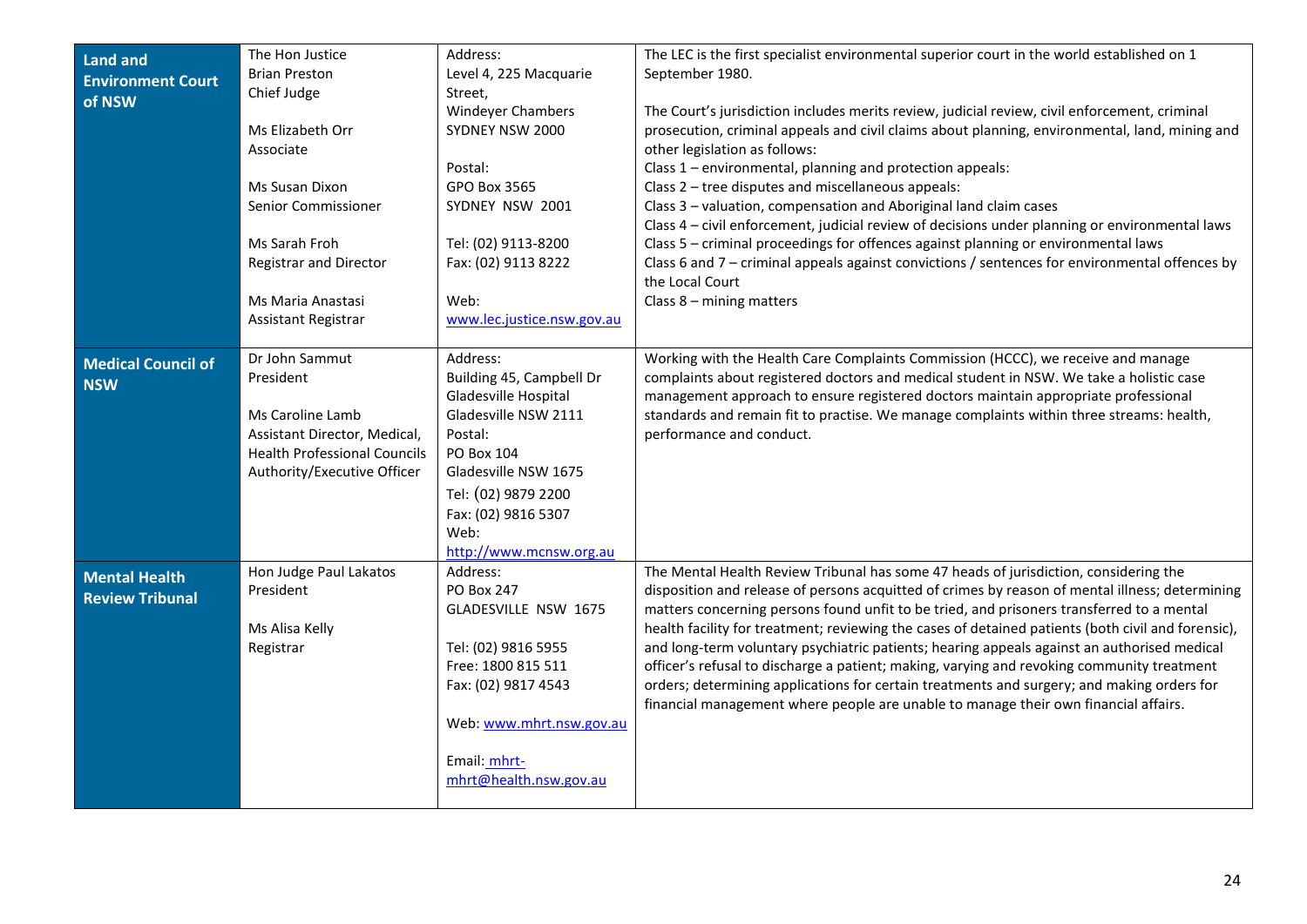<span id="page-24-0"></span>

| <b>NSW Architects</b><br><b>Registration Board</b>                     | Dr Deborah Dearing,<br>President<br>Dr Kirsten Orr,<br>Registrar | Level 2, 156 Gloucester<br>Street, SYDNEY NSW 2000<br>Ph: 02-9241 4033<br>Fax: 9241 6144<br>mail@architects.nsw.gov.au<br>www.architects.nsw.gov.au                                                                                                                          | The NSW Architects Registration Board (ARB) administers the Architects Act - the legislation<br>regulating architects in NSW. When the Act was introduced into NSW parliament, the aim was<br>"a community actively discussing architecture that is contributing to its wellbeing, a<br>community that is serviced by architects who have a robust professional framework and a<br>flexible system of professional discipline."<br>You can read more of the original intent behind the Act in the Second Reading speech from<br>2004.<br>The Board's key role is to protect consumers of architectural services by ensuring that<br>architects provide services to the public in a professional and competent manner, disciplining<br>architects who have acted unprofessionally or incompetently, accrediting architectural<br>qualifications for the purpose of registration, informing the public about the qualifications and<br>competence of individuals or organisations holding themselves out as architects, and<br>promoting a better understanding of architectural issues in the community.<br>The Board is responsible to the Minister for Better Regulation and Innovation, Kevin Anderson<br>MP. This portfolio sits within the Customer Service cluster of cabinet.<br>The work of the Board is totally funded by fees paid by architects and architect corporations<br>and firms. |
|------------------------------------------------------------------------|------------------------------------------------------------------|------------------------------------------------------------------------------------------------------------------------------------------------------------------------------------------------------------------------------------------------------------------------------|----------------------------------------------------------------------------------------------------------------------------------------------------------------------------------------------------------------------------------------------------------------------------------------------------------------------------------------------------------------------------------------------------------------------------------------------------------------------------------------------------------------------------------------------------------------------------------------------------------------------------------------------------------------------------------------------------------------------------------------------------------------------------------------------------------------------------------------------------------------------------------------------------------------------------------------------------------------------------------------------------------------------------------------------------------------------------------------------------------------------------------------------------------------------------------------------------------------------------------------------------------------------------------------------------------------------------------------------------------------------------------------------------|
| <b>Office of the Merit</b><br><b>Protection</b><br><b>Commissioner</b> | Ms Linda Waugh,<br><b>Merit Protection</b><br>Commissioner       | Postal:<br>PO Box 20636, World<br>Square Post Office, SYDNEY<br><b>NSW 2002</b><br>Director MPC Business:<br>(02) 8239 5317<br>Review and Casework Team:<br>(02) 8239 5330<br>mpcbusiness@apsc.gov.au<br>review@apsc.gov.au<br>https://meritprotectioncom<br>mission.gov.au/ | The Merit Protection Commissioner is an independent statutory office holder providing<br>employment services to the Australian Public Service and the Parliamentary Service. The<br>current Commissioner is Ms Linda Waugh. The Commissioner is assisted by staff of the<br>Australian Public Service Commission.<br>We review employees' concerns about matters affecting their employment such as<br>recruitment, discipline (misconduct) and performance management. We also provide<br>recruitment and inquiry services to agencies. We support integrity and good practice in<br>employment decision-making.<br>We publish review case summaries which are updated regularly. Information on the handling<br>of personal information by the Office of the Merit Protection Commissioner is provided in the<br>MPC privacy policy.                                                                                                                                                                                                                                                                                                                                                                                                                                                                                                                                                             |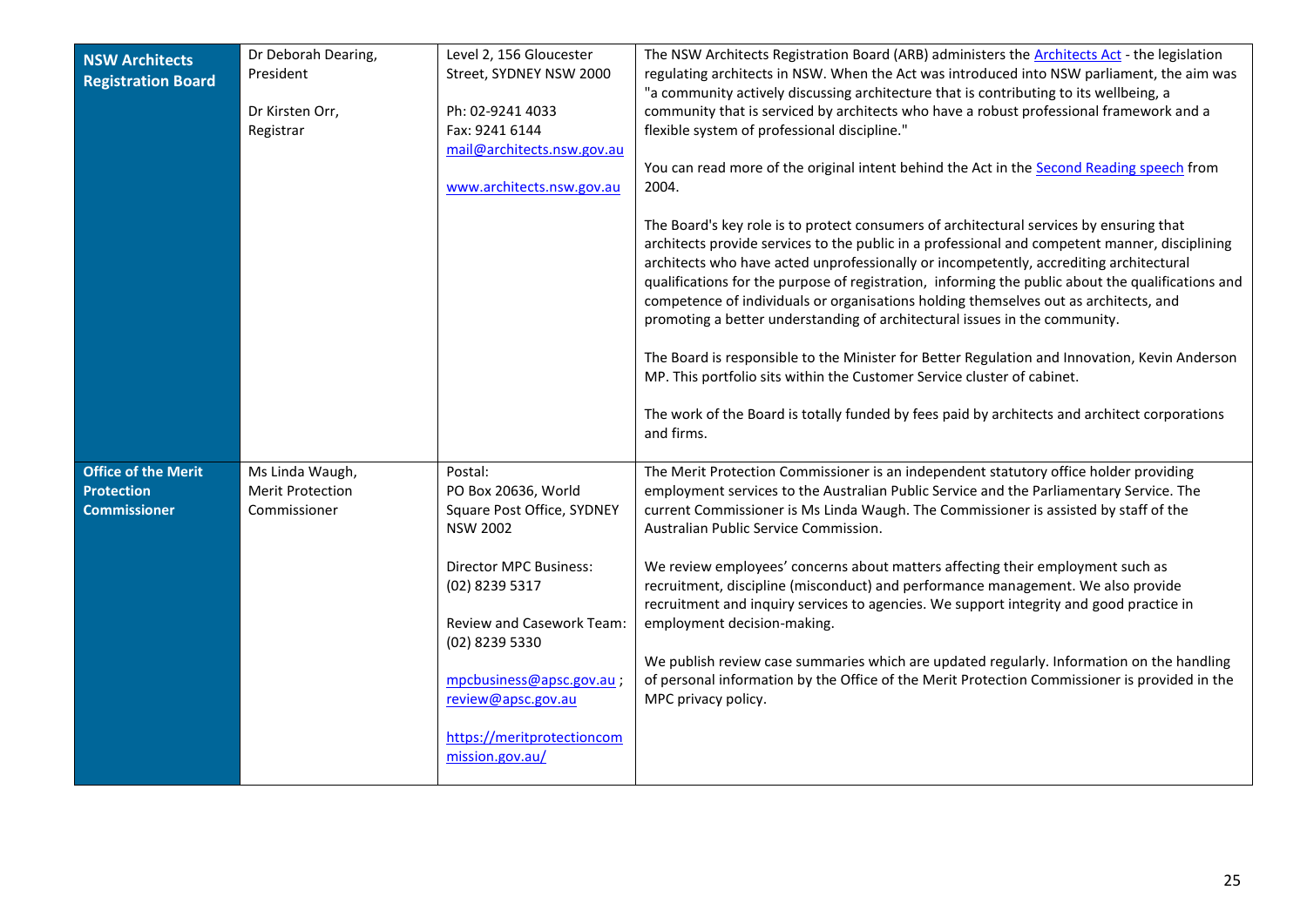<span id="page-25-0"></span>

| <b>Personal Injury</b><br><b>Commission</b> | The Hon Judge Gerard<br><b>Phillips</b><br>President<br>Ms Rosemary Sagvand<br>Judge's Associate<br>Ms Marianne Christmann<br>Principal Registrar<br>Ms Marie Johns<br>Division Head, Motor<br><b>Accidents Division</b><br>Mr Glenn Capel<br>Division Head, Workers<br><b>Compensation Division</b> | Address:<br>Level 21, 1 Oxford Street<br>DARLINGHURST NSW 2010<br>Postal Address:<br>PO Box 594,<br>DARLINGHURST NSW 1300<br>Web: www.pi.nsw.gov.au<br>Email: $help@pi.nsw.gov.au$<br>Tel: 1800 PIC NSW<br>(1800742679) | The Personal Injury Commission commenced operation on 1 March 2021.<br>The Personal Injury Commission resolves disputes between people injured in motor accidents<br>and workplaces in NSW, insurers and employers.<br>The Commission is an independent statutory tribunal within the New South Wales justice<br>system, committed to providing a transparent and independent dispute resolution service.<br>Resolving disputes justly and efficiently in the shortest time frame is a priority for the<br>Commission. It works with all parties (injured persons, insurers, and employers, where<br>relevant) to discuss ways of achieving this.<br>The Personal Injury Commission replaced the former Workers Compensation Commission and<br>SIRA's Dispute Resolution Services that managed disputes involving injured workers and road<br>users. |
|---------------------------------------------|------------------------------------------------------------------------------------------------------------------------------------------------------------------------------------------------------------------------------------------------------------------------------------------------------|-------------------------------------------------------------------------------------------------------------------------------------------------------------------------------------------------------------------------|------------------------------------------------------------------------------------------------------------------------------------------------------------------------------------------------------------------------------------------------------------------------------------------------------------------------------------------------------------------------------------------------------------------------------------------------------------------------------------------------------------------------------------------------------------------------------------------------------------------------------------------------------------------------------------------------------------------------------------------------------------------------------------------------------------------------------------------------------|
|---------------------------------------------|------------------------------------------------------------------------------------------------------------------------------------------------------------------------------------------------------------------------------------------------------------------------------------------------------|-------------------------------------------------------------------------------------------------------------------------------------------------------------------------------------------------------------------------|------------------------------------------------------------------------------------------------------------------------------------------------------------------------------------------------------------------------------------------------------------------------------------------------------------------------------------------------------------------------------------------------------------------------------------------------------------------------------------------------------------------------------------------------------------------------------------------------------------------------------------------------------------------------------------------------------------------------------------------------------------------------------------------------------------------------------------------------------|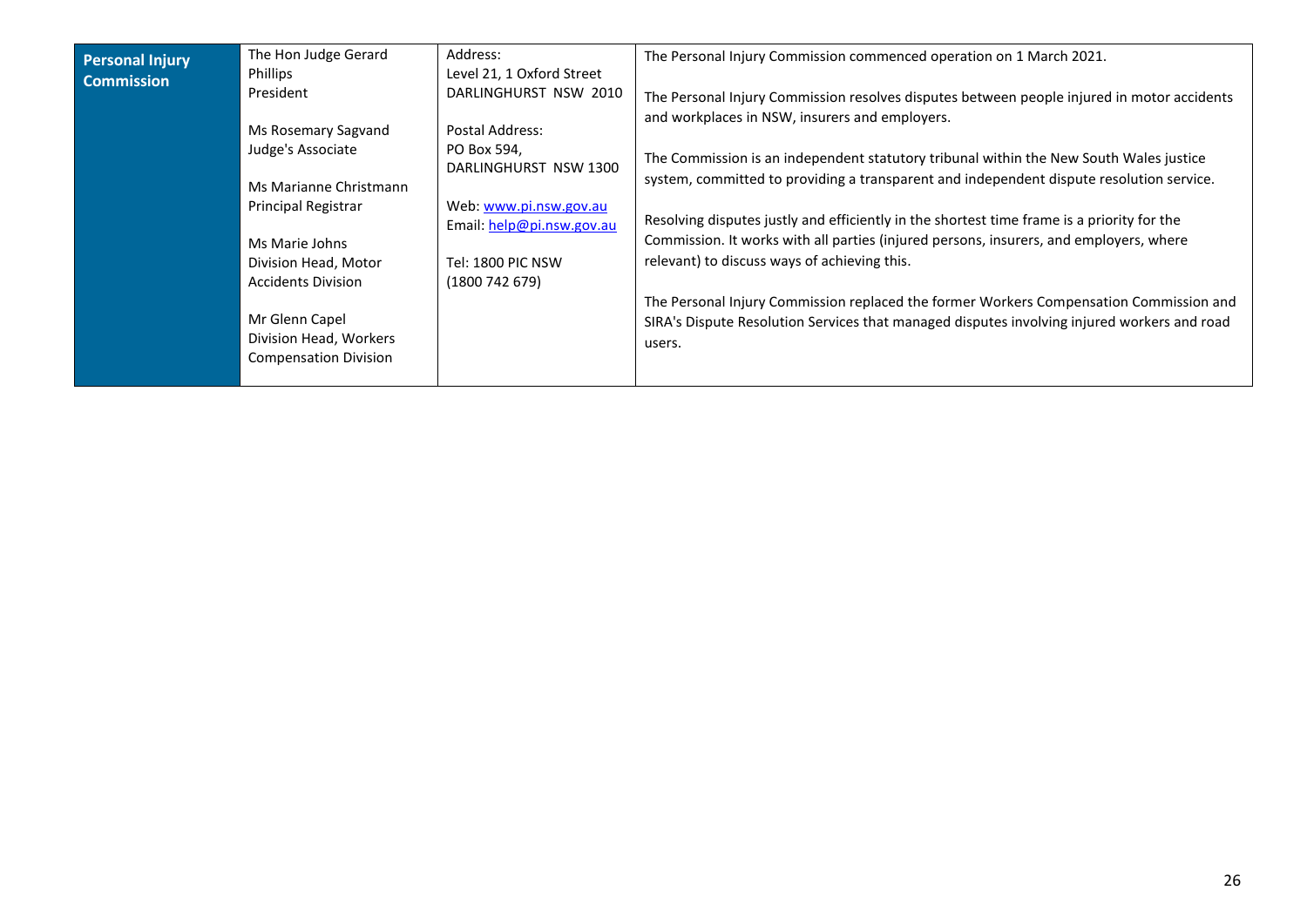<span id="page-26-2"></span><span id="page-26-1"></span><span id="page-26-0"></span>

| <b>Northern Territory (NT) Tribunals</b>                                                                                            |                                                                                                                                                              |                                                                                                                                                                                                                                                                                                                       |                                                                                                                                                                                                                                                                                                                                                                                                                                                                                                                                                                                                                                                                                                                                                                                                                                                                                                                                                                                                                                                                                                                                                                                                                         |  |
|-------------------------------------------------------------------------------------------------------------------------------------|--------------------------------------------------------------------------------------------------------------------------------------------------------------|-----------------------------------------------------------------------------------------------------------------------------------------------------------------------------------------------------------------------------------------------------------------------------------------------------------------------|-------------------------------------------------------------------------------------------------------------------------------------------------------------------------------------------------------------------------------------------------------------------------------------------------------------------------------------------------------------------------------------------------------------------------------------------------------------------------------------------------------------------------------------------------------------------------------------------------------------------------------------------------------------------------------------------------------------------------------------------------------------------------------------------------------------------------------------------------------------------------------------------------------------------------------------------------------------------------------------------------------------------------------------------------------------------------------------------------------------------------------------------------------------------------------------------------------------------------|--|
| <b>Northern Territory Civil</b><br>and Administrative<br><b>Tribunal of the (NTCAT)</b>                                             | Mr Richard Bruxner<br>President<br>Mr Jim Laouris<br>Registrar & Director<br>Mr Andrew Macrides<br>Senior Member<br>Mr Mark O'Reilly<br>Alice Springs Member | Location:<br>The Met Building<br>CASCOM Building 5,<br>Casuarina Village<br>Level 1<br>13-17 Scaturchio Street<br>Casuarina NT 0810<br>Post:<br>PO Box 41860 Casuarina<br>NT 0810<br>Tel: (08) 8944 8720<br>Free: 1800 604 622<br>Fax: (08) 8922 7201<br>Email:<br>AGD.ntcat@nt.gov.au<br>Web:<br>www.ntcat.nt.gov.au | NTCAT commenced operations on 6 October 2014 under the Northern Territory Civil and<br><b>Administrative Tribunal Act</b><br>NTCAT is the new 'super tribunal' for the Northern Territory. It is designed to be a one stop shop<br>for reviewing a wide range of administrative decisions and resolving certain civil disputes. In<br>addition, NTCAT will have jurisdiction in areas relating to regulation of professions and<br>protection of civil rights. The NTCAT Act requires NTCAT to promote the best principles of public<br>administration, to resolve disputes through high quality processes and the use of mediation and<br>alternative dispute resolution procedures wherever appropriate, to be accessible to all,<br>especially people with special needs, to ensure efficient and cost-effective processes for all<br>parties involved, to use straight forward language and procedures, to act with as little formality<br>and technicality as possible and to be flexible in the way in which it conducts its business.<br>That Act does not confer any jurisdiction on NTCAT. NTCAT can only hear cases when an Act of<br>Parliament gives it this authority.<br><b>View NTCAT's jurisdiction</b> |  |
| <b>Public Sector Appeals</b><br>& Grievance Reviews,<br><b>Office of the</b><br><b>Commissioner for</b><br><b>Public Employment</b> | Ms Rachael Dunn<br>Director                                                                                                                                  | Address:<br>Level 10, Charles Darwin<br>Centre<br>19 The Mall, Darwin NT<br>0800<br>Post:<br>GPO BOX 4371<br>DARWIN NT 0801<br>Tel: (08) 8999 4129<br>Fax: (08) 8999 4199<br>Email:<br>enquiries.ocpe@nt.gov.a<br><u>u</u><br>Web:<br>https://ocpe.nt.gov.au/n<br>t-public-sector-<br>employment/public-              | The Office of the Commissioner for Public Employment (OCPE) is a central agency within the<br>Northern Territory Public Sector (NTPS) with sector-wide responsibility for providing an effective<br>employment framework for the management and development of the NTPS workforce. The<br>Commissioner for Public Employment is the Chief Executive Officer and, under section 12 of the<br>Public Sector Employment and Management Act, is deemed to be the employer of all employees<br>in the NTPS.<br>Northern Territory Public Service (NTPS) employees can appeal against disciplinary, inability and<br>promotion decisions through the Public Sector Appeals Board.<br>The independent board is made up of:<br>- a chairperson selected by the Commissioner for Public Employment<br>- a person selected by the CEO of the agency being appealed against<br>- a person selected by the relevant union.<br>Under the law the board must conduct an appeal expeditiously and with as little formality and<br>technicality as is reasonably practicable.                                                                                                                                                           |  |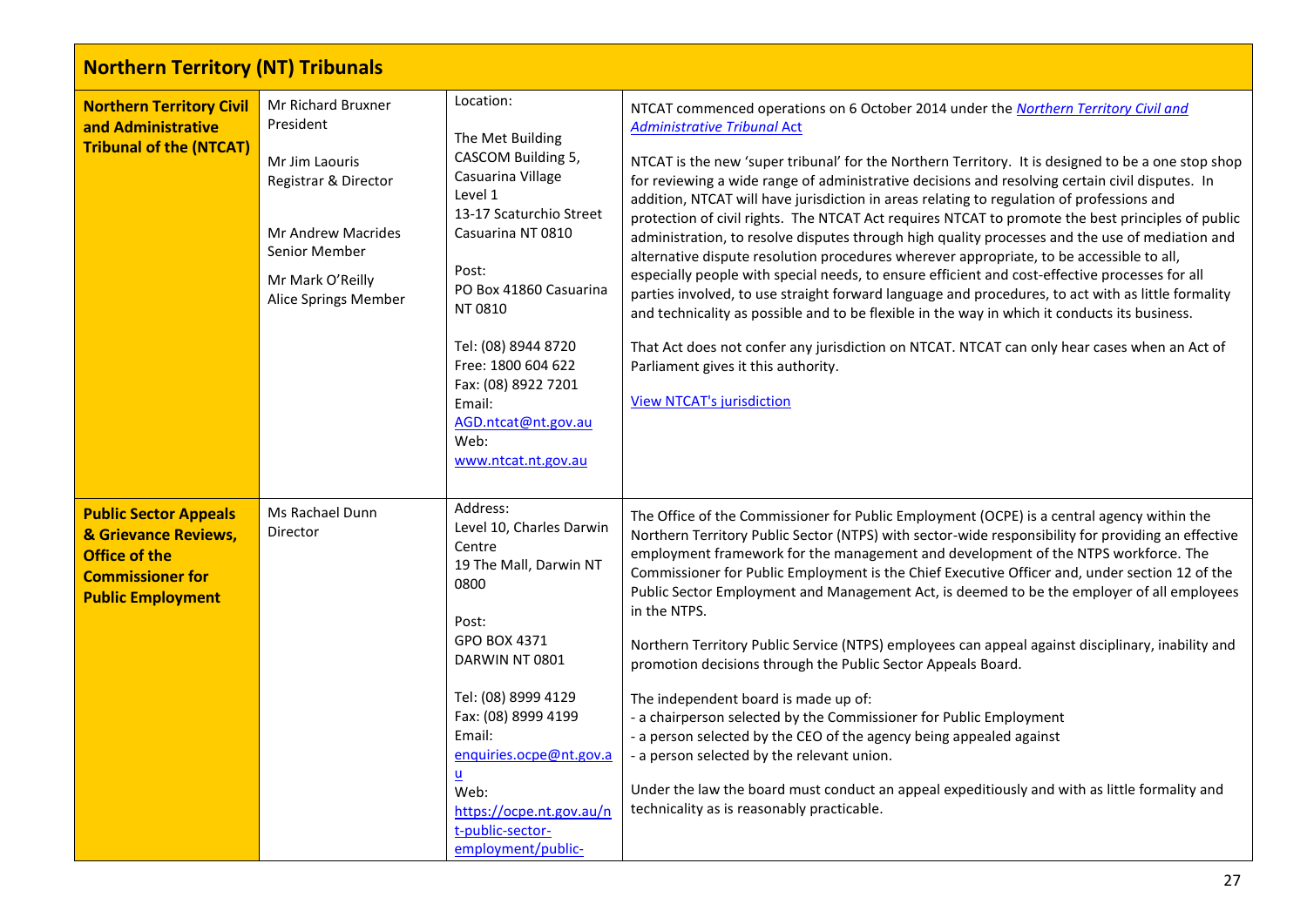|  | eals-and-<br><i>"</i> √anner"<br>, <b>.</b> |  |
|--|---------------------------------------------|--|
|  |                                             |  |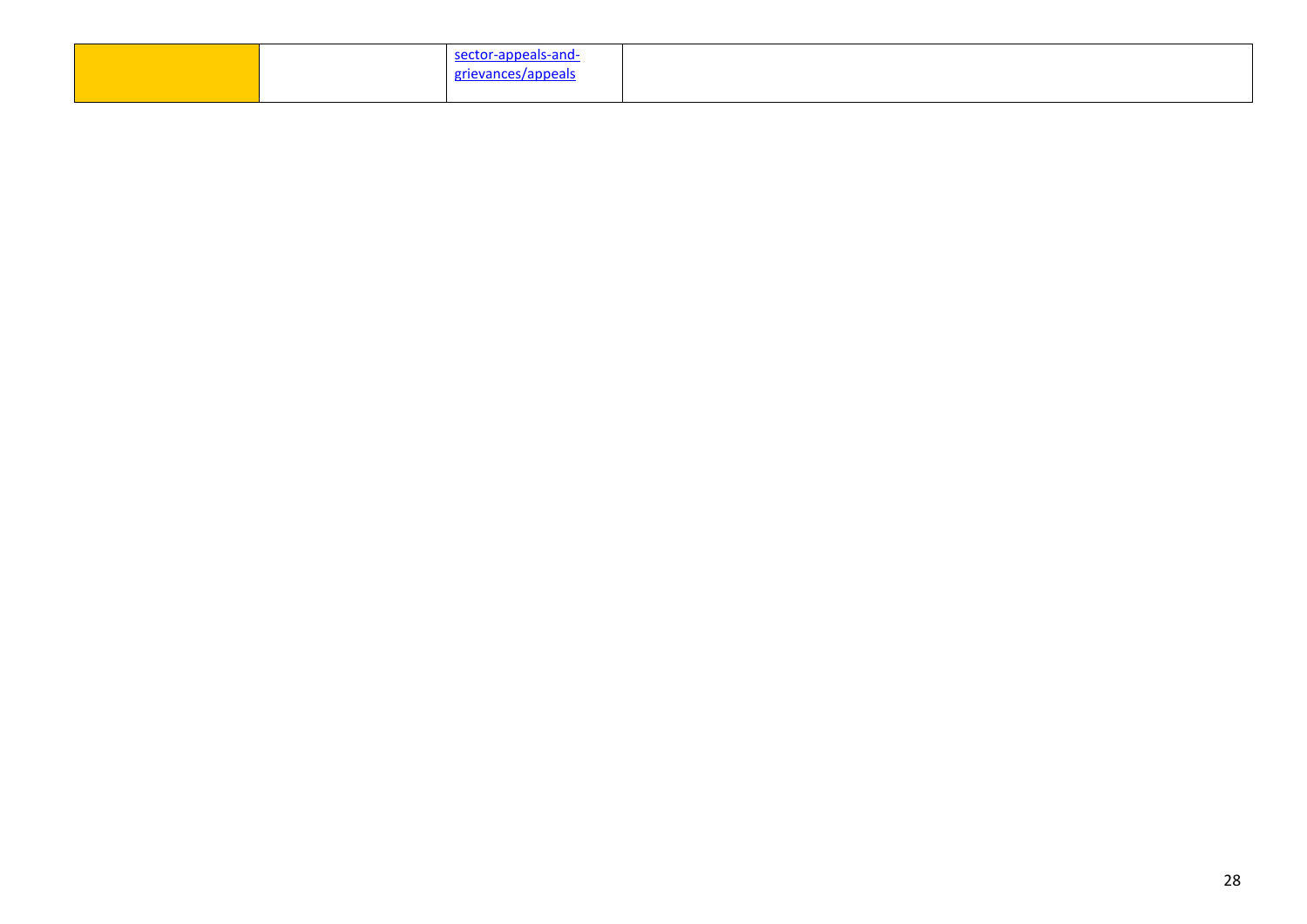<span id="page-28-3"></span><span id="page-28-2"></span><span id="page-28-1"></span><span id="page-28-0"></span>

|                                                                                                                                      | <b>Queensland (QLD) Tribunals</b>                                                                                                                                                                |                                                                                                                                                                                                                                                 |                                                                                                                                                                                                                                                                                                                                                                                                                                                                                                                                                                                                                                                                                                                                                                                                                                                                                                                                                                                                                                                                                                                                                                                                                                                                                                                                                                                                                                                                                                                             |  |
|--------------------------------------------------------------------------------------------------------------------------------------|--------------------------------------------------------------------------------------------------------------------------------------------------------------------------------------------------|-------------------------------------------------------------------------------------------------------------------------------------------------------------------------------------------------------------------------------------------------|-----------------------------------------------------------------------------------------------------------------------------------------------------------------------------------------------------------------------------------------------------------------------------------------------------------------------------------------------------------------------------------------------------------------------------------------------------------------------------------------------------------------------------------------------------------------------------------------------------------------------------------------------------------------------------------------------------------------------------------------------------------------------------------------------------------------------------------------------------------------------------------------------------------------------------------------------------------------------------------------------------------------------------------------------------------------------------------------------------------------------------------------------------------------------------------------------------------------------------------------------------------------------------------------------------------------------------------------------------------------------------------------------------------------------------------------------------------------------------------------------------------------------------|--|
| <b>Arbitration and</b><br><b>Professional</b><br><b>Standards Tribunal,</b><br><b>The Real Estate</b><br><b>Institute of Qld Ltd</b> | Mr Paul Hardman,<br>Chair                                                                                                                                                                        | Level 1, 50 Southgate<br>Avenue<br>CANNON HILL QLD 4170<br>PO Box 3447<br>Tingalpa DC Qld 4173<br>Ph: 07 3249 7326<br>Fax: 07 3891 5359<br>E:tribunal@reiq.com.au<br>W:http://www.reiq.com/                                                     |                                                                                                                                                                                                                                                                                                                                                                                                                                                                                                                                                                                                                                                                                                                                                                                                                                                                                                                                                                                                                                                                                                                                                                                                                                                                                                                                                                                                                                                                                                                             |  |
| <b>Councillor Conduct</b><br><b>Tribunal</b>                                                                                         | Ms June Anstee<br>President<br>Jennifer Stanfield<br>Registrar                                                                                                                                   | PO Box 15009<br>City East QLD 4002<br>Ph: 07-3452 6745/<br>0455 060 624<br>E: cct@dlgrma.qld.gov.au<br>W:<br>https://www.statedevelop<br>ment.qld.gov.au/local-<br>government/governance/c<br>ouncillor-conduct-tribunal                        | The Councillor Conduct Tribunal is an independent body, made up of 12 members and a President<br>appointed by the Governor in Council. It is responsible for dealing with complaints of misconduct by<br>councillors and compliance with the requirements set out under the Queensland Local Government<br>Act 2009.                                                                                                                                                                                                                                                                                                                                                                                                                                                                                                                                                                                                                                                                                                                                                                                                                                                                                                                                                                                                                                                                                                                                                                                                        |  |
| <b>Land Court of QLD</b>                                                                                                             | Her Honour Judge<br>Fleur Kingham,<br>President<br>Tyson Joseph Lee,<br><b>Executive Assistant to</b><br>President<br>Mr Darren Campbell,<br>Registrar,<br>Gregory Grodecki,<br>Deputy Registrar | Level 8, 363 George<br>Street, Brisbane QLD 4000<br>GPO Box 5266<br>Brisbane QLD 4001<br>Ph: (07) 3247 5193<br>Fax: (07) 3247 4635<br>Email:<br>landcourt@justice.gld.gov<br>$au$<br>Web:<br>http://www.courts.qld.go<br>v.au/courts/land-court | The Land Court is a specialised judicial tribunal and court of record, established under the Land<br>Court Act 2000. Land Court procedures are covered by the Land Court Act 2000, the Land Court<br>Rules 2000 and various practice directions. The Uniform Civil Procedure Rules 1999 may also apply<br>where the Land Court Rules don't cover the field.<br>The Land Court comprises a president and other members. Unlike judges, who have life tenure,<br>members of the Land Court are appointed for 15 year terms. Judicial registrars may also be<br>appointed as officers of the court to perform certain functions. Hearings in the Land Court are<br>usually presided over by a single member sitting alone. The judicial registrar may also hear and<br>decide certain matters, though he is responsible mainly for the court's alternative dispute resolution<br>(ADR) processes, including preliminary conferences and court supervised mediations.<br>The Land Court may sit anywhere in Queensland. Normally a case is heard in the district where the<br>land that is the subject of the dispute is located. Sittings are held in Brisbane and, where<br>appropriate, rural and regional areas of Queensland. The Land Court operates with as little formality<br>as possible. The strict rules of evidence don't apply and the Land Court acts according to equity,<br>good conscience and the substantial merits of the case. The land court encourages ADR and<br>provides these services free of cost. |  |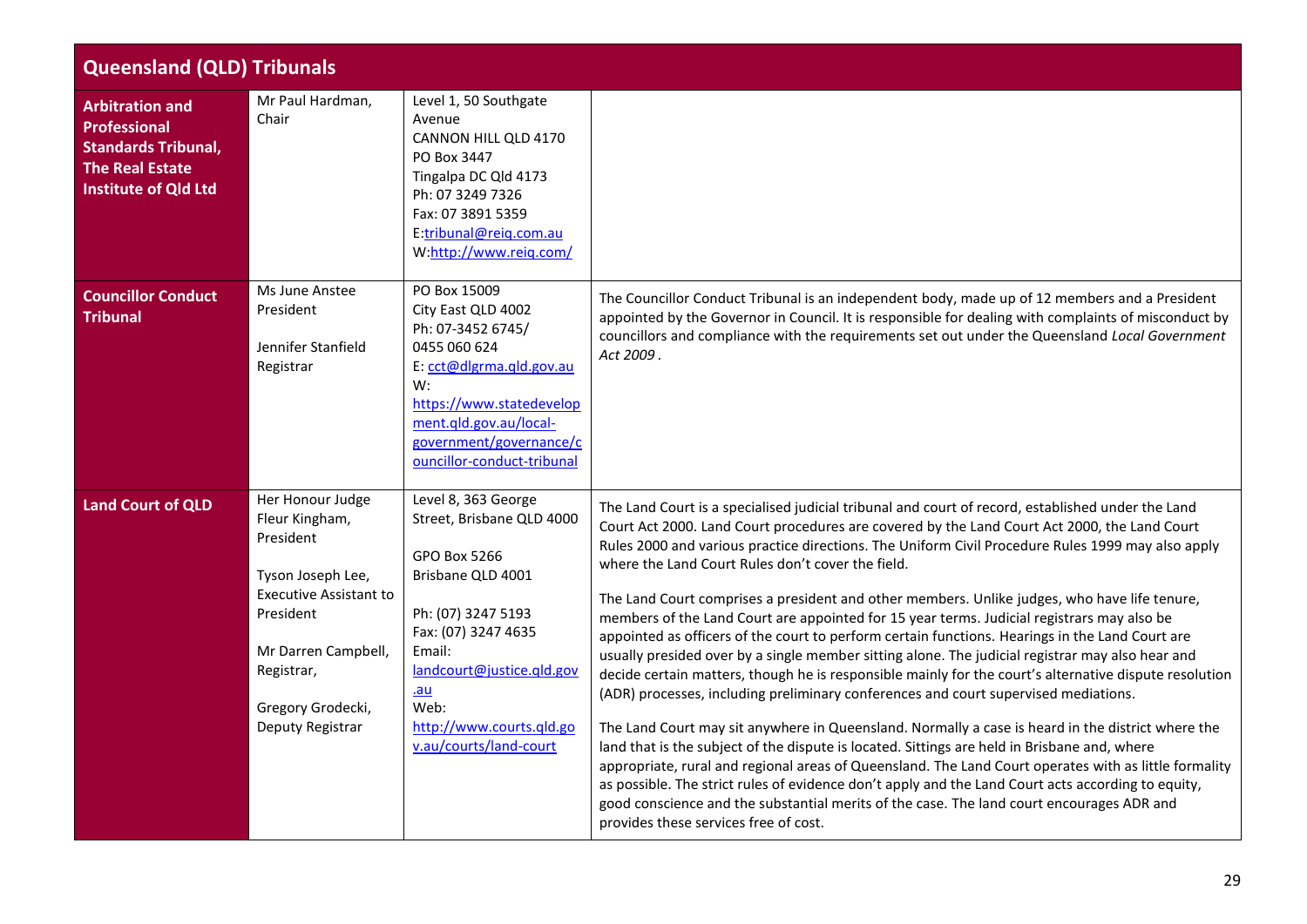<span id="page-29-1"></span><span id="page-29-0"></span>

| <b>Medical Assessment</b><br><b>Tribunals</b>  | <b>Ms Rachel Hawkins</b><br>Director Engagement,<br>Insurer & Tribunal<br>Services<br>Kelly Amos<br>Manager Tribunal<br>Services                                                                              | Tribunal Services,<br>Office of Industrial<br>Relations<br>PO Box 10119<br>Brisbane QLD 4000<br>Ph: (07) 3842 2764<br>Free: 1300 738 128<br>Email:<br>mat@oir.gld.gov.au<br>Web:<br>www.worksafe.gld.gov.au<br>/rehab-and-<br>claims/medical-<br>assessment-tribunals | The Workers' Compensation Regulator (formerly Q-Comp) oversees the Queensland workers'<br>compensation scheme. Workers or employers unhappy with an Insurer's decision can apply for a<br>review by the WCR. Appeals of the WCR decisions may be made to the Industrial Relations<br>Commission in respect of claims and employers can appeal to the Industrial Magistrates Court in<br>respect of a premium/policy decision.<br>WCR also provides dispute resolution services. Medical Assessment Tribunals are set up to provide<br>independent, expert medical decisions about injury and impairment sustained by Queensland<br>workers. The tribunals are made up from an independent panel of specialist doctors. A referral to<br>the medical assessment tribunals may be required if there are conflicting medical opinions in<br>relation to whether employment has been a significant contributing factor to the injury of whether<br>there is an ongoing incapacity for work as a result of a work injury. Only insurers can make a<br>referral. |
|------------------------------------------------|---------------------------------------------------------------------------------------------------------------------------------------------------------------------------------------------------------------|-----------------------------------------------------------------------------------------------------------------------------------------------------------------------------------------------------------------------------------------------------------------------|------------------------------------------------------------------------------------------------------------------------------------------------------------------------------------------------------------------------------------------------------------------------------------------------------------------------------------------------------------------------------------------------------------------------------------------------------------------------------------------------------------------------------------------------------------------------------------------------------------------------------------------------------------------------------------------------------------------------------------------------------------------------------------------------------------------------------------------------------------------------------------------------------------------------------------------------------------------------------------------------------------------------------------------------------------|
| <b>Mental Health</b><br><b>Review Tribunal</b> | Ms Annette<br>McMullan,<br>President<br>Ms Virginia Ryan,<br><b>Deputy President</b><br>Ms Jade Madden<br><b>Executive Officer</b><br>Ms Sharnie White,<br><b>Business &amp; Executive</b><br>Support Officer | Level 16, 53 Albert St<br>Brisbane QLD 4000<br>P O Box 15818<br>City East Brisbane<br>QLD 4002<br>Ph: (07) 3235 9059<br>Free: 1800 006 478<br>Fax: (07) 3234 1540<br>Email:<br>enquiry@mhrt.qld.gov.au<br>Web:<br>www.mhrt.gld.gov.au                                 | The MHRT is an independent statutory body established under the Mental Health Act 2000 whose<br>primary purpose is to review the involuntary status of persons with mental illnesses. The Tribunal<br>consists of the President and other members, including lawyers, psychiatrists and other persons with<br>relevant qualifications and/or experience.<br>The Tribunal automatically reviews Involuntary Treatment Orders (ITO), Forensic Orders (FO) and<br>Fitness for Trial (not permanent) (FFT), and young persons with mental illness who are detained in<br>high security for treatment. The Tribunal also hears applications for involuntary patients to move out<br>of Queensland, and applications to appeal against a decision made at the mental health service not<br>to allow a person to visit a patient. In addition, if a person is not able to consent to treatment and<br>needs electroconvulsive therapy (ECT), the psychiatrist must apply to the Tribunal for approval to give<br>ECT.                                             |
|                                                | Ms Ann Herriot,<br>Member                                                                                                                                                                                     |                                                                                                                                                                                                                                                                       |                                                                                                                                                                                                                                                                                                                                                                                                                                                                                                                                                                                                                                                                                                                                                                                                                                                                                                                                                                                                                                                            |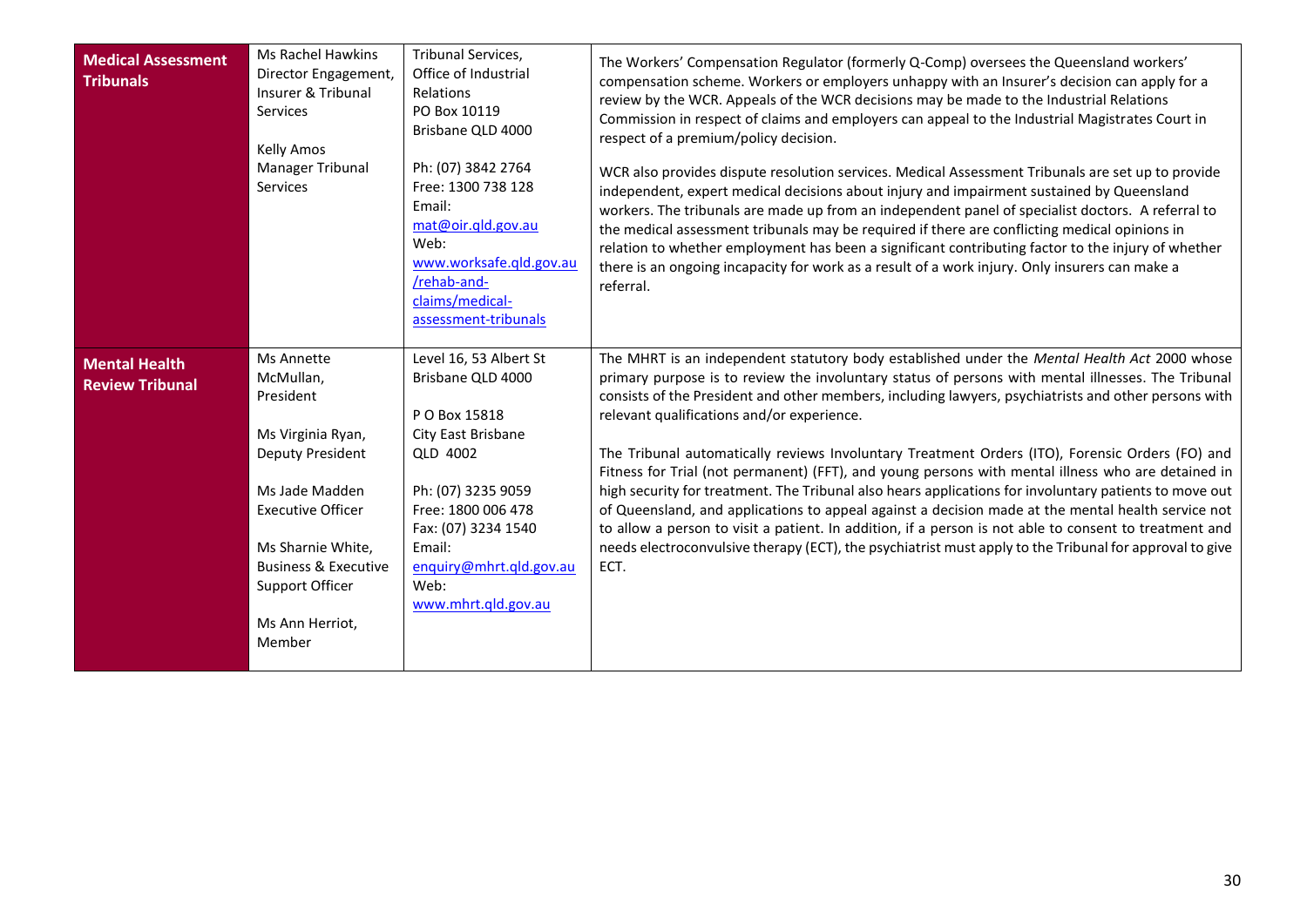<span id="page-30-1"></span><span id="page-30-0"></span>

| Office of the<br><b>Commissioner for</b><br><b>Body Corporate &amp;</b><br><b>Community</b><br><b>Management</b> | Ms Sarah Zeidler<br>Acting Commissioner<br>Mr Joel Pettersson<br><b>Executive Officer</b>                                                                        | Department of Justice and<br><b>Attorney General</b><br>GPO Box 1049<br>Brisbane QLD 4001<br>Ph: 1800 060 119<br>Fax: (07) 3227-8023<br>Email:<br>BCCM@justice.qld.gov.au<br>Web:<br>www.justice.qld.gov.au/bc<br>$\mathsf{cm}$ | The role of the Commissioner's Office is to assist people who live, work or invest in community titles<br>schemes in accordance with the powers conferred on it by the Body Corporate and Community<br>Management Act 1997.<br>The Commissioner's Office provides a dispute resolution service and an information service for<br>people involved with community titles schemes. The dispute resolution service resolves disputes<br>through conciliation or adjudication. The information service responds to community enquiries<br>about the legislation, promotes our services and conducts information seminars to assist our clients<br>to understand their rights and obligations under the BCCM Act.<br>Dispute resolution methods employed include self-resolution, conciliation or adjudication.<br>'Complex' disputes must be dealt with by QCAT.                           |
|------------------------------------------------------------------------------------------------------------------|------------------------------------------------------------------------------------------------------------------------------------------------------------------|---------------------------------------------------------------------------------------------------------------------------------------------------------------------------------------------------------------------------------|---------------------------------------------------------------------------------------------------------------------------------------------------------------------------------------------------------------------------------------------------------------------------------------------------------------------------------------------------------------------------------------------------------------------------------------------------------------------------------------------------------------------------------------------------------------------------------------------------------------------------------------------------------------------------------------------------------------------------------------------------------------------------------------------------------------------------------------------------------------------------------------|
| <b>Office of the</b><br><b>Information</b><br>Commissioner                                                       | Ms Rachael<br>Rangihaeata<br>Information<br>Commissioner<br>Louisa Lynch<br>Right to Information<br>Commissioner<br>Philip Green,<br><b>Privacy Commissioner</b> | PO BOX 10143, Adelaide<br>St, BRISBANE QLD 4000<br>Ph: (07) 3234 7373<br>Fax: (07) 3405 1122<br>Email:<br>enquiries@oic.gld.gov.au;<br>administration@oic.qld.go<br>v.au<br>Web:<br>https://www.oic.qld.gov.a                   | Initially established under the repealed Freedom of Information Act 1992 (Qld) (PDF, 120KB), it<br>continues under the Right to Information Act 2009 (Qld) (RTI Act) and Information Privacy Act<br>2009 (Qld) (IP Act). Under the RTI Act and IP Act the Information Commissioner is a statutory office<br>holder appointed by the Governor-in-Council, and is not subject to ministerial direction in the<br>exercise of the functions under the RTI Act and IP Act. The independent authority of the Information<br>Commissioner allows the community to have confidence that the role of the Information<br>Commissioner will be carried out independently, fairly, and impartially. The Information<br>Commissioner is supported by two other statutory office holders appointed by the Governor-in-<br>Council: the Right to Information Commissioner and Privacy Commissioner. |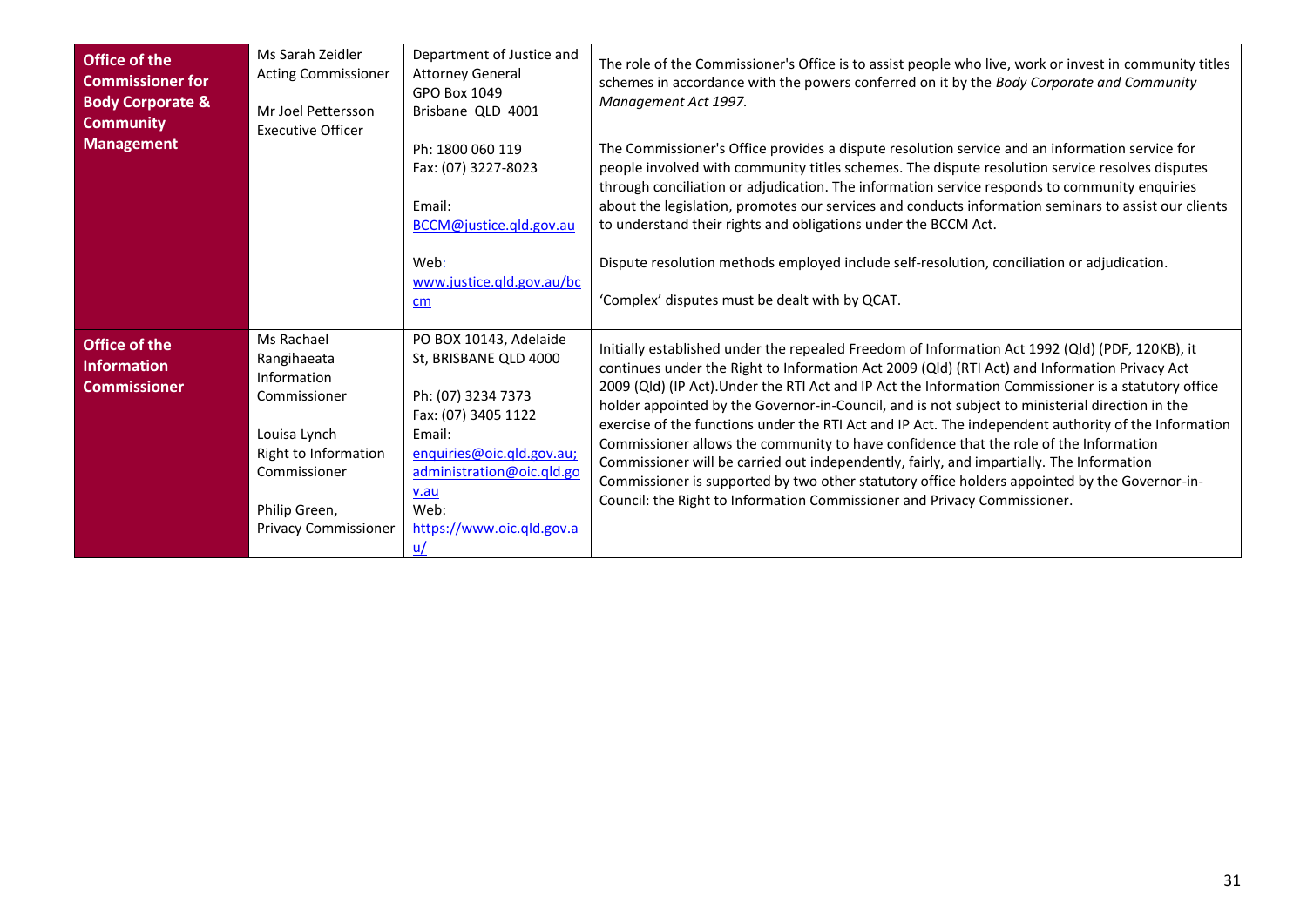<span id="page-31-0"></span>

| The Hon Justice Kerri<br>Address:<br><b>Queensland Civil and</b><br>Level 11/259 Queen St,<br>Mellifont<br><b>Administrative</b><br>Brisbane City QLD 4000<br>President<br><b>Tribunal (QCAT)</b><br>Judge Suzanne<br>Mail:<br>Sheridan,<br>GPO Box 1639<br>Deputy President<br><b>BRISBANE QLD 4001</b><br>Ph: (07) 3562 7484<br>Ms Natalie Parker<br><b>Executive Director &amp;</b><br>Free: 1300 753 228<br>Principal Registrar<br>Fax: (07) 3221 9156<br>Ms Melissa Meldrum<br>Email:<br>Deputy Principal<br>enquiries@qcat.qld.gov.au<br>Web:<br>Registrar<br>www.qcat.qld.gov.au<br>Ms Jessica Sleep<br><b>Executive Assistant</b> | QCAT began operation on 1 December 2009 replacing 18 tribunals and jurisdiction under 23 pieces<br>of legislation.<br>QCAT makes original decisions for a range of matters including:<br>Human Right list<br>anti-discrimination matters<br>children<br>$\bullet$<br>guardianship and administration matters for adults<br>Civil Disputes list<br>building disputes<br>$\bullet$<br>residential and retail tenancy disputes<br>$\bullet$<br>debt disputes, for example money lent and not repaid<br>consumer and trader disputes<br>minor civil disputes including motor vehicle property damage<br>$\bullet$<br>neighborhood disputes including dividing fence and tree disputes<br>Administrative and disciplinary<br>occupational and business regulation matters<br>occupational regulation |
|-------------------------------------------------------------------------------------------------------------------------------------------------------------------------------------------------------------------------------------------------------------------------------------------------------------------------------------------------------------------------------------------------------------------------------------------------------------------------------------------------------------------------------------------------------------------------------------------------------------------------------------------|-------------------------------------------------------------------------------------------------------------------------------------------------------------------------------------------------------------------------------------------------------------------------------------------------------------------------------------------------------------------------------------------------------------------------------------------------------------------------------------------------------------------------------------------------------------------------------------------------------------------------------------------------------------------------------------------------------------------------------------------------------------------------------------------------|
|-------------------------------------------------------------------------------------------------------------------------------------------------------------------------------------------------------------------------------------------------------------------------------------------------------------------------------------------------------------------------------------------------------------------------------------------------------------------------------------------------------------------------------------------------------------------------------------------------------------------------------------------|-------------------------------------------------------------------------------------------------------------------------------------------------------------------------------------------------------------------------------------------------------------------------------------------------------------------------------------------------------------------------------------------------------------------------------------------------------------------------------------------------------------------------------------------------------------------------------------------------------------------------------------------------------------------------------------------------------------------------------------------------------------------------------------------------|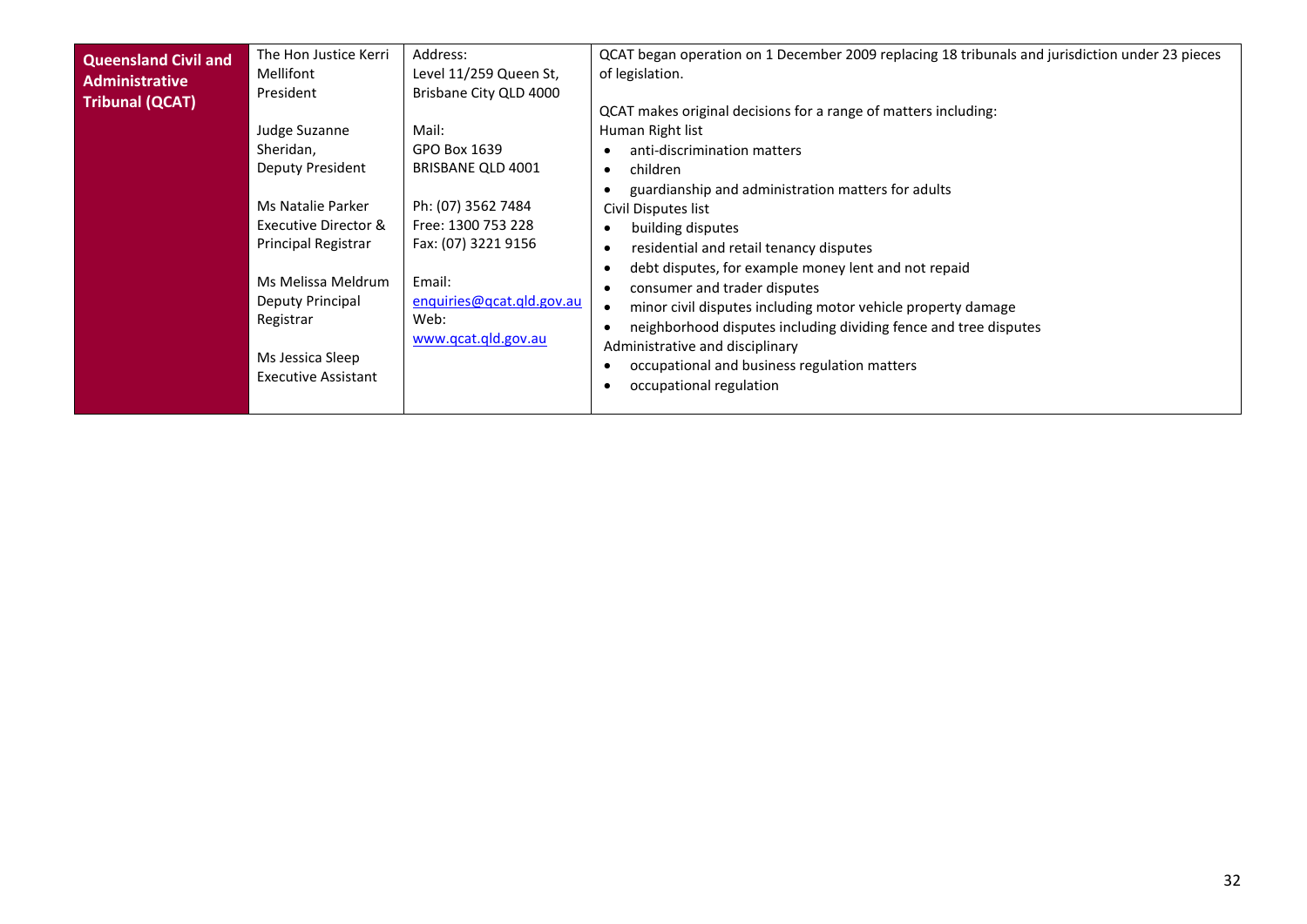<span id="page-32-1"></span><span id="page-32-0"></span>

| <b>Queensland Industrial</b><br><b>Relations Commission</b>                                          | The Hon Justice<br>Peter Davis<br>President<br>Madonna Shelley<br>Registrar<br><b>Bianca Paris</b><br>Deputy Registrar                                                        | GPO Box 373<br>BRISBANE QLD 4001<br>Level 21, Central Plaza 2<br>66 Eagle St<br><b>Brisbane</b><br>Ph: (07) 3227 8060<br>Free: 1300 592 987<br>Fax: (07) 3221 6074<br>Email:<br>gircinfoservices@girc.gld.<br>gov.au<br>Web:<br>http://www.qirc.qld.gov.a<br>$\underline{u}/$ | The Queensland Industrial Relations Commission is an independent tribunal established to<br>conciliate and arbitrate industrial matters in the State of Queensland. Under current legislation, it<br>derives its powers and functions from Chapter 8, Part 2 of the Industrial Relations Act 1999. The<br>Commission plays a major role in contributing to the social and economic well-being of<br>Queenslanders through furthering the objects of the Industrial Relations Act 1999 which are<br>principally to provide a framework for industrial relations that supports economic prosperity and<br>social justice. |
|------------------------------------------------------------------------------------------------------|-------------------------------------------------------------------------------------------------------------------------------------------------------------------------------|-------------------------------------------------------------------------------------------------------------------------------------------------------------------------------------------------------------------------------------------------------------------------------|-------------------------------------------------------------------------------------------------------------------------------------------------------------------------------------------------------------------------------------------------------------------------------------------------------------------------------------------------------------------------------------------------------------------------------------------------------------------------------------------------------------------------------------------------------------------------------------------------------------------------|
| <b>Returned and</b><br><b>Services League of</b><br><b>Australia (QLD</b><br><b>Branch) Tribunal</b> | Mr Paul Peterson,<br>Chairman<br>Mr Bill Kernoczy<br>Registrar<br>Mr Tony Ferris,<br>President<br>Ms Mandy Bryant,<br><b>Executive Assistant to</b><br><b>State President</b> | 283 St Pauls Terrace<br>Fortitude Valley QLD 4006<br>PO Box 629 Spring Hill<br><b>QLD 4004</b><br>Tel: (07) 3634 9444<br>Fax: (07) 3634 9400<br>Email:<br>reception@rslqld.org<br>Web: www.rslqld.org                                                                         | RSL Queensland's purpose is to provide a bright future and enduring legacy for all veterans and their<br>families. With 34,000 members, the organisation operates under Constitutions and By-Laws and<br>may need to resolve disputes between, or impose discipline on, members.<br>Most complaints or disputes will be heard at a lower level or resolved through mediation, otherwise<br>the Tribunal, comprising appointed volunteer members, may consider them.<br>The Tribunal can also hear appeals of disciplinary decisions made at first instance by Sub-Branch<br>committees and by RSL Queensland.           |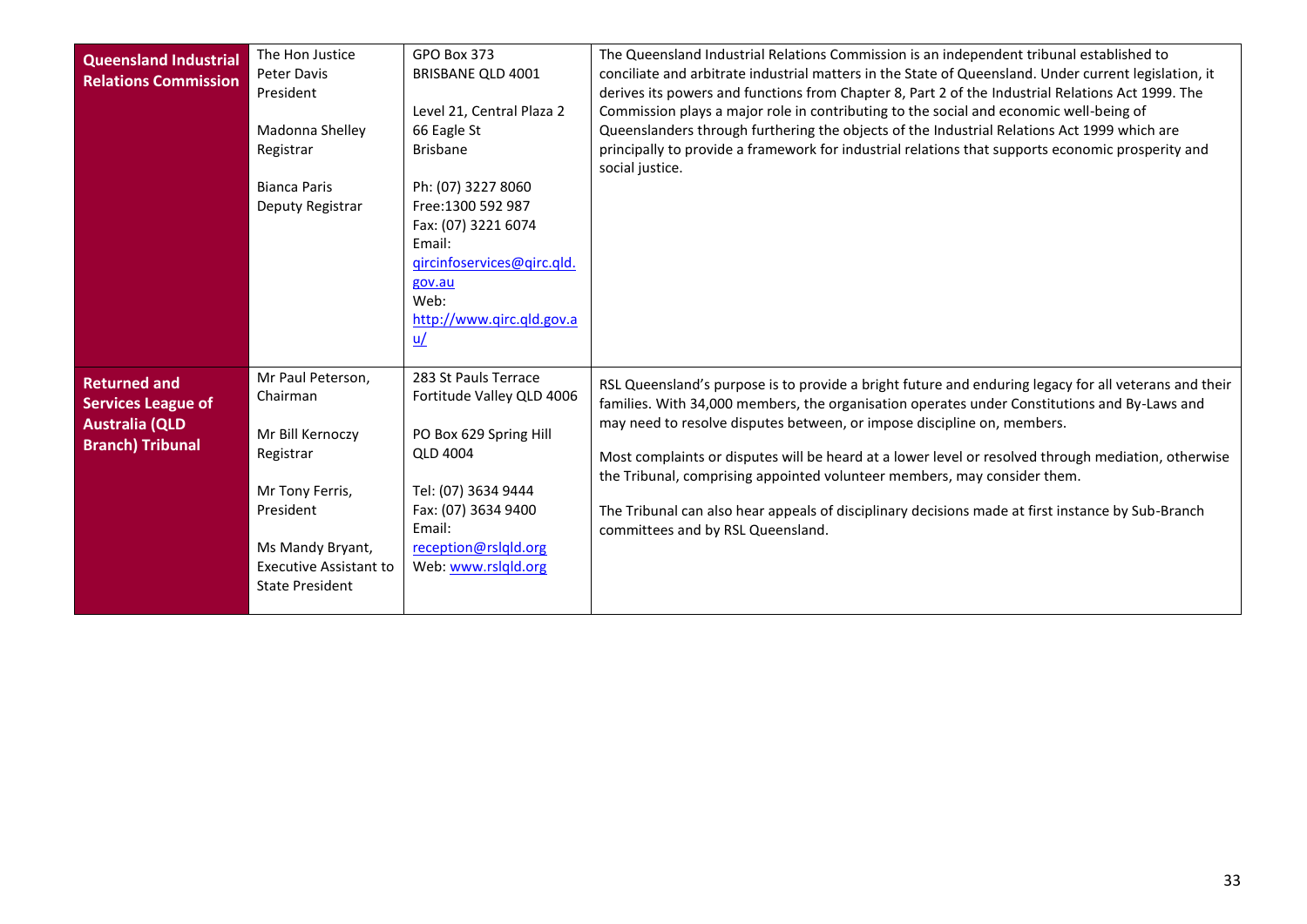<span id="page-33-2"></span><span id="page-33-1"></span><span id="page-33-0"></span>

| <b>South Australian (SA) Tribunals</b>                                 |                                                                                  |                                                                                                                                                                                                                                    |                                                                                                                                                                                                                                                                                                                                                                                                                                                                                                                                                                                                                                                                                                                                                                                                                                                                                                                                                                                                                                                                                                                                                                                                                                                                                                                                                                         |  |
|------------------------------------------------------------------------|----------------------------------------------------------------------------------|------------------------------------------------------------------------------------------------------------------------------------------------------------------------------------------------------------------------------------|-------------------------------------------------------------------------------------------------------------------------------------------------------------------------------------------------------------------------------------------------------------------------------------------------------------------------------------------------------------------------------------------------------------------------------------------------------------------------------------------------------------------------------------------------------------------------------------------------------------------------------------------------------------------------------------------------------------------------------------------------------------------------------------------------------------------------------------------------------------------------------------------------------------------------------------------------------------------------------------------------------------------------------------------------------------------------------------------------------------------------------------------------------------------------------------------------------------------------------------------------------------------------------------------------------------------------------------------------------------------------|--|
| <b>Environment</b><br><b>Resources and</b><br><b>Development Court</b> | His Honour Senior Judge<br>Michael Evans<br>Ms Leah McLay<br>Principal Registrar | GPO Box 2465<br>ADELAIDE SA 5001<br>Ph: (08) 8204 0289<br>Fax: (08) 8124 9898<br>Email:<br>erdcourt@courts.sa.gov.<br>$au$<br>Web:<br>www.courts.sa.gov.au                                                                         | The ERD Court was established by the Environment, Resources and Development Court Act in<br>1993. It has jurisdiction under at least 18 pieces of legislation dealing with issues of<br>development, heritage, the environment, water resources, irrigation, mining and native title.<br>Many of the people who appear in the court are self-represented. The court is committed to<br>making sure that as many people as possible can access its services. In 2002 a report was<br>commissioned into how the court could better assist self-represented people in particular.<br>The Court is a specialist court. Its Commissioners are not lawyers. They are appointed for their<br>specialist qualifications and expertise in areas relevant to the court's jurisdiction. For example,<br>the four permanent Commissioners are all qualified town planners and amongst the part-time<br>Commissioners are town planners, architects, engineers, irrigation, water resources and native<br>vegetation experts.                                                                                                                                                                                                                                                                                                                                                        |  |
| <b>Equal Opportunity</b><br><b>Commission</b>                          | Ms Jodeen Carney<br>Commissioner of Equal<br>Opportunity                         | Level 17, 45 Pirie Street<br>Adelaide SA 5000<br>Postal address<br>GPO Box 464<br>Adelaide SA 5001<br>Tel: (08) 8207 1977<br>Free: 1800 188 163<br>Fax: (08) 8207 2090<br>Email:<br>eoc@agd.sa.gov.au<br>Web:<br>www.eoc.sa.gov.au | EOC is an independent statutory body with responsibility under the South Australian <b>Equal</b><br>Opportunity Act 1984 to:<br>- Promote equality of opportunity between citizens of South Australia.<br>- Prevent certain kinds of discrimination based on sex, race, disability, age or various other<br>grounds.<br>- Facilitate the participation of citizens in the economic and social life of the community.<br>The Act enables the EOC to undertake a range of functions including:<br>- Assisting people to resolve complaints of discrimination, sexual harassment or<br>victimisation.<br>- Educating and informing the community of their rights and responsibilities under equal<br>opportunity laws.<br>- Undertaking independent reviews of workplace culture in South Australian organisations<br>and businesses to help them achieve greater diversity and inclusion and a more positive<br>working environment.<br>- Consulting on culture change projects for South Australian organisations and businesses.<br>- Partnering with academic institutions to undertake research in equal opportunity and<br>related areas; and<br>- Advising government on legislative and policy reform on matters relating to equal<br>opportunity.<br>The EOC reports to Parliament through the South Australian Attorney-General.<br>They are now a part of SAET. |  |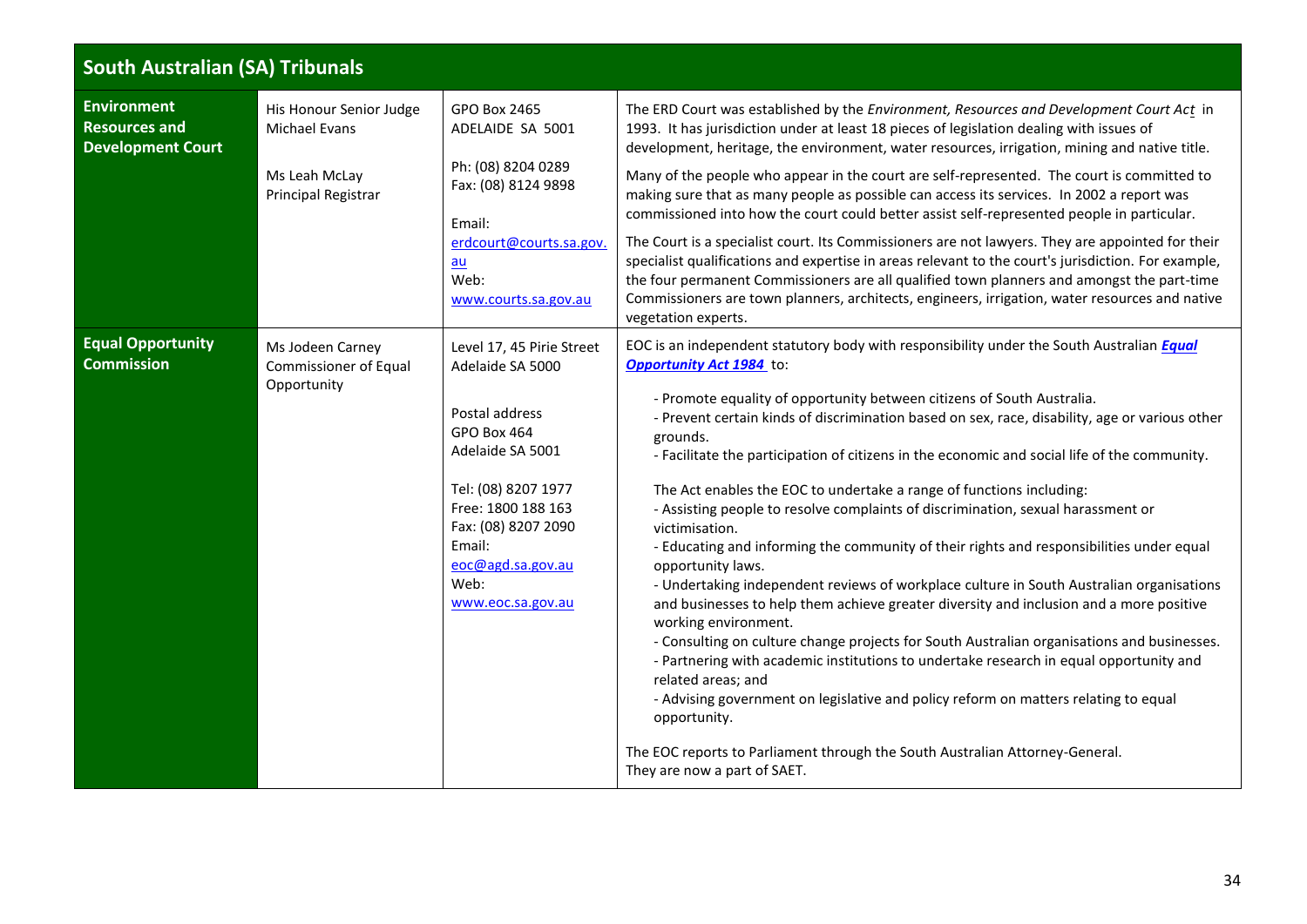<span id="page-34-0"></span>

| <b>South Australian Civil</b> | The Hon Justice Judy | GPO Box 2361            | SACAT was established under the South Australian Civil and Administrative Tribunal Act 2013                                                                                                      |
|-------------------------------|----------------------|-------------------------|--------------------------------------------------------------------------------------------------------------------------------------------------------------------------------------------------|
| and Administrative            | Hughes,              | (Level 4, 100 Pirie St) | ('the Act') and opened to the public on 30 March 2015. The objects and ethos of SACAT are:                                                                                                       |
| <b>Tribunal (SACAT)</b>       | President            | Adelaide                |                                                                                                                                                                                                  |
|                               |                      | SA 5001                 | the best principles of public administration including independence in decision making, natural                                                                                                  |
|                               | Ms Anne Lindsay      |                         | justice and procedural fairness, high quality and consistent decisions, and transparency and<br>accountability                                                                                   |
|                               | Principal Registrar  | Free: 1800 723 767      | accessibility                                                                                                                                                                                    |
|                               |                      | Fax: (08) 8226 8985     | fast processing and resolution of disputes - including through the use of alternative dispute                                                                                                    |
|                               |                      | Email:                  | resolution procedures wherever appropriate                                                                                                                                                       |
|                               |                      | sacat@sacat.sa.gov.au   | keeping costs to a minimum                                                                                                                                                                       |
|                               |                      |                         | using straightforward language                                                                                                                                                                   |
|                               |                      | Web:                    | flexibility                                                                                                                                                                                      |
|                               |                      | www.sacat.sa.gov.au     | consultation with stakeholders.                                                                                                                                                                  |
|                               |                      |                         | The Tribunal consists of the President, a Supreme Court judge, the Deputy President, a District                                                                                                  |
|                               |                      |                         | Court judge and other members, including legal practitioners, psychiatrists and other persons                                                                                                    |
|                               |                      |                         | with relevant qualifications and/or experience.                                                                                                                                                  |
|                               |                      |                         |                                                                                                                                                                                                  |
|                               |                      |                         | SACAT exercises both original and review jurisdiction. The diverse jurisdiction of SACAT is                                                                                                      |
|                               |                      |                         | managed across three Streams: Housing & Civil, Administrative & Disciplinary and Community                                                                                                       |
|                               |                      |                         | Streams.                                                                                                                                                                                         |
|                               |                      |                         |                                                                                                                                                                                                  |
|                               |                      |                         | SACAT's Housing & Civil Stream hears and resolves a wide range of tenancy disputes relating to                                                                                                   |
|                               |                      |                         | residential tenancies, residential parks and retirement villages. It is the busiest of SACAT's three<br>Streams and accounts for approximately 70% of all applications received by the Tribunal. |
|                               |                      |                         |                                                                                                                                                                                                  |
|                               |                      |                         | The Community Stream hears applications under the Guardianship and Administration Act, the                                                                                                       |
|                               |                      |                         | Advance Care Directives Act, the Consent to Medical Treatment and Palliative Care Act and the                                                                                                    |
|                               |                      |                         | Mental Health Act. The proceedings in this Stream are not adversarial in nature but are rather in                                                                                                |
|                               |                      |                         | the nature of an inquiry into the circumstances of a person suffering from either a mental                                                                                                       |
|                               |                      |                         | incapacity, a mental illness or impaired decision-making capacity.                                                                                                                               |
|                               |                      |                         |                                                                                                                                                                                                  |
|                               |                      |                         | The Administrative & Disciplinary Stream, at present, hears applications for the review of<br>decisions made under the Freedom of Information Act, South Australian Housing Trust Act,           |
|                               |                      |                         | Community Housing Providers (National Law) (South Australia) Act, Valuation of Land Act, Local                                                                                                   |
|                               |                      |                         | Government Act, Real Property Act, Lobbyists Act, First Home and Housing Construction Grants                                                                                                     |
|                               |                      |                         | Act and the Controlled Substances Act. The Tribunal's Internal Review jurisdiction, where SACAT                                                                                                  |
|                               |                      |                         | reviews decisions made in its original jurisdiction, is currently also managed by the                                                                                                            |
|                               |                      |                         | Administrative & Disciplinary Stream. Further jurisdictions are due to commence in this Stream                                                                                                   |
|                               |                      |                         | in the near future. These include the Firearms Act, the Housing Improvement Act, the Children                                                                                                    |
|                               |                      |                         | and Young People (Safety) Act and the Child Safety (Prohibited Persons) Act.                                                                                                                     |
|                               |                      |                         |                                                                                                                                                                                                  |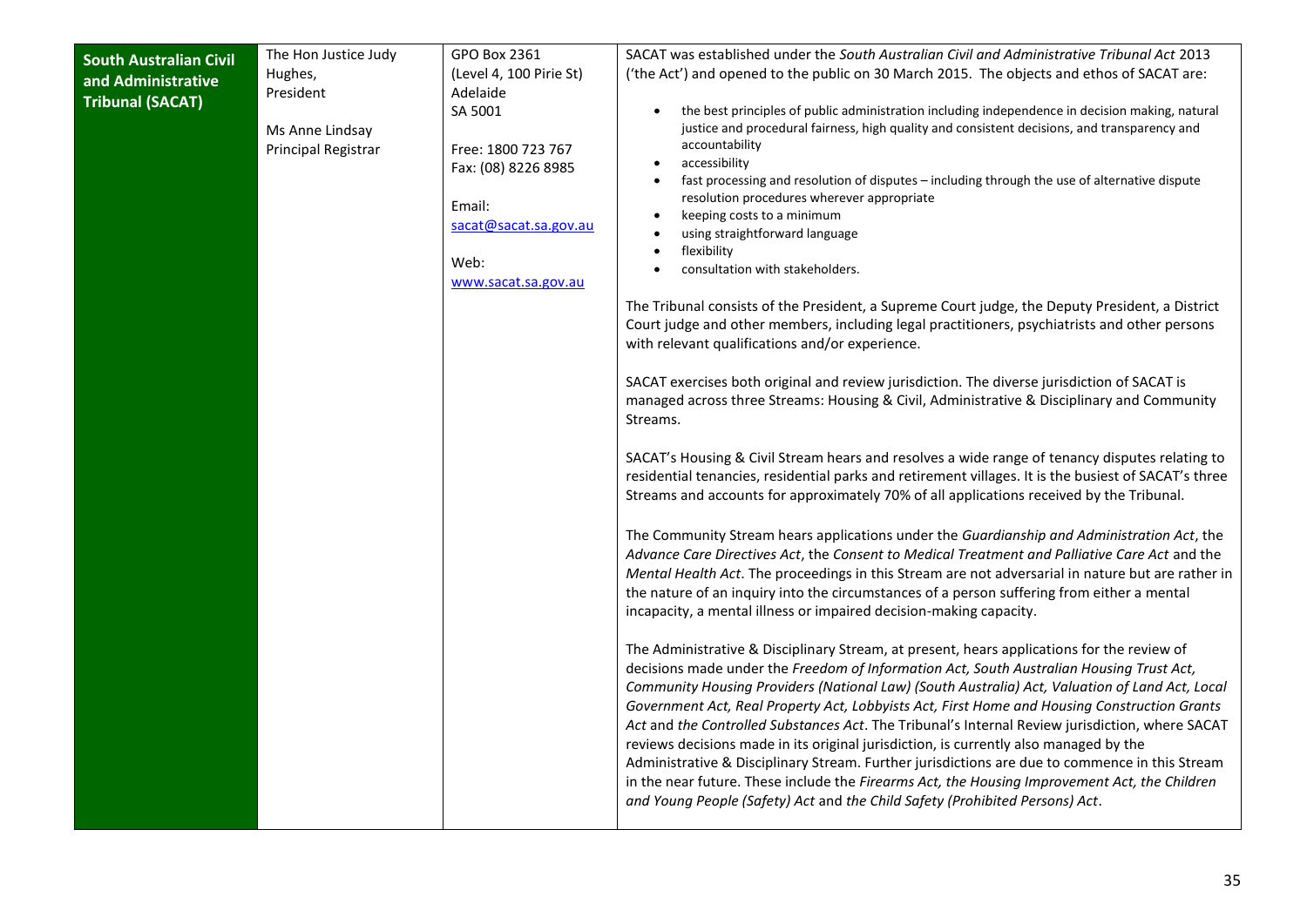<span id="page-35-1"></span><span id="page-35-0"></span>

| <b>South Australian</b><br><b>Employment Tribunal</b><br>(SAET)    | The Honorouble Justice<br>Steven Dolphin<br>President<br>Wendy Wakefield<br>Registrar   | PO BOX 3636<br>RUNDLE MALL SA 5000<br>Ph: 08-8207 0999<br>Fax: 08-8115 1380<br>Email: saet@sa.gov.au<br>Web:<br>http://www.saet.sa.gov.<br>au/ | The South Australian Employment Tribunal (SAET) is South Australia's forum for resolving<br>workplace-related disputes and issues.<br>The South Australian Employment Tribunal, which also sits as the South Australian Employment<br>Court (formerly the Industrial Relations Court of South Australia and Industrial Relations<br>Commission of South Australia) is a South Australian tribunal empowered to adjudicate on<br>rights and liabilities arising out of employment. It has existed in some form or another since<br>1912, under various names.<br>The Employment Court is a court of record established under the South Australian Employment |
|--------------------------------------------------------------------|-----------------------------------------------------------------------------------------|------------------------------------------------------------------------------------------------------------------------------------------------|-------------------------------------------------------------------------------------------------------------------------------------------------------------------------------------------------------------------------------------------------------------------------------------------------------------------------------------------------------------------------------------------------------------------------------------------------------------------------------------------------------------------------------------------------------------------------------------------------------------------------------------------------------------|
| <b>Teachers Registration</b><br><b>Board of South</b><br>Australia | Dr Jane Dianne<br>Lomax-Smith<br><b>Presiding Member</b><br>Leonie Paulson<br>Registrar | PO Box 3649<br>RUNDLE MALL SA 5000<br>T: 08 8253 9700<br>Email:<br>info@trb.sa.edu.au<br>Web:<br>www.trb.sa.edu.au                             | Tribunal Act 2014.<br>The Teachers Registration Board is established under the Teachers Registration and Standards<br>Act 2004 (the Act) and the Teachers Registration and Standards Regulations 2016 (the<br>Regulations) to regulate the teaching profession. The object of the Act is to, in the public<br>interest, establish and maintain a teacher registration system and professional standards to<br>ensure members are competent and fit and proper persons to have the care of children. The<br>Teachers Registration Board (the Board) regulates the teaching profession in South Australia.                                                    |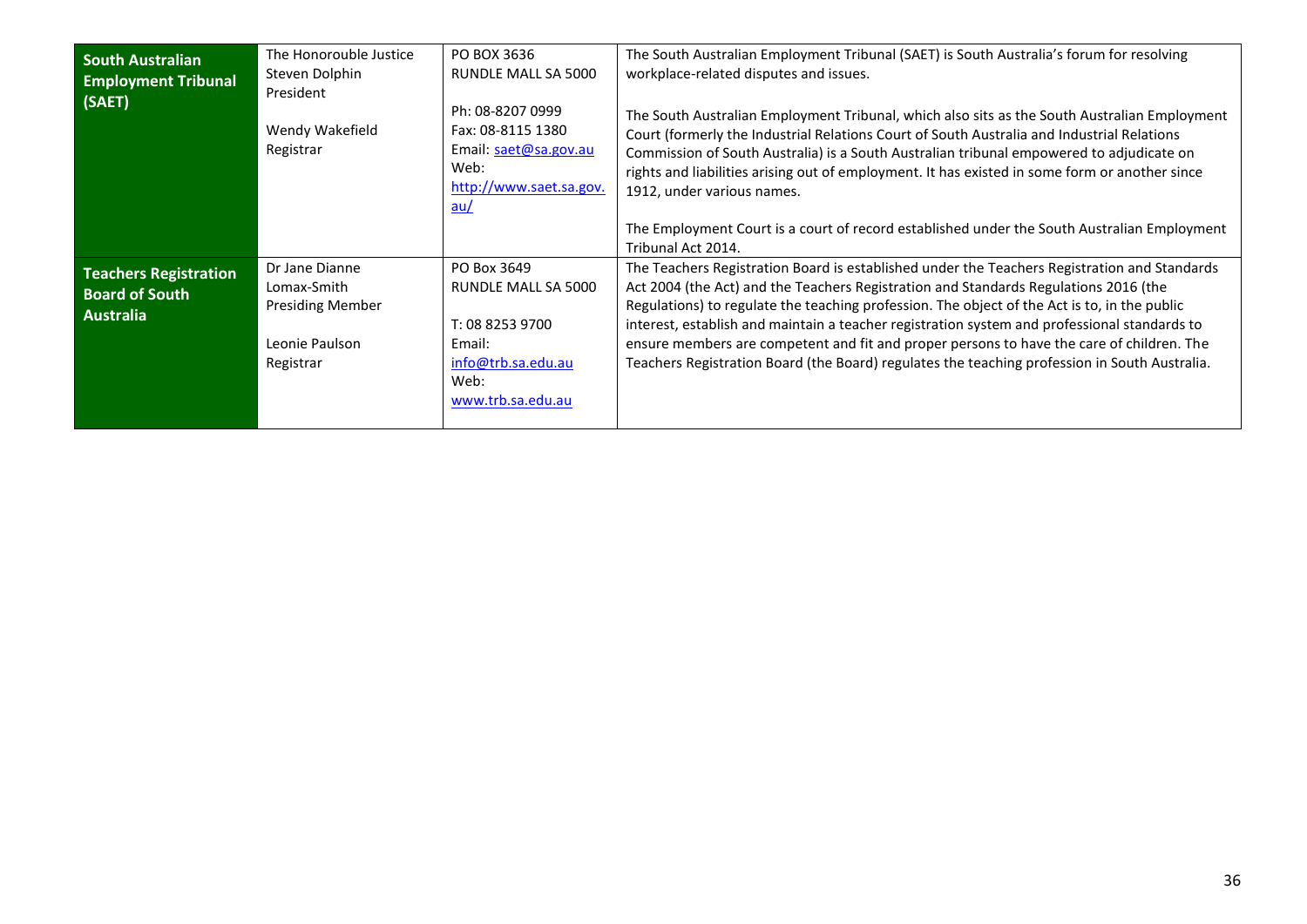<span id="page-36-2"></span><span id="page-36-1"></span><span id="page-36-0"></span>

| <b>Tasmanian (TAS) Tribunals</b>          |                                                                                                                          |                                                                                                                                                                                                          |                                                                                                                                                                                                                                                                                                                                                                                                                                                                                                                                                                                                                                                                                                                                                                                                                                                                                                                                                                                                       |  |
|-------------------------------------------|--------------------------------------------------------------------------------------------------------------------------|----------------------------------------------------------------------------------------------------------------------------------------------------------------------------------------------------------|-------------------------------------------------------------------------------------------------------------------------------------------------------------------------------------------------------------------------------------------------------------------------------------------------------------------------------------------------------------------------------------------------------------------------------------------------------------------------------------------------------------------------------------------------------------------------------------------------------------------------------------------------------------------------------------------------------------------------------------------------------------------------------------------------------------------------------------------------------------------------------------------------------------------------------------------------------------------------------------------------------|--|
| <b>Mining Tribunal</b>                    | Magistrate C<br>Webster<br>Ms Marissa Priest<br>District Registrar and<br>Manager,<br><b>Magistrates Court</b><br>Hobart | Level 7, NAB House,<br>86 Collins Street<br>HOBART 7000<br>Ph: 03-6166 4750; 6165 7122<br>Email:<br>registryhobart@justice.tas.gov<br>.au<br>http://www.justice.tas.gov.au<br>/tribunals/mining tribunal | The Mining Division of the Magistrates Court is known as the Mining Tribunal under the Mineral<br>Resources Development Act 1995. The Director of Mines must attempt to resolve disputes before<br>there is a formal hearing before the tribunal.                                                                                                                                                                                                                                                                                                                                                                                                                                                                                                                                                                                                                                                                                                                                                     |  |
| <b>Parole Board of</b><br><b>Tasmania</b> | Ms Leigh Mackey<br>Chairperson                                                                                           | PO Box 4660<br><b>HOBART TAS 7001</b><br>Ph: (03) 6165 6719<br>Fax: (03) 6216 4433<br>Email:<br>Parole.Board@justice.tas.gov.<br>au<br>Web:<br>https://www.justice.tas.gov.a<br>u/paroleboard            | Under the Corrections Act 1997, the Board reports to the Minister for Corrections. The introduction<br>of s62(d) of the Act effective as at 1st July 2019 introduced the requirement that one of the<br>members of the Board must have "experience serving as a police officer in Tasmania, or in another<br>State or a Territory of the Commonwealth and is not currently so serving".<br>The Parole Board consists of four members:<br>One member must be a Legal Practitioner with at least seven years' experience.<br>$\bullet$<br>Two members must have experience in sociology, criminology, penology or medicine.<br>$\bullet$<br>One member must have experience serving as a police officer<br>$\bullet$<br>The Governor appoints a chairperson from the above members.<br>$\bullet$<br>The Parole Board has the authority to:<br>grant parole<br>٠<br>defer making a decision on whether a prisoner should be released on a parole order<br>refuse to release a prisoner on a parole order |  |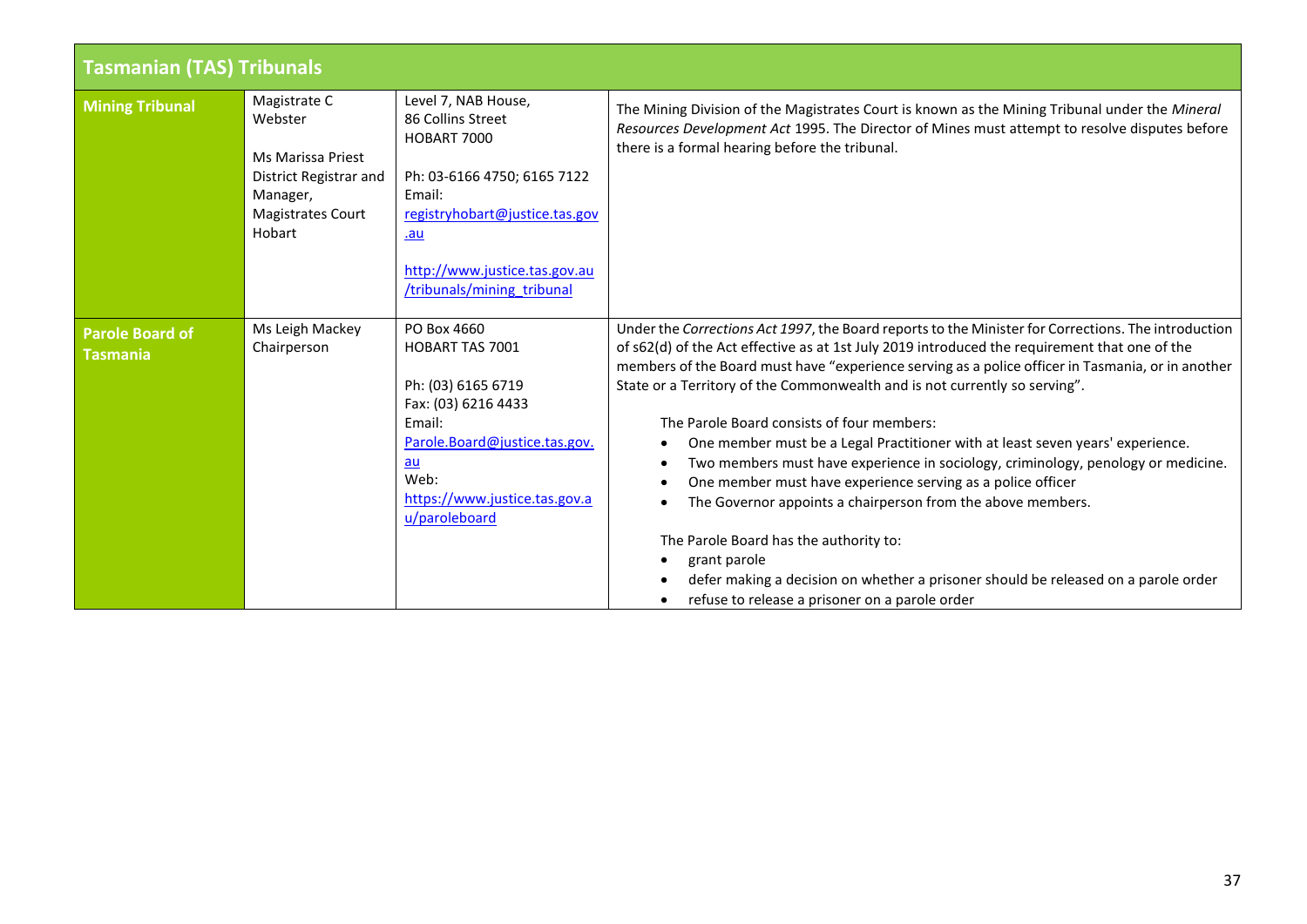<span id="page-37-0"></span>

| Tasmanian Civil and<br>Administrative<br><b>Tribunal</b> | Mr Malcolm<br>Schyvens<br>President | <b>TASCAT</b><br>38 Barrack Street<br><b>HOBART TAS 7000</b> | The Tasmanian Civil and Administrative Tribunal is a state-wide, specialist Tribunal that provides<br>Tasmanians with fair and efficient dispute resolution services across a broad range of areas of the<br>law under the Tasmanian Civil and Administrative Tribunal Act 2020. |
|----------------------------------------------------------|-------------------------------------|--------------------------------------------------------------|----------------------------------------------------------------------------------------------------------------------------------------------------------------------------------------------------------------------------------------------------------------------------------|
|                                                          | Mr Jarrod Bryan                     | GPO Box 1311                                                 | <b>Protective Division:</b>                                                                                                                                                                                                                                                      |
|                                                          | Principal Registrar                 | HOBART TAS 7001                                              | Guardianship Stream. Applications about people with decision-making disabilities.                                                                                                                                                                                                |
|                                                          |                                     |                                                              | Mental Health Stream. Applications about the care of people who are being treated for mental                                                                                                                                                                                     |
|                                                          | Ms Lucinda Jack                     | Ph: 1800 657 500                                             | illness.                                                                                                                                                                                                                                                                         |
|                                                          | Senior Member                       |                                                              |                                                                                                                                                                                                                                                                                  |
|                                                          |                                     | Email:                                                       | <b>General Division:</b>                                                                                                                                                                                                                                                         |
|                                                          |                                     | tascat@tascat.tas.gov.au                                     | Resource and Planning Stream. Appeals and applications about Planning, Environment, Building,<br>Strata Titles.                                                                                                                                                                  |
|                                                          |                                     | Web:                                                         | Personal Compensation Stream. Proceedings about compensation in relation to motor accidents,                                                                                                                                                                                     |
|                                                          |                                     | www.tascat.tas.gov.au                                        | asbestos and workers rehabilitation and compensation.                                                                                                                                                                                                                            |
|                                                          |                                     |                                                              | Anti-Discrimination Stream. Reviews and referrals from discrimination and vilification complaints.                                                                                                                                                                               |
|                                                          |                                     |                                                              | Health Practitioners Stream. Applications about regulation of practice or misconduct of health                                                                                                                                                                                   |
|                                                          |                                     |                                                              | professionals.                                                                                                                                                                                                                                                                   |
|                                                          |                                     |                                                              | Forestry Practices Stream. Appeals about forest practices.                                                                                                                                                                                                                       |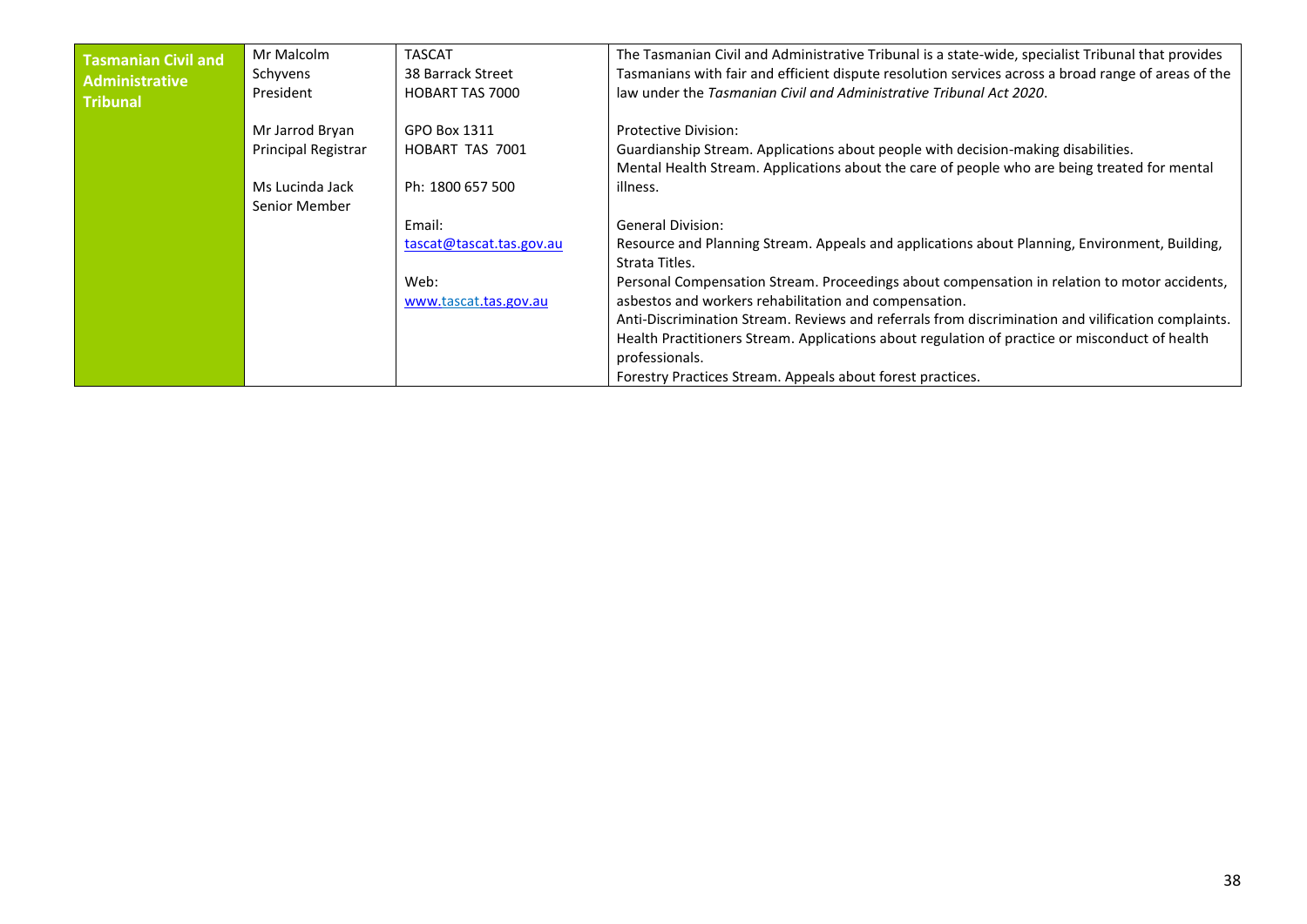<span id="page-38-2"></span><span id="page-38-1"></span><span id="page-38-0"></span>

| <b>Victorian Tribunals</b>                                            |                                                      |                                                                                                                                                                   |                                                                                                                                                                                                                                                                                                                                                                                                                              |
|-----------------------------------------------------------------------|------------------------------------------------------|-------------------------------------------------------------------------------------------------------------------------------------------------------------------|------------------------------------------------------------------------------------------------------------------------------------------------------------------------------------------------------------------------------------------------------------------------------------------------------------------------------------------------------------------------------------------------------------------------------|
| <b>Accident</b><br><b>Compensation</b><br><b>Conciliation Service</b> | Ms Alyssa Duffy<br>CEO<br>Sara Crowley,              | Level 1<br>215 Spring Street<br>Melbourne VIC 3000                                                                                                                | The ACCS is an independent body corporate established under the Accident Compensation Act 1985<br>(Vic) and provides conciliation services to resolve disputes in relation to workers compensation in<br>Victoria and, in most disputes, is a compulsory step before proceedings can be issued in court.                                                                                                                     |
|                                                                       | <b>Executive Assistant</b><br>to CEO                 | GPO Box 251<br>MELBOURNE VIC 3001                                                                                                                                 | The presiding member of the ACCS is the Senior Conciliation Officer. The work of the ACCS is<br>conducted by Conciliation Officers who are appointed by the Governor in Council and engaged by<br>the ACCS.                                                                                                                                                                                                                  |
|                                                                       |                                                      | Tel: (03) 9940 1111<br>Free 1800 635 960<br>Fax: (03) 9940 1000<br>Email:<br>info@conciliation.vic.gov.a                                                          | Conciliation Officers' statutory obligation is to make all reasonable efforts to conciliate in<br>connection with a dispute and to bring the parties to agreement. However, where a matter cannot<br>be resolved by agreement, Conciliation Officers have the power to make recommendations or<br>directions, refer medical questions to a Medical Panel or issue a certificate allowing the parties to<br>proceed to court. |
|                                                                       |                                                      | $\underline{\mathsf{u}}$<br>Web:<br>www.conciliation.vic.gov.a<br>$\underline{\mathsf{u}}$                                                                        | About two-thirds of disputes resolve without the need for a conference. However, in the majority<br>of matters, a conference is convened between the parties and their representatives where the<br>Conciliation Officer uses alternative dispute resolution methods (but in a conciliation model rather<br>than a pure mediation model) to attempt to resolve the dispute.                                                  |
| <b>Forensic Leave Panel</b>                                           | The Hon Justice<br><b>Terry Forrest</b><br>President | Department of Health &<br>Human Services,<br>L30, 570 Bourke Street<br>MELBOURNE VIC 3001                                                                         | The Forensic Leave Panel is established under the Crimes (Mental Impairment and Unfitness to be<br>Tried) Act 1997. The Act came into effect on 18 April 1998 and governs the detention, management<br>and release of persons found unfit to be tried or not guilty on the grounds of mental impairment.                                                                                                                     |
|                                                                       | Rebecca Quinn<br><b>Executive Officer</b>            | GPO Box 4057<br>Melbourne Victoria 3001<br>Tel: (03) 9096 0000/ (03)<br>9096 2673<br>1300 650 172<br>Email:<br>flp@health.vic.gov.au<br>Web                       | The Forensic Leave Panel is an independent statutory body with jurisdiction to consider applications<br>for certain types of leave for forensic patients and forensic residents. The panel first held hearings in<br>June 1998 and since that time has continued to hear applications for leave on a monthly basis. The<br>panel has continued to develop upon the solid foundations established since its inception.        |
|                                                                       |                                                      | https://www2.health.vic.g<br>ov.au/mental-<br>health/mental-health-<br>services/services-by-<br>type/forensic-mental-<br>health-services/forensic-<br>leave-panel |                                                                                                                                                                                                                                                                                                                                                                                                                              |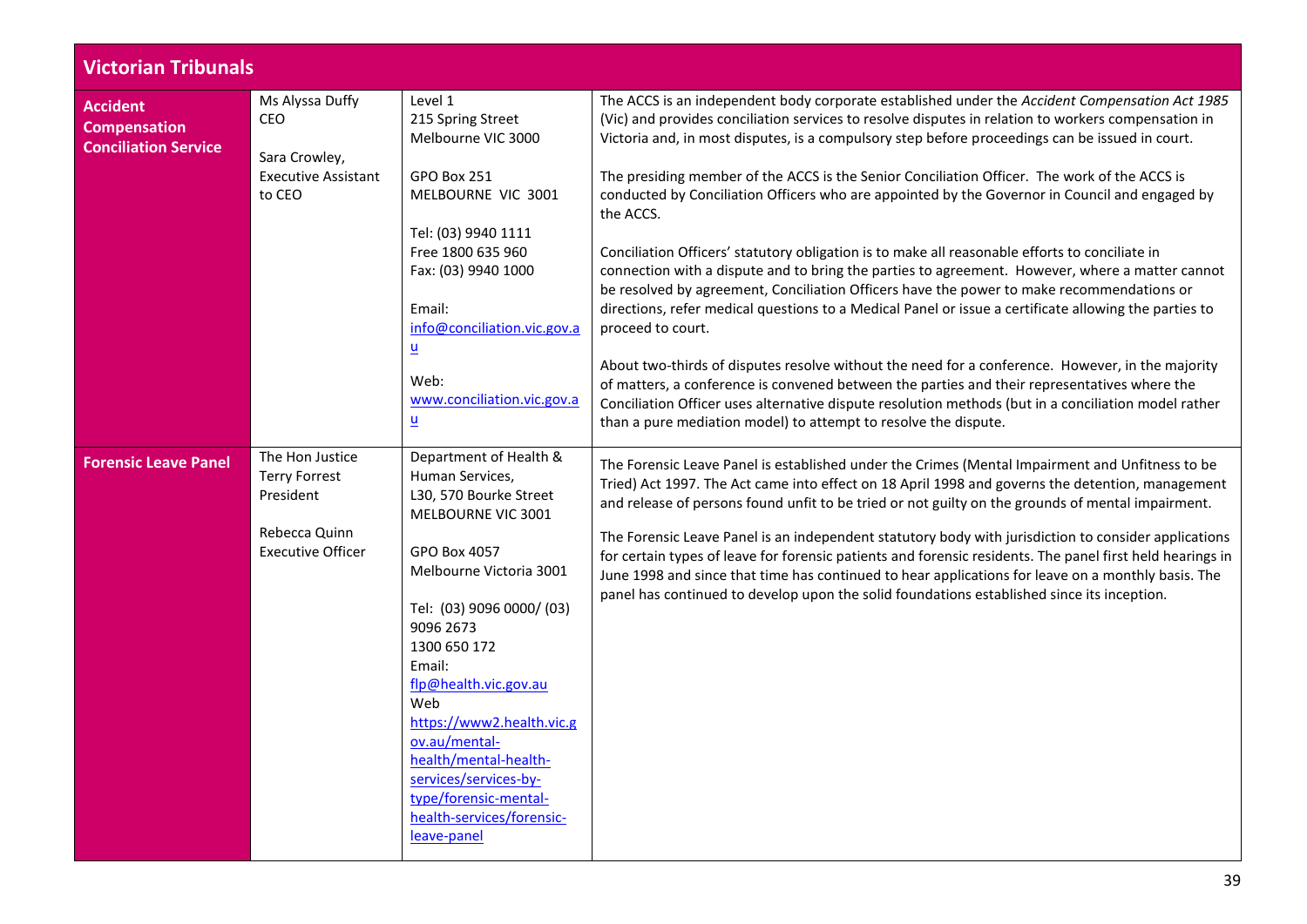<span id="page-39-1"></span><span id="page-39-0"></span>

| <b>Medical Panels</b><br><b>Victoria</b> | Ms Alicia Colley<br>Director<br>Associate Professor<br>Peter Gibbons<br>Convenor                                                                                                                                                                              | Address: Level 6 (North<br>Tower),<br>485 La Trobe Street<br>Melbourne VIC 3000<br>Tel: (03) 8256 1555<br>Free: 1800 061 715<br>Fax: (03) 8256 1550<br>Email:<br>info@medicalpanels.vic.go<br>v.au<br>Web:<br>www.medicalpanels.vic.go<br>v.au | Medical Panels are established under the Workers Compensation legislation and the Wrongs Act<br>1958. Where there is a disagreement or uncertainty about aspects of an injury or medical condition,<br>a Medical Panel may be convened to answer referred questions and provide an opinion on the<br>medical issue/s in dispute. Medical Panels provides speedy and cost effective resolutions of<br>disputes in relation to workers' compensation claims and also Wrongs Act impairment threshold<br>determinations.<br>A Conciliation Officer, a Court, a Respondent, a WorkSafe Agent or a self-insured employer may<br>refer medical questions to a Medical Panel. The types of Workers Compensation questions that can<br>be referred include Impairment Benefit claims, Liability Impairment claims, changes to weekly<br>compensation, medical and like services and personal and household services.<br>Each Medical Panel has the status of a tribunal and its Opinions and Determinations on a medical<br>question must be accepted as final and binding.<br>If a claimant wishes to appeal the decision of the Panel due to a perceived error in application of the<br>legislation, they must make an application to the Supreme Court to have an opinion<br>quashed/reversed. |
|------------------------------------------|---------------------------------------------------------------------------------------------------------------------------------------------------------------------------------------------------------------------------------------------------------------|------------------------------------------------------------------------------------------------------------------------------------------------------------------------------------------------------------------------------------------------|-------------------------------------------------------------------------------------------------------------------------------------------------------------------------------------------------------------------------------------------------------------------------------------------------------------------------------------------------------------------------------------------------------------------------------------------------------------------------------------------------------------------------------------------------------------------------------------------------------------------------------------------------------------------------------------------------------------------------------------------------------------------------------------------------------------------------------------------------------------------------------------------------------------------------------------------------------------------------------------------------------------------------------------------------------------------------------------------------------------------------------------------------------------------------------------------------------------------------------------------------------------------------------------------|
| <b>Mental Health</b><br><b>Tribunal</b>  | Mr Matthew Carroll<br>President<br>Ms Jan Dundon<br><b>Chief Executive</b><br>Officer<br>Ms Shalla Nicholson<br>Principal Registrar<br>Kristin Giles,<br><b>Principal Legal</b><br>Officer<br>Dionne Judd,<br><b>Executive Assistant</b><br>& Project Officer | Address:<br>Level 30, 570 Bourke Street<br>Melbourne Vic 3000<br>Tel: (03) 9032 3200<br>Free: 1800 242 703<br>Fax: (03) 9032 3223<br>Email:<br>mht@mht.vic.gov.au<br>Web:<br>www.mht.vic.gov.au                                                | The Mental Health Tribunal (MHT) is an independent statutory Tribunal established under the<br>Mental Health Act 2014 (the Act) to provide independent oversight of persons treated under the<br>Act and to minimise restrictions on people's rights and dignity. A primary function of the Tribunal is<br>to determine whether the criteria for compulsory mental health treatment as set out in the Act<br>apply to a person. The Tribunal makes a Treatment Order for a person if all the criteria in the<br>legislation apply to that person. Another of the MHT's key functions is to determine whether<br>electroconvulsive treatment (ECT) can be performed on an adult patient if they are considered not<br>to have capacity to give informed consent to ECT or on any person under the age of 18 years.<br>The MHT also determines:<br>a range of matters relating to security patients;<br>transfers of treatment to other mental health services; and<br>applications to perform neurosurgery for mental illness.<br>The Tribunal has three types of members: legal, community, psychiatrist and registered medical<br>practitioner members.<br>If a person is dissatisfied with a decision from the MHT, an application to review that decision may<br>be made to VCAT.      |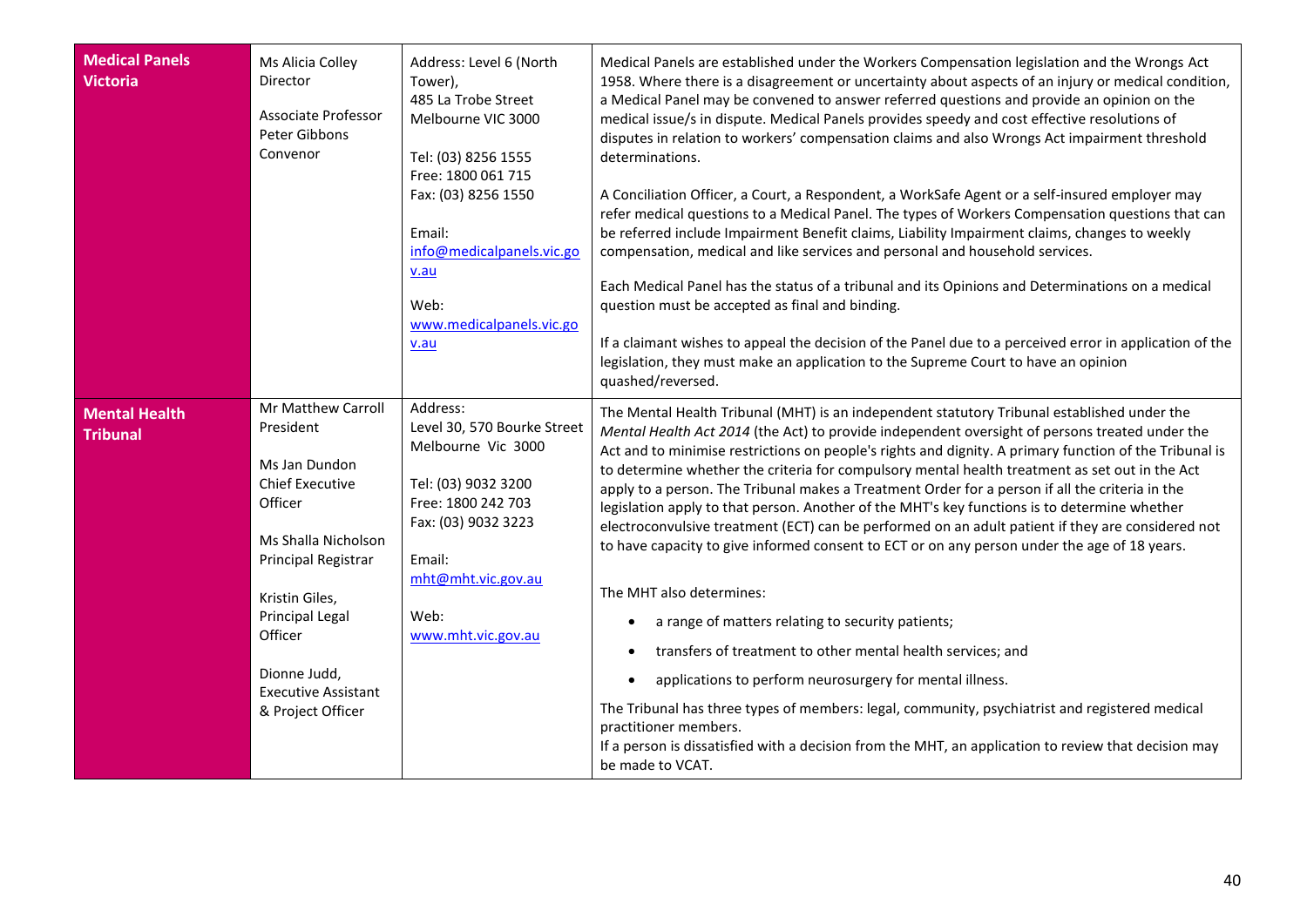<span id="page-40-1"></span><span id="page-40-0"></span>

| <b>Police Registration</b><br>and Services Board | Ms Andrea Lester<br>President<br>Graeme Knights<br>Secretary                        | Level 6<br>155 Queen Street<br>Melbourne Vic 3000<br>Tel: (03) 9600 4288<br>Fax: (03) 9600 4280<br>Email:<br>PRSB.Enquiries@prsb.vic.g<br>ov.au<br>Web:<br>www.prsb.vic.gov.au                    | The Police Registration and Services Board hears promotional appeals and review of discipline<br>matters involving sworn members of Victoria Police and the registration of former members of<br>Victoria Police who wish to rejoin the police force.                                                                                                                                                                                                                                                                                                                                                                                       |
|--------------------------------------------------|-------------------------------------------------------------------------------------|---------------------------------------------------------------------------------------------------------------------------------------------------------------------------------------------------|---------------------------------------------------------------------------------------------------------------------------------------------------------------------------------------------------------------------------------------------------------------------------------------------------------------------------------------------------------------------------------------------------------------------------------------------------------------------------------------------------------------------------------------------------------------------------------------------------------------------------------------------|
| <b>Suitability Panel</b>                         | Mr Peter Harris<br>Chairperson<br><b>MsEnisa Murica</b><br><b>Executive Officer</b> | Level 5,<br>2 Lonsdale Street<br>Melbourne VIC 3000<br>Tel: (03) 9096 3167/<br>0487 320 280<br>Email:<br>sp@suitabilitypanel.vic.gov<br><u>.au</u><br>Web:<br>www.suitabilitypanel.vic.g<br>ov.au | The Suitability Panel is established under the Children, Youth and Families Act 2005, conducts<br>hearings, and makes findings as to whether or not an out-of-home carer:<br>who is alleged to have sexually or physically abused a child should be disqualified from<br>$\bullet$<br>being a carer, or<br>who has been disqualified by the Panel should have their disqualification removed.<br>$\bullet$<br>The Panel comprises a legal practitioner Chairperson, and other members who have a relevant<br>tertiary qualification in law, social work, psychology, the treatment of sex offenders or in any other<br>relevant discipline. |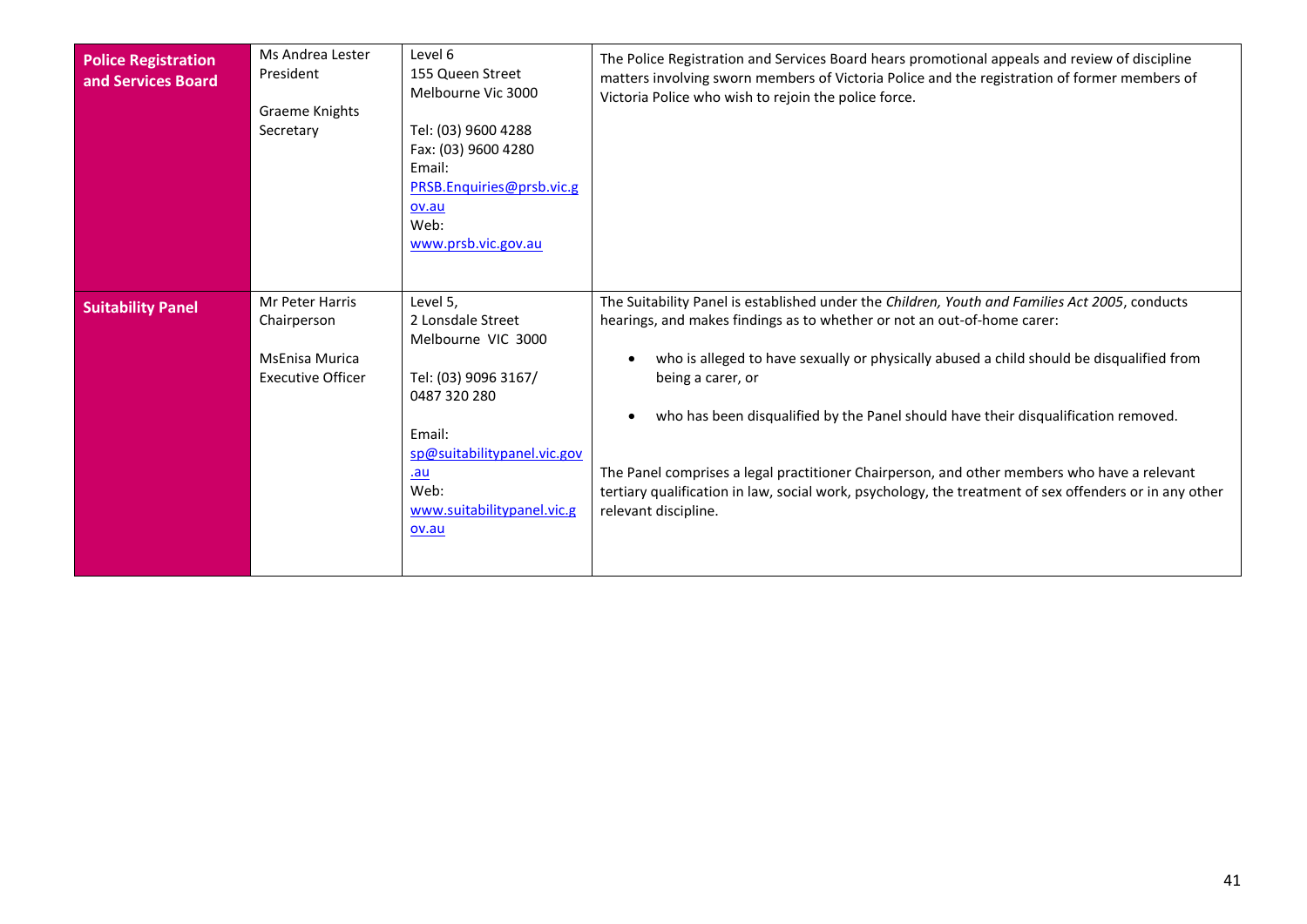<span id="page-41-1"></span><span id="page-41-0"></span>

| <b>Veterinary</b><br><b>Practitioners</b><br><b>Registration Board of</b><br><b>Victoria</b> | Professor Ted<br>Whittem<br>President<br>Dr David Colson<br><b>Deputy President</b><br>Ms Michelle<br>Cunningham<br>General Manager &<br>Registrar | Address:<br>Level 14, 10-16 Queen<br>Street<br>Melbourne VIC 3000<br>Tel: (03) 9620 7444<br>Fax: (03) 9620 7044<br>Email:<br>communications@vetboar<br>d.vic.gov.au<br>Web:<br>http://www.vetboard.vic.g<br>ov.au | The Board is established under the Veterinary Practice Act 1997 to protect the public by ensuring<br>access to veterinary services of an appropriate standard, delivered by veterinary practitioners acting<br>in accordance with appropriate standards of professional conduct. The main functions of the Board<br>are:<br>To register persons who comply with the requirements for registrations as a veterinary<br>$\bullet$<br>practitioner or veterinary specialist;<br>To recognize qualifications and accredit courses of training which provide for registration<br>as veterinary practitioners and veterinary specialists;<br>To conduct, or arrange for the conduct of examinations to establish competency in<br>$\bullet$<br>veterinary practice;<br>To investigate professional conduct or fitness to practise of registered veterinary<br>practitioners and to impose sanctions where necessary;<br>To issue guidelines about appropriate standards of veterinary practice and veterinary<br>$\bullet$<br>facilities.<br>If a person is dissatisfied with a decision from the MHRB, an application to review that decision may<br>be made to VCAT.                                                                                                                                                                                                                                                                                                                                                                                |
|----------------------------------------------------------------------------------------------|----------------------------------------------------------------------------------------------------------------------------------------------------|-------------------------------------------------------------------------------------------------------------------------------------------------------------------------------------------------------------------|-------------------------------------------------------------------------------------------------------------------------------------------------------------------------------------------------------------------------------------------------------------------------------------------------------------------------------------------------------------------------------------------------------------------------------------------------------------------------------------------------------------------------------------------------------------------------------------------------------------------------------------------------------------------------------------------------------------------------------------------------------------------------------------------------------------------------------------------------------------------------------------------------------------------------------------------------------------------------------------------------------------------------------------------------------------------------------------------------------------------------------------------------------------------------------------------------------------------------------------------------------------------------------------------------------------------------------------------------------------------------------------------------------------------------------------------------------------------------------------------------------------------------------------------------|
| <b>Victims of Crime</b><br><b>Assistance Tribunal</b>                                        | Judge Lisa Hannon,<br>Chief Judge<br>Sharon McRae<br>Judicial Registrar<br><b>Robert Challis</b><br><b>VOCAT Principal</b><br>Registrar            | GPO Box 882<br>MELBOURNE VIC 3001<br>Tel: (03) 9628 7855<br>1800 882 752<br>Fax: (03) 9628 7853<br>Email:<br>help@vocat.vic.gov.au;<br>koori@vocat.vic.gov.au<br>Web:<br>www.vocat.vic.gov.au                     | The Victims of Crime Assistance Tribunal hears and determines applications for financial assistance<br>made by victims of violent crime committed in Victoria. It assists victims of crime in their recovery<br>by paying for expenses that they have incurred, or are likely to incur in the future, as a direct result<br>of the crime. It is intended to be a sympathetic and compassionate forum for applicants to relate<br>their experience as victims of crime.<br>The Tribunal was established by the Victims of Crime Assistance Act 1996. The objectives of the Act<br>are to:<br>Assist victims of crime in their recovery by paying them financial assistance for expenses<br>$\bullet$<br>incurred, or reasonably likely to be incurred, by them as a direct result of the crime;<br>To pay certain victims of crime financial assistance as a symbolic expression by the State of<br>the community's sympathy and condolence for, and recognition of, significant adverse<br>effects experienced or suffered by them as victims of crime; and<br>To allow victims of crime to have recourse to financial assistance under the VOCA Act<br>where compensation for the injury cannot be obtained from the offender or other sources.<br>The purpose and objectives of the Act specifically state that awards of financial assistance (including<br>special financial assistance) to victims of crime are not intended to reflect the level of compensation<br>to which victims of crime may be entitled at common law or otherwise. |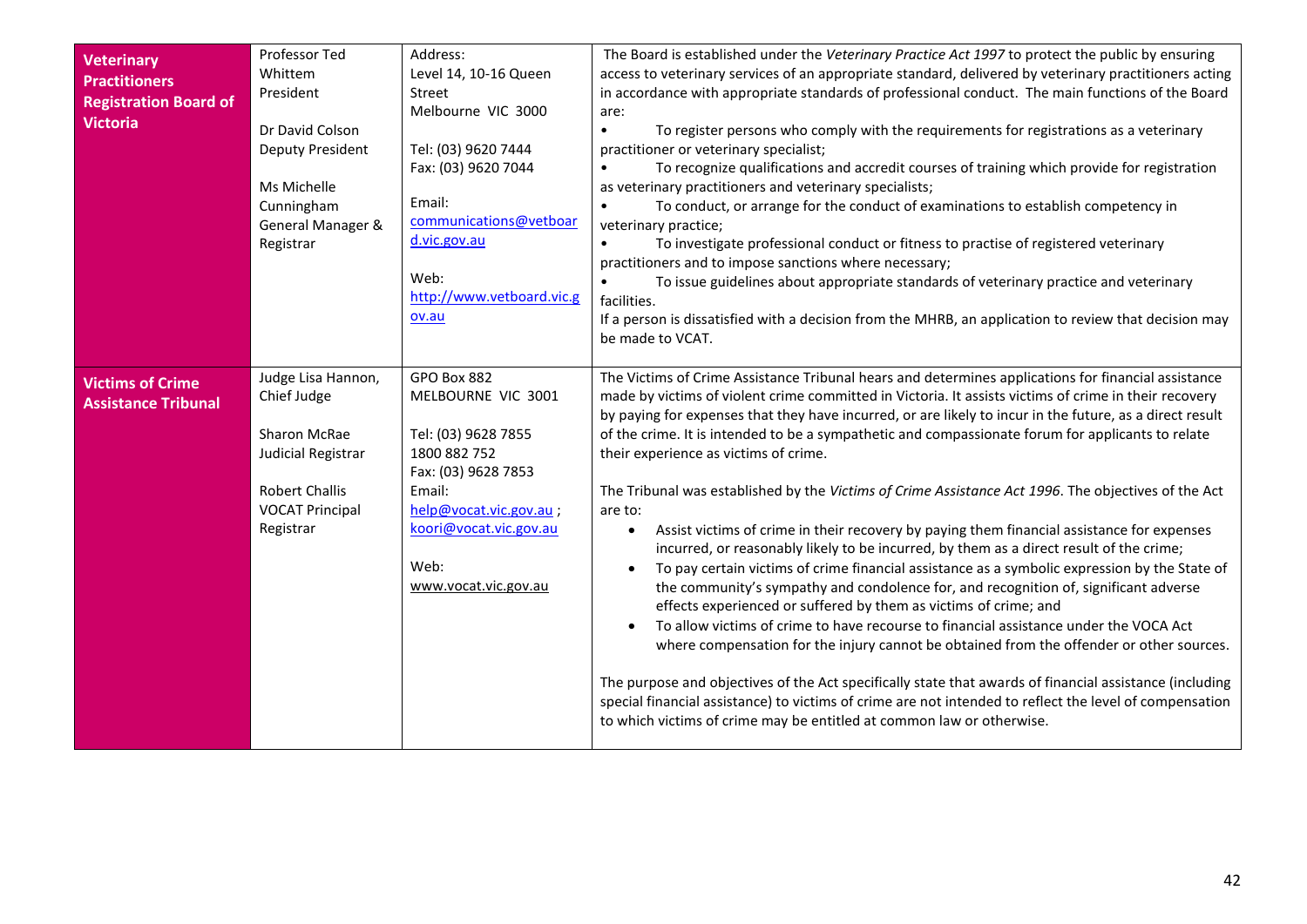| <b>Victorian Civil and</b> | The Hon Justice        | 55 King Street      | The Victorian Civil and Administrative Tribunal (VCAT) is established under the Victorian Civil and |
|----------------------------|------------------------|---------------------|-----------------------------------------------------------------------------------------------------|
| <b>Administrative</b>      | Michelle Quigley       | MELBOURNE VIC 3000  | Administrative Tribunal Act 1998 (Vic) (the Act).                                                   |
| <b>Tribunal</b>            | President              |                     |                                                                                                     |
|                            |                        | <b>GPO Box 5408</b> | VCAT comprises five divisions.                                                                      |
|                            | Ms Mary Amiridis       | MELBOURNE VIC 3001  |                                                                                                     |
|                            | <b>Chief Executive</b> |                     | The Civil Division hears and determines a range of civil disputes relating to:                      |
|                            | Officer                | Tel: 1300 018 228   | consumer matters<br>$\bullet$                                                                       |
|                            |                        | Fax: (03) 9628-9788 | domestic building works<br>$\bullet$                                                                |
|                            | Mr Warwick Mitchell    |                     | legal services<br>$\bullet$                                                                         |
|                            | Executive Director &   | Web:                | owners corporation matters<br>٠                                                                     |
|                            | Registrar              | www.vcat.vic.gov.au | sale and ownership of real property, and<br>$\bullet$                                               |
|                            |                        |                     | use or flow of water between properties.<br>$\bullet$                                               |
|                            |                        |                     | The Administrative Division deals with applications from people seeking review of government and    |
|                            |                        |                     | other bodies' decisions that affect them. These include decisions relating to:                      |
|                            |                        |                     | <b>Transport Accident Commission findings</b><br>$\bullet$                                          |
|                            |                        |                     | State taxation<br>$\bullet$                                                                         |
|                            |                        |                     | business licences and professional registrations<br>$\bullet$                                       |
|                            |                        |                     | Freedom of Information applications<br>$\bullet$<br>WorkSafe assessments, and<br>$\bullet$          |
|                            |                        |                     | disciplinary proceedings across a range of professions and industries.<br>$\bullet$                 |
|                            |                        |                     |                                                                                                     |
|                            |                        |                     | The Human Rights Division deals with matters relating to:                                           |
|                            |                        |                     | guardianship and administration<br>$\bullet$                                                        |
|                            |                        |                     | discrimination                                                                                      |
|                            |                        |                     | equal opportunity                                                                                   |
|                            |                        |                     | racial and religious vilification                                                                   |
|                            |                        |                     | health and information privacy                                                                      |
|                            |                        |                     | the Disability Act 2006 (Vic), and                                                                  |
|                            |                        |                     | decisions made by the Mental Health Review Board.<br>$\bullet$                                      |
|                            |                        |                     | The Residential Tenancies Division deals with matters involving:                                    |
|                            |                        |                     | residential tenants and landlords<br>$\bullet$                                                      |
|                            |                        |                     | rooming house owners and residents                                                                  |
|                            |                        |                     | the Director of Housing and public housing tenants                                                  |
|                            |                        |                     | caravan park owners and residents, and                                                              |
|                            |                        |                     | site tenants and site owners.                                                                       |
|                            |                        |                     | The Planning and Environment Division deals with matters relating to:                               |
|                            |                        |                     | Use and development of land                                                                         |
|                            |                        |                     | Heritage                                                                                            |
|                            |                        |                     | Gaming premises approvals                                                                           |
|                            |                        |                     | Water and EPA licensing and approvals<br>٠                                                          |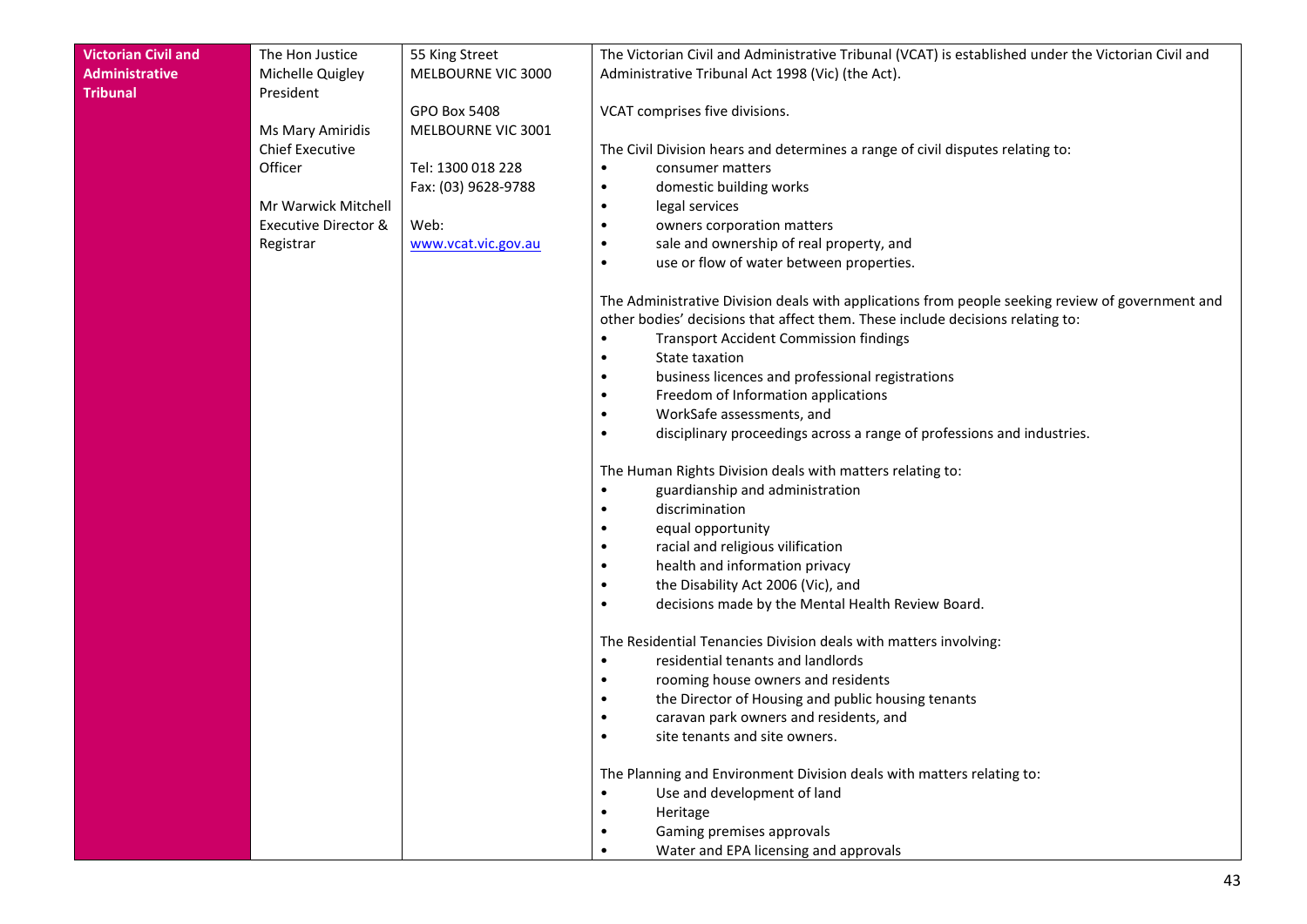<span id="page-43-1"></span><span id="page-43-0"></span>

|                                         |                                                                                                                                                            |                                                                                                                     | Valuation of land<br>$\bullet$                                                                                                                                                                                                                                                                                                                                                                                                                                                                                                                                                                   |
|-----------------------------------------|------------------------------------------------------------------------------------------------------------------------------------------------------------|---------------------------------------------------------------------------------------------------------------------|--------------------------------------------------------------------------------------------------------------------------------------------------------------------------------------------------------------------------------------------------------------------------------------------------------------------------------------------------------------------------------------------------------------------------------------------------------------------------------------------------------------------------------------------------------------------------------------------------|
|                                         |                                                                                                                                                            |                                                                                                                     | Compensation arising from compulsory acquisition of land<br>$\bullet$                                                                                                                                                                                                                                                                                                                                                                                                                                                                                                                            |
| <b>Victorian Gambling</b>               | Ms Fran Thorn                                                                                                                                              | Level 3, 12 Shelley Street                                                                                          | The Victorian Gambling and Casino Control Commission (VGCCC) is the independent                                                                                                                                                                                                                                                                                                                                                                                                                                                                                                                  |
| and Casino Control<br><b>Commission</b> | Chair                                                                                                                                                      | Richmond VIC 3121                                                                                                   | statutory authority that regulates Victoria's gambling and liquor industries.                                                                                                                                                                                                                                                                                                                                                                                                                                                                                                                    |
|                                         | Ms Deirdre<br>O'Donnell PSM<br>Deputy Chair<br>Mr Scott May<br><b>Acting CEO</b><br>James Hibberd<br>Manager,<br>Commission<br>Secretariat and<br>Registry | Tel: 1300 182 457<br>Email:<br>contact@vgccc.vic.gov.au<br>Web:<br>http://www.vgccc.vic.gov.a<br>$u$                | The VGCCC's vision is that Victorians and visitors enjoy safe and responsible gambling and<br>liquor environments.<br>The VGCCC regulates businesses focusing on the people, premises, products and<br>promotions involved in supplying gambling and liquor to ensure the integrity of Victoria's<br>gambling and liquor industries and to minimise harm.<br>The VGCCC minimises harm by:<br>• focusing on types of harm that the VGCCC's statutory powers are best suited to targeting<br>• concentrating efforts on action that businesses and individuals regulated by the VGCCC<br>can take. |
| <b>Victorian Institute of</b>           | Ms Lesley Lamb                                                                                                                                             | PO Box 531 Collins Street                                                                                           | The Victorian Institute of Teaching is a statutory authority for the regulation of the teaching                                                                                                                                                                                                                                                                                                                                                                                                                                                                                                  |
| <b>Teaching</b>                         | Chair<br>West<br>VICTORIA 8007<br>Mr Geoff Coates                                                                                                          | profession in Victoria. It registers teachers working in Victorian government, Catholic and<br>independent schools. |                                                                                                                                                                                                                                                                                                                                                                                                                                                                                                                                                                                                  |
|                                         | Manager                                                                                                                                                    | Level 9, 628 Bourke Street<br>MELBOURNE VIC 3000                                                                    | The Institute is governed by a twelve member Council.                                                                                                                                                                                                                                                                                                                                                                                                                                                                                                                                            |
|                                         | Sonjia Poel,<br><b>Executive Assistant</b>                                                                                                                 | Tel:<br>1300 888 067                                                                                                | The institute investigates and makes findings on instances of serious misconduct, misconduct,<br>serious incompetence or lack of fitness to teach. It does this by:                                                                                                                                                                                                                                                                                                                                                                                                                              |
|                                         | to Ms Lesley Lamb                                                                                                                                          | Email:<br>vit@vit.vic.edu.au                                                                                        | Receiving complaints<br>$\bullet$<br>Receiving notification of action taken by an employer<br>$\bullet$                                                                                                                                                                                                                                                                                                                                                                                                                                                                                          |
|                                         | Mr Peter Corcoran<br>CEO                                                                                                                                   |                                                                                                                     | Receiving notification from a teacher they have been convicted or found guilty of an<br>$\bullet$<br>indictable offence                                                                                                                                                                                                                                                                                                                                                                                                                                                                          |
|                                         |                                                                                                                                                            | Web:                                                                                                                | Investigation<br>$\bullet$<br>Informal hearings<br>$\bullet$                                                                                                                                                                                                                                                                                                                                                                                                                                                                                                                                     |
|                                         |                                                                                                                                                            | www.vit.vic.edu.au                                                                                                  | Formal hearings<br>$\bullet$                                                                                                                                                                                                                                                                                                                                                                                                                                                                                                                                                                     |
|                                         |                                                                                                                                                            |                                                                                                                     | <b>Medical Panel hearings</b><br>$\bullet$                                                                                                                                                                                                                                                                                                                                                                                                                                                                                                                                                       |
|                                         |                                                                                                                                                            |                                                                                                                     | If a person is dissatisfied with a decision from the MHRB, an application to review that decision may<br>be made to VCAT.                                                                                                                                                                                                                                                                                                                                                                                                                                                                        |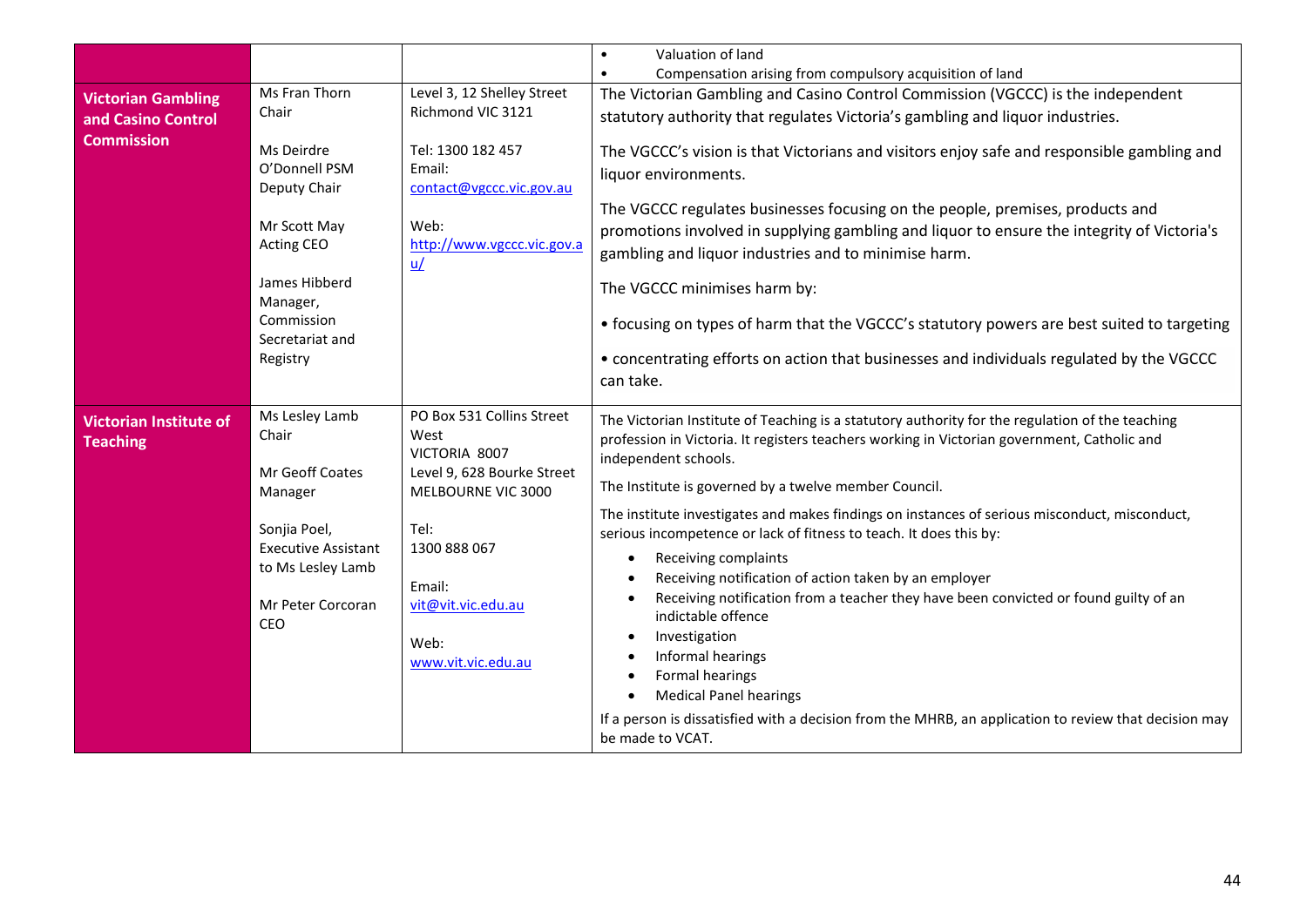<span id="page-44-0"></span>

| <b>Victorian Mining</b><br><b>Warden</b> | Mr Edward de Zilwa<br>Mining Warden<br>Cassandra Morton<br>Registrar | Victorian Mining Warden's<br>Office<br>Level 16, 121 Exhibition St,<br>Melbourne VIC 3000<br>Tel: (03) 8392 2218<br>Fax: (03) 9092 2066<br>Email:<br>miningwarden@miningwar<br>den.vic.gov.au | There are three functions conferred by the Mineral Resources (Sustainable Development) Act 1990<br>on a mining warden:<br>1. When a dispute has been referred to a mining warden under section 97 (1) of the Act, the mining<br>warden must investigate the dispute, attempt to settle, or arbitrate in relation to, the matter in<br>dispute and, where appropriate, make recommendations to the Minister concerning those matters.<br>When performing the section 97 function, a mining warden may ask parties to first participate in<br>mediation. If it appears settlement is not possible, the mining warden will proceed to arbitration if<br>the circumstances indicate that course is a realistic one to pursue. |
|------------------------------------------|----------------------------------------------------------------------|-----------------------------------------------------------------------------------------------------------------------------------------------------------------------------------------------|---------------------------------------------------------------------------------------------------------------------------------------------------------------------------------------------------------------------------------------------------------------------------------------------------------------------------------------------------------------------------------------------------------------------------------------------------------------------------------------------------------------------------------------------------------------------------------------------------------------------------------------------------------------------------------------------------------------------------|
|                                          |                                                                      | http://earthresources.vic.g<br>ov.au/about-<br>us/legislation/mining-                                                                                                                         | 2. The Minister or the Department Head may under section 98 of the Act refer a matter to a mining<br>warden for investigation, report and recommendation.                                                                                                                                                                                                                                                                                                                                                                                                                                                                                                                                                                 |
|                                          |                                                                      | <u>warden</u>                                                                                                                                                                                 | 3. Under section 25A of the Act certain applications for waiver of an exploration licence holder's<br>consent must be referred by the Minister to a mining warden for a recommendation as to whether<br>a waiver should be granted.                                                                                                                                                                                                                                                                                                                                                                                                                                                                                       |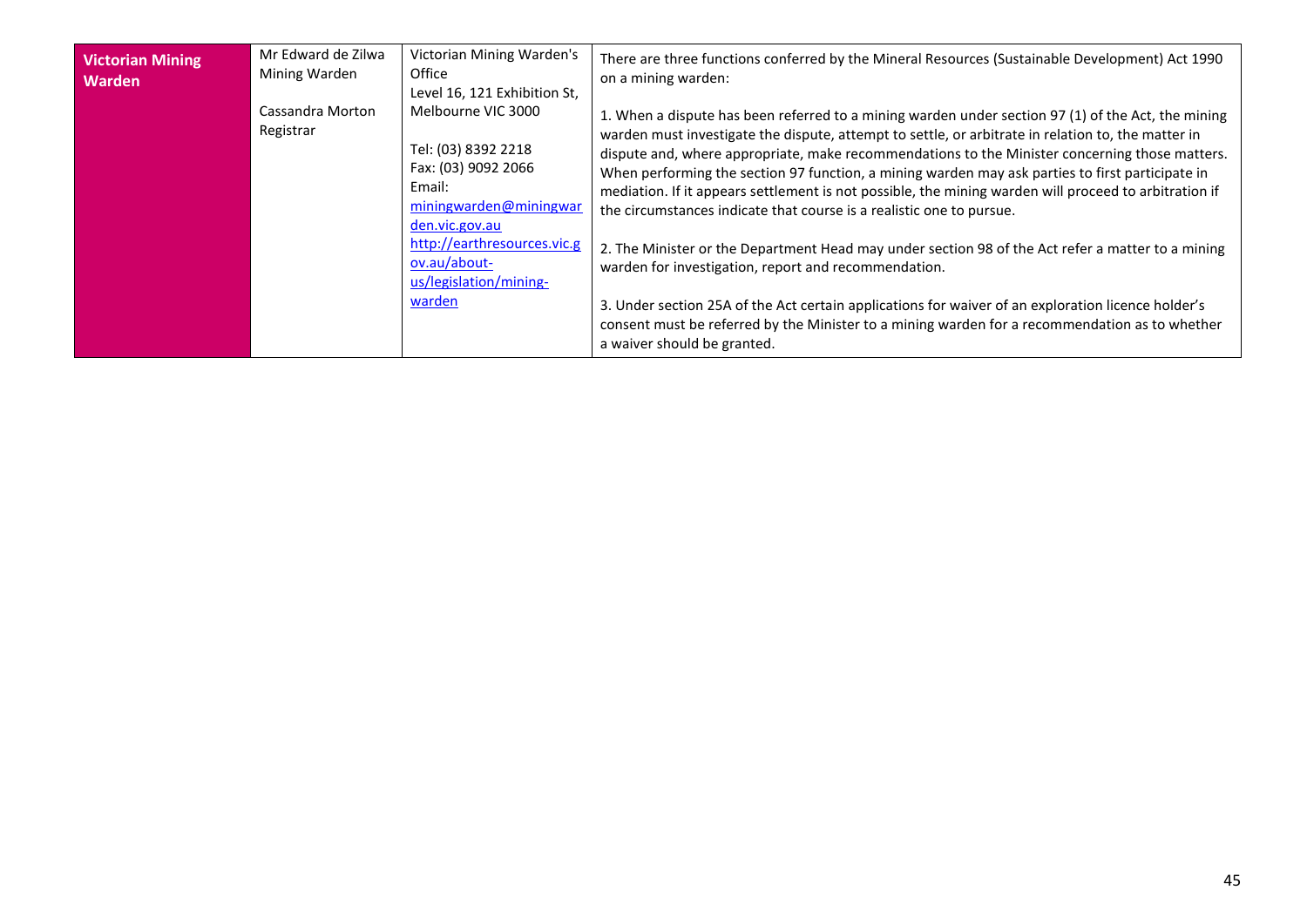<span id="page-45-2"></span><span id="page-45-1"></span><span id="page-45-0"></span>

| <b>Western Australian (WA)Tribunals</b>                |                                                                                                                                                                                               |                                                                                                                                                                                                                                |                                                                                                                                                                                                                                                                                                                                                                                                                                                                                                                                                                                                                                                                                                                                                                                                                                                                                          |
|--------------------------------------------------------|-----------------------------------------------------------------------------------------------------------------------------------------------------------------------------------------------|--------------------------------------------------------------------------------------------------------------------------------------------------------------------------------------------------------------------------------|------------------------------------------------------------------------------------------------------------------------------------------------------------------------------------------------------------------------------------------------------------------------------------------------------------------------------------------------------------------------------------------------------------------------------------------------------------------------------------------------------------------------------------------------------------------------------------------------------------------------------------------------------------------------------------------------------------------------------------------------------------------------------------------------------------------------------------------------------------------------------------------|
| <b>Corruption and Crime</b><br><b>Commission of WA</b> | Mr David Scott Ellis,<br><b>Acting Commissioner</b><br>Mr Ray Warnes,<br><b>Chief Executive Officer</b><br>Ms Wendy Endebrock-<br>Brown,<br><b>Director Legal Services</b>                    | PO Box 330 NORTHBRIDGE<br>POST SHOP WA 6865<br>T: 1800 809 000/(08) 9215<br>4888 F: (08) 9215 4884<br>E: info@ccc.wa.gov.au<br>http://www.ccc.wa.gov.au                                                                        | The CCC was set up to help public sector authorities minimise and manage misconduct and, in<br>doing so improve the integrity of the public sector. The CCC may also assist WA Police to<br>reduce the incidence of and combat organised crime by authorising the use of investigative<br>powers not ordinarily available to the police. On 1 July 2015 the CCM Act came into force. It<br>separates serious and minor misconduct and changes the reporting requirements regarding<br>misconduct.                                                                                                                                                                                                                                                                                                                                                                                        |
| <b>Criminal Injuries</b><br><b>Compensation</b>        | Ms Charmaine Holyoak-<br>Roberts<br><b>Chief Assessor</b><br>Mr Jay Weir<br><b>Acting Executive</b><br>Assistant<br>Assessors:<br>Mr Robert Guthrie<br>Ms Renea Capararo<br>Ms Karina Hafford | Level 10, Golden Square,<br>32 St Georges Terrace<br>Perth WA 6000<br>Phone: 08-9425 3250<br>Fax: 08 9425 3271<br>criminal.injuries@justice.<br>wa.gov.au<br>Web:<br>www.victimsofcrime.wa.g<br>ov.au<br>www.justice.wa.gov.au | Victims of crime can be compensated for injuries, in accordance with the Criminal Injuries<br>Compensation Act 2003. Compensation can be sought for an incident reported to the police<br>regardless of whether a person has been identified, charged or convicted of the offence.<br>Compensation can be awarded for suffering bodily harm, mental or nervous shock, or<br>pregnancy, resulting from an offence. Compensation may cover:<br>pain and suffering<br>$\bullet$<br>loss of enjoyment of life<br>loss of income<br>$\bullet$<br>medical expenses<br>$\bullet$<br>other incidental expenses, such as travel for medical treatment or damage of clothing.<br>$\bullet$<br>Applications are made and referred to an assessor who may require the victim to attend a<br>hearing.<br>If an applicant is dissatisfied with the assessment an appeal is made to the District Court. |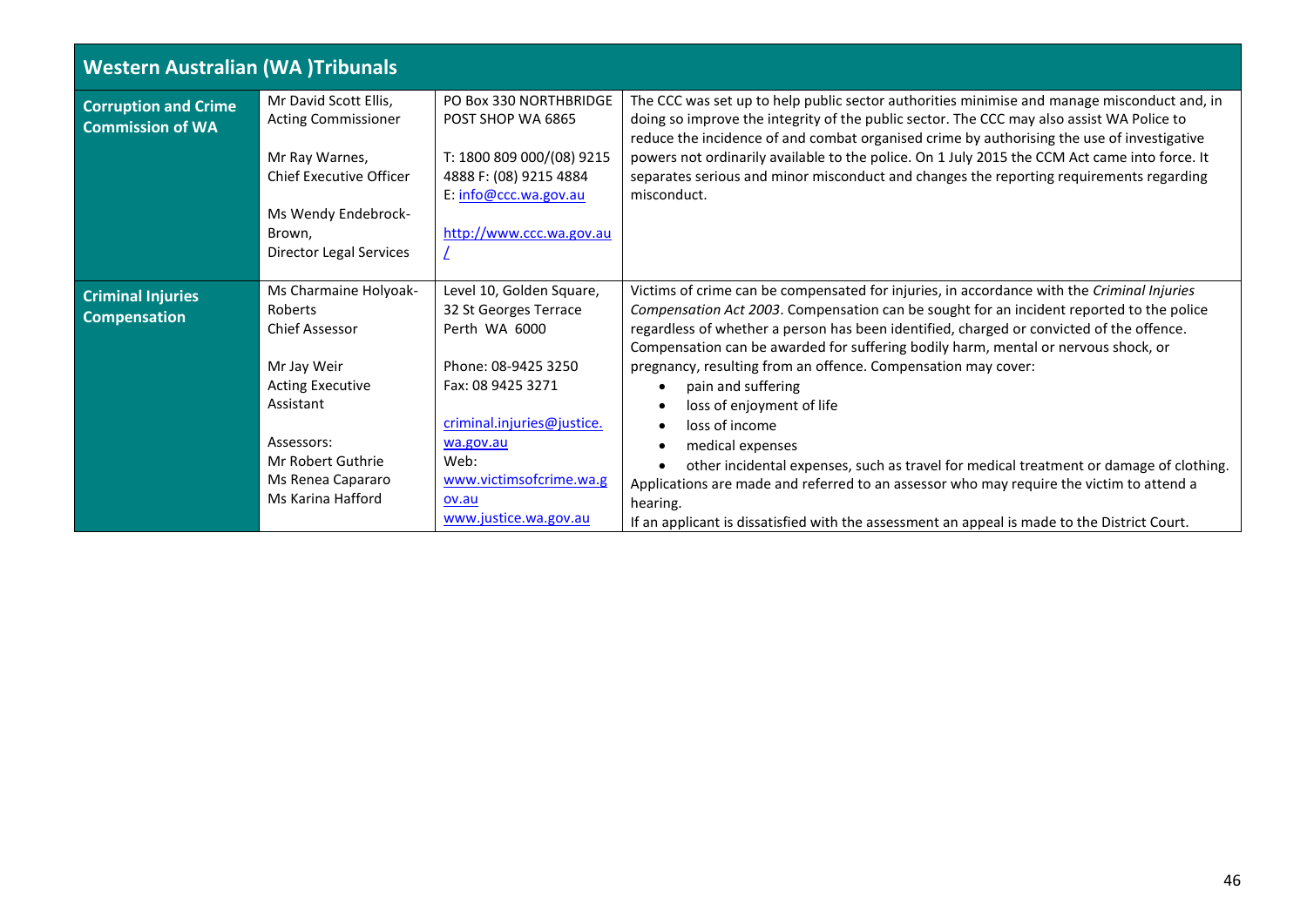<span id="page-46-1"></span><span id="page-46-0"></span>

| <b>Department of Mines,</b><br><b>Industry Regulation &amp;</b><br><b>Safety</b> | Mr Peter Gow<br><b>Executive Director</b><br><b>Building Commission</b><br>Division<br>TBA, Executive Director<br><b>Building and</b><br><b>Construction Code</b><br><b>Monitoring Unit</b><br>Mr Dave Hillyard<br><b>Acting Executive Director</b><br><b>Consumer Protection</b><br>Division<br>Mr Ken Bowron<br><b>Executive Director</b><br><b>Energy Safety Division</b><br>Ms Sandy Newby Acting<br><b>Executive Director</b><br>Labour Relations<br>Industry and Innovation<br><b>Division</b> | Level 5,<br>The West Centre<br>1260 Hay Street<br>West Perth<br>Locked Bag 14<br>Cloisters Square WA 6850<br>Tel:1300 13 62 37<br>https://www.dmirs.wa.go<br>v.au/<br>Email:<br>online@commerce.wa.gov<br>$au$<br>http://www.commerce.wa<br>.gov.au | Formerly the Building Tribunal, the Building Commission has powers to deal with:<br>Complaints about the quality of building, painting, plumbing and design certification<br>(decisions may be reviewed by SAT)<br>Complaints under a home building work contract (decisions may be reviewed by SAT)<br>Payment disputes in relation to construction contracts between owners, building and<br>subcontractors (not 'appealable')<br>Dividing fences disputes ('appeals' heard in the Magistrates Court)<br>Note that 'Complex or intractable disputes are referred to the SAT for determination' and<br>complaints of a disciplinary nature are referred to the Building Services Board.<br>The Consumer Protection Division among other things helps consumers resolve disputes with<br>traders, investigates complaints about unfair trading practices, prosecutes unscrupulous<br>traders.<br>The Energy Safety Division enforces safety and technical standards of electricity and gas<br>networks licenses contractors and carries out accident investigations.<br>The Labour Relations Division amongst other things investigates complaints from employees<br>about breaches of State awards agreements and industrial awards.<br>The Worksafe Division amongst other things enforces occupational safety and health law and<br>assists with the resolution of issues in workplaces. |
|----------------------------------------------------------------------------------|------------------------------------------------------------------------------------------------------------------------------------------------------------------------------------------------------------------------------------------------------------------------------------------------------------------------------------------------------------------------------------------------------------------------------------------------------------------------------------------------------|-----------------------------------------------------------------------------------------------------------------------------------------------------------------------------------------------------------------------------------------------------|---------------------------------------------------------------------------------------------------------------------------------------------------------------------------------------------------------------------------------------------------------------------------------------------------------------------------------------------------------------------------------------------------------------------------------------------------------------------------------------------------------------------------------------------------------------------------------------------------------------------------------------------------------------------------------------------------------------------------------------------------------------------------------------------------------------------------------------------------------------------------------------------------------------------------------------------------------------------------------------------------------------------------------------------------------------------------------------------------------------------------------------------------------------------------------------------------------------------------------------------------------------------------------------------------------------------------------------------------------------------------------------------|
|                                                                                  | Mr Ian Munns<br><b>Executive Director</b><br><b>Worksafe Division</b>                                                                                                                                                                                                                                                                                                                                                                                                                                |                                                                                                                                                                                                                                                     |                                                                                                                                                                                                                                                                                                                                                                                                                                                                                                                                                                                                                                                                                                                                                                                                                                                                                                                                                                                                                                                                                                                                                                                                                                                                                                                                                                                             |
| <b>Gender Reassignment</b><br><b>Board of WA</b>                                 | Magistrate<br>Patrick Hogan,<br>President<br>Peter Sermon<br><b>Manager Business</b><br>Support, State<br>Administrative Tribunal                                                                                                                                                                                                                                                                                                                                                                    | Department of Justice,<br>PO Box U1991,<br>PERTH WA 6845<br>T: (08) 9219 3020<br>info@sat.justice.wa.gov.a<br>$u$<br>http://www.courts.dotag.<br>wa.gov.au/G/gender reas<br>signment board.aspx?uid<br>$= 6643 - 8838 - 3393 - 5872$                | The Gender Reassignment Board deals with matters relating to a person's reassigned gender<br>under the Gender Reassignment Act.<br>A person who has undergone gender reassignment and wishes to have their new gender legally<br>recognised can apply for a Recognition Certificate for an Adult.<br>A guardian of a child who has undergone gender reassignment and wishes to have the child's<br>new gender legally recognised can apply for a Recognition Certificate for a Child.<br>Applications for certificates are to be made to the Gender Reassignment Board.                                                                                                                                                                                                                                                                                                                                                                                                                                                                                                                                                                                                                                                                                                                                                                                                                     |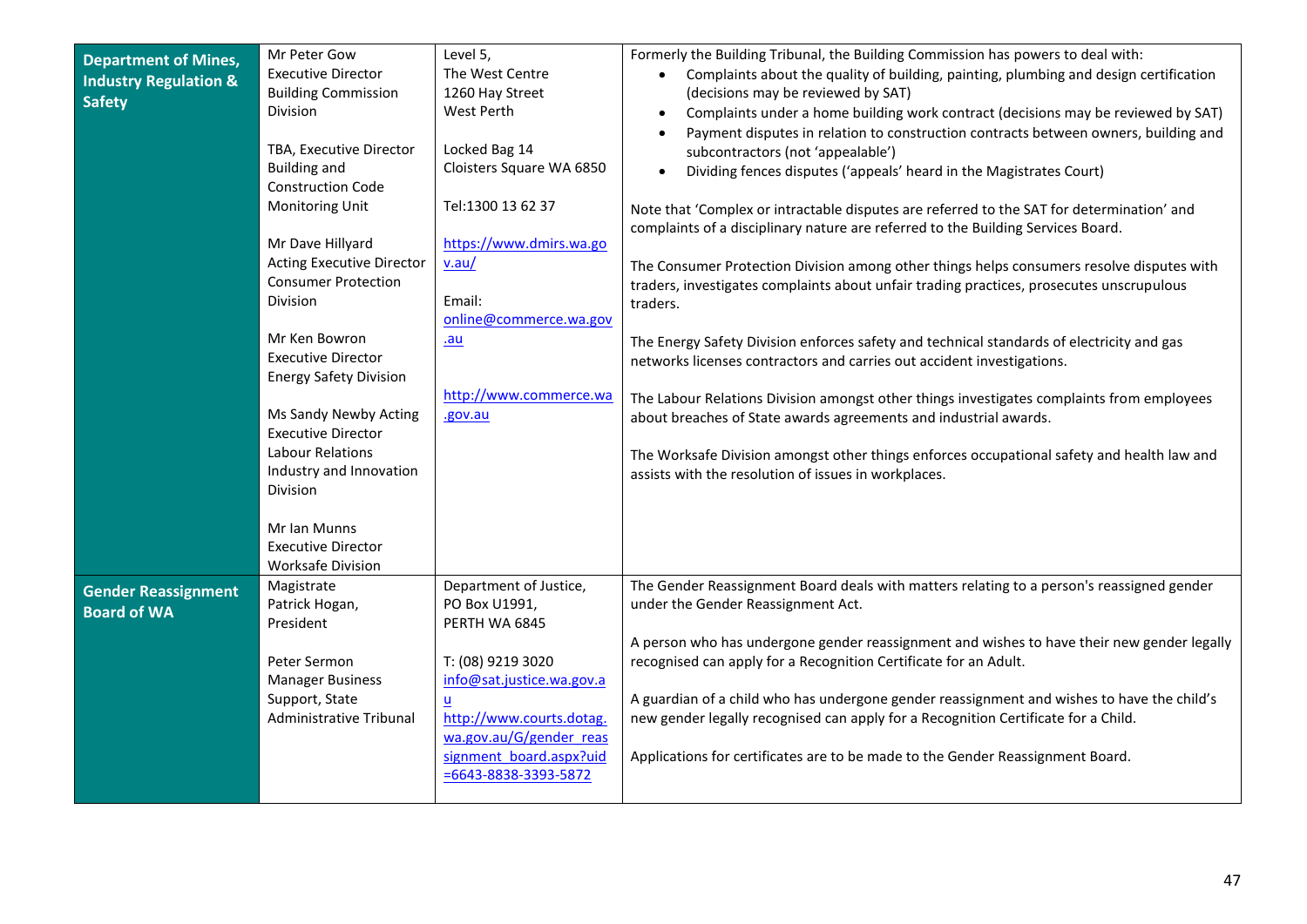<span id="page-47-2"></span><span id="page-47-1"></span><span id="page-47-0"></span>

| <b>Liquor Commission of</b><br><b>Western Australia</b><br>(Department of Local<br><b>Government, Sport and</b><br><b>Cultural Industries)</b> | Mr Seamus Rafferty<br>Chairperson<br>Seema Saxena<br>Executive Officer &<br>Registrar                                                                          | 140 William St<br>Perth WA 6849<br>PO Box 6119<br>PERTH WA 6892<br>T: (08) 6551 4880<br>F: (08) 9492 9711<br>E:<br>executive@liquorcommissi<br>on.wa.gov.au<br>http://www.liquorcommis<br>sion.wa.gov.au/  | The Liquor Commission is established under section 8 of the Liquor Control Act 1988 to provide<br>a flexible system with as little formality and technicality as practicable. The Commission came<br>into effect on 7 May, 2007 to replace the Liquor Licensing Court which was established in 1988.                                                                                                                                                                                                                                   |
|------------------------------------------------------------------------------------------------------------------------------------------------|----------------------------------------------------------------------------------------------------------------------------------------------------------------|------------------------------------------------------------------------------------------------------------------------------------------------------------------------------------------------------------|----------------------------------------------------------------------------------------------------------------------------------------------------------------------------------------------------------------------------------------------------------------------------------------------------------------------------------------------------------------------------------------------------------------------------------------------------------------------------------------------------------------------------------------|
| <b>Mental Health Tribunal</b>                                                                                                                  | Mr Karen Whitney<br>President<br>Ms Olivia Baker<br><b>Executive Assistant</b><br>Ms Jeanene Rodrigues-<br>Smith<br>Registrar/Manager                          | PO Box Z5272 (Albert<br>Facey House at 469<br>Wellington St, Perth WA<br>6000)<br>Perth St Georges Tce<br>WA 6831<br>Tel: (08) 6553 0060<br>Email:<br>Registrar@mht.wa.gov.au<br>Web:<br>www.mht.wa.gov.au | The Mental Health Tribunal is an independent decision-making body established by the Mental<br>Health Act 2014 (WA) to safeguard the rights of involuntary patients in Western Australia.<br>The Tribunal replaced the Mental Health Review Board, which operated in Western Australia<br>from December 1997 to November 2015.                                                                                                                                                                                                         |
| <b>Office of the</b><br><b>Information</b><br><b>Commissioner</b>                                                                              | Ms Catherine Fletcher<br>A/Information<br>Commissioner<br>Michelle Fitzgerald<br><b>Executive Officer</b><br>Ms Catherine Coombs,<br>A/Principal Legal Officer | Albert Facey House,<br>469 Wellington Street<br>PERTH WA 6000<br>T: (08) 6551 7888/1800<br>621 244<br>F: (08) 6551 7889<br>E: info@foi.wa.gov.au<br>www.oic.wa.gov.au/                                     | The Information Commissioner is an independent officer who reports directly to<br>Parliament. The position is established by the Freedom of Information Act 1992 (the FOI Act)<br>and is supported by staff of the Office of the Information Commissioner (the OIC). The main<br>function of the Information Commissioner is to, in response to complaints by applicants,<br>provide independent external review of decisions made by agencies on access applications and<br>requests to amend personal information under the FOI Act. |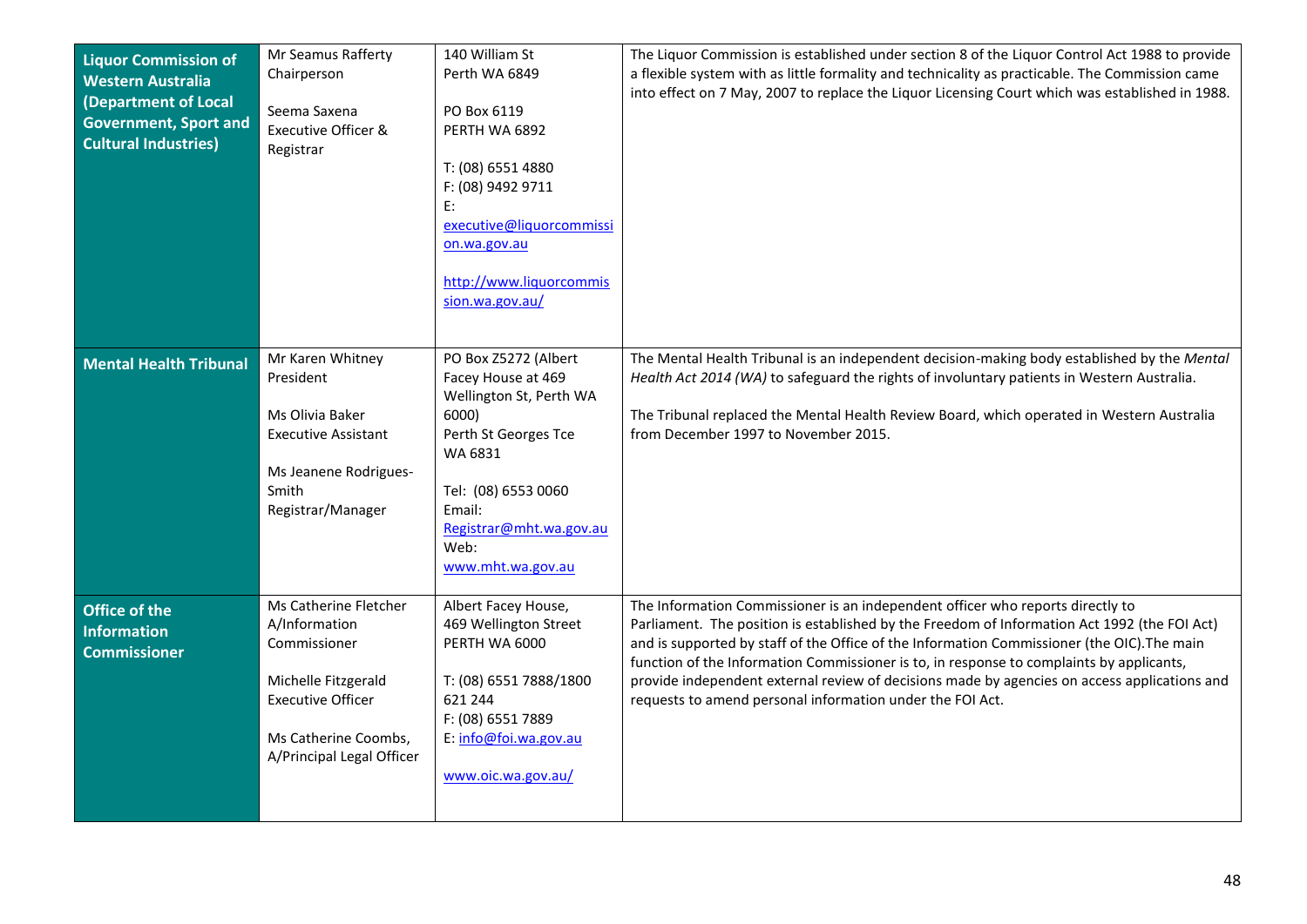<span id="page-48-1"></span><span id="page-48-0"></span>

| <b>Ombudsman Western</b><br><b>Australia</b> | Mr Chris Field,<br>Ombudsman<br>Mary White,<br>Deputy Ombudsman<br>Nicola Jamieson,<br><b>Executive Officer</b> | PO Box Z5386<br><b>St Georges Terrace</b><br>PERTH WA 6831<br>Ph: (08) 9220 7555<br>1800 117 000<br>Fax: (08) 9220 7500                                                                                                                                                   | The Ombudsman serves Parliament and Western Australians by investigating and resolving<br>complaints about the decision making of government agencies, local governments and<br>universities, undertaking own motion investigations, reviewing child deaths and family and<br>domestic violence fatalities and other functions, including monitoring and inspecting the use of<br>certain powers by government agencies. The Ombudsman is an officer of the Parliament,<br>independent of the government of the day and acts impartially and fairly in all of its work. Our<br>services are free and available to everyone. (Parliamentary Commissioner Act 1971)                                                                                                                                                                                                                                                                                                                                                                                                                                                                                                                                                                                                                                                                                                                                                                                                                                                                                                         |
|----------------------------------------------|-----------------------------------------------------------------------------------------------------------------|---------------------------------------------------------------------------------------------------------------------------------------------------------------------------------------------------------------------------------------------------------------------------|---------------------------------------------------------------------------------------------------------------------------------------------------------------------------------------------------------------------------------------------------------------------------------------------------------------------------------------------------------------------------------------------------------------------------------------------------------------------------------------------------------------------------------------------------------------------------------------------------------------------------------------------------------------------------------------------------------------------------------------------------------------------------------------------------------------------------------------------------------------------------------------------------------------------------------------------------------------------------------------------------------------------------------------------------------------------------------------------------------------------------------------------------------------------------------------------------------------------------------------------------------------------------------------------------------------------------------------------------------------------------------------------------------------------------------------------------------------------------------------------------------------------------------------------------------------------------|
|                                              |                                                                                                                 | mail@ombudsman.wa.gov<br>.au<br>http://www.ombudsman.<br>wa.gov.au/                                                                                                                                                                                                       |                                                                                                                                                                                                                                                                                                                                                                                                                                                                                                                                                                                                                                                                                                                                                                                                                                                                                                                                                                                                                                                                                                                                                                                                                                                                                                                                                                                                                                                                                                                                                                           |
| <b>Prisoners Review</b><br><b>Board</b>      | Chairperson TBA<br>Allan Fenbury<br>Chairperson, Supervised<br>Release Review Board                             | Dept. of Justice, GPO Box<br>C127, PERTH WA 6839<br>P: 08-9423 8700<br>F: 08-9423 8753<br>E:<br>prisonersreviewboard@ju<br>stice.wa.gov.au<br>srrb@justice.wa.gov.au<br>www.justice.wa.gov.au/srr<br>b/<br>www.prisonersreviewboar<br>d.wa.gov.au/<br>www.miarb.wa.gov.au | The Magistrates Courts and Tribunals directorate within the Department of the Attorney<br>General provides joint administrative support to the Prisoners Review Board, the Supervised<br>Release Review Board and the Mentally Impaired Accused Review Board.<br>The Prisoners Review Board (previously the Parole Board) was established on 28 January 2007.<br>It has authority to grant, defer or refuse parole, taking into account factors affecting the<br>offender, victims of crime and, most importantly, the safety of the community.<br>The Supervised Release Review Board (the Board) is responsible for determining the suitability<br>of juvenile offenders (young offenders) for release from detention into the community on a<br>Supervised Release Order (SRO) and to impose the conditions of that Order. Juvenile offenders<br>are required to be considered by the Board prior to their Earliest Release Date (ERD) which,<br>pursuant to the Young Offenders Act 1994, is usually halfway through the period of detention<br>imposed by the Court, unless ordered to occur earlier.<br>The Mentally Impaired Accused Review Board (the Board) is established under section 41 of<br>the Criminal Law (Mentally Impaired Accused) Act 1996 (WA) (the Act) and is governed by the<br>provisions contained within it. The Act relates to criminal proceedings involving intellectually<br>impaired or mentally ill people who are charged with offences and subsequently found unfit to<br>stand trial or acquitted by reason of unsoundness of mind. |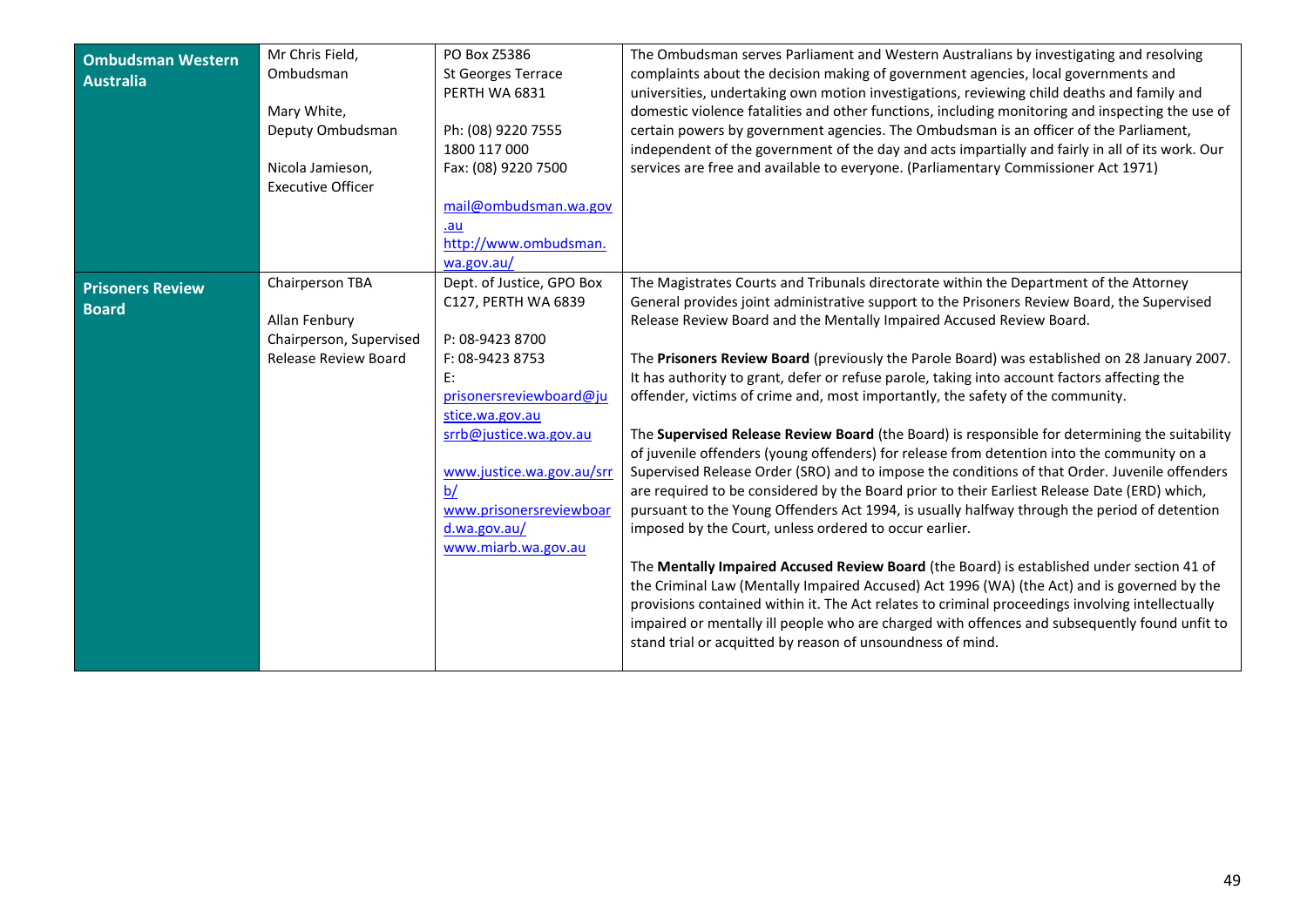<span id="page-49-1"></span><span id="page-49-0"></span>

| <b>Racing Penalties</b><br><b>Appeal Tribunal of WA</b><br>(Department of Local<br><b>Government, Sport and</b><br><b>Cultural Industries)</b> | Ms Karen Farley SC<br>Chairperson<br>Ms Susan Millie<br><b>Acting Registrar</b>                                                                                                                                        | 140 William Street<br>PERTH WA 6849<br>PO Box 6119<br>EAST PERTH WA 6892<br>Phone: (08) 6551 4880<br>Fax: (08) 9492 9711<br>registrar@rpat.wa.gov.au;<br>susan.millie@dlgsc.wa.gov<br><u>.au</u><br>http://www.rpat.wa.gov.a<br>$u$                            | Racing Penalties Appeal Tribunal ('RPAT') was created to maintain industry confidence in the<br>enforcement of the various racing rules by providing the racing industry with an impartial<br>judicial forum to hear appeals against penalties imposed in disciplinary proceedings arising<br>from or in relation to the conduct of greyhound racing, horse racing and harness racing. RPAT<br>was formed by enactment of the WA Racing Penalties (Appeal) Act in 1990 which came into<br>operation in 1991.RPAT is responsible for hearing and determining appeals against penalties<br>imposed in disciplinary proceedings arising from, or in relation to, the conduct of: Greyhound<br>racing, Horse racing and Harness racing.                                                                                                                                                                                                                                                                                                                                                                                                                                                                                                                                                                                                                                                                                                                                                                                                                                                                                                                                                                                                                                                                                                                                    |
|------------------------------------------------------------------------------------------------------------------------------------------------|------------------------------------------------------------------------------------------------------------------------------------------------------------------------------------------------------------------------|----------------------------------------------------------------------------------------------------------------------------------------------------------------------------------------------------------------------------------------------------------------|------------------------------------------------------------------------------------------------------------------------------------------------------------------------------------------------------------------------------------------------------------------------------------------------------------------------------------------------------------------------------------------------------------------------------------------------------------------------------------------------------------------------------------------------------------------------------------------------------------------------------------------------------------------------------------------------------------------------------------------------------------------------------------------------------------------------------------------------------------------------------------------------------------------------------------------------------------------------------------------------------------------------------------------------------------------------------------------------------------------------------------------------------------------------------------------------------------------------------------------------------------------------------------------------------------------------------------------------------------------------------------------------------------------------------------------------------------------------------------------------------------------------------------------------------------------------------------------------------------------------------------------------------------------------------------------------------------------------------------------------------------------------------------------------------------------------------------------------------------------------|
| <b>State Administrative</b><br><b>Tribunal</b>                                                                                                 | Justice Janine Pritchard<br>President<br>Ms Kathleen Halden<br><b>Executive Manager</b><br>Ms Kelly Merrin<br>Resource &<br><b>Administration Officer</b><br>Ms Annika Van Der<br>Heyden<br><b>Executive Secretary</b> | Address:<br>Level 6, 565 Hay Street<br>PERTH WA 6000<br>Mail:<br>GPO Box U1991<br>PERTH WA 6848<br>Email:<br>sat@justice.wa.gov.au<br>Tel: (08) 9219 3111<br>1300 306 017<br>Fax: (08) 9325 5099<br>sat@justice.wa.gov.au<br>Web:<br>www.sat.justice.wa.gov.au | The State Administrative Tribunal (SAT) is an independent body that makes and reviews a<br>range of administrative decisions. These range from reviews of multi-million dollar tax<br>judgments and dog destruction orders to disciplinary proceedings, guardianship questions and<br>town planning and compensation issues.<br>SAT receives its power to hear matters from a large number of different pieces of legislation -<br>such as the Guardianship and Administration Act 1990, or the Planning and Development Act<br>2005. Before SAT was established, these were heard by many different government bodies,<br>and SAT was established to make the legal process more efficient, flexible, and informal for<br>parties.<br>SAT's approach is informal, flexible and transparent. SAT:<br>aims to make the correct or preferable decision based on the merits of each<br>$\bullet$<br>application;<br>is not a court and, therefore, strict rules of evidence do not apply;<br>encourages the resolution of disputes through mediation;<br>allows parties to be represented by a lawyer, a person with relevant experience or by<br>themselves;<br>holds hearings in public in most cases; and<br>$\bullet$<br>provides reasons for all decisions and publishes most decisions on its website.<br>SAT's objectives are set out in the State Administrative Tribunal Act 2004.<br>The main objectives of SAT in dealing with matters within its jurisdiction are:<br>• To achieve the resolution of questions, complaints or disputes, and make or review<br>decisions, fairly and according to the substantial merits of the case;<br>To act as speedily and with as little formality and technicality as is practicable, and<br>$\bullet$<br>minimise the costs to parties; and<br>To make appropriate use of the knowledge and experience of SAT members. |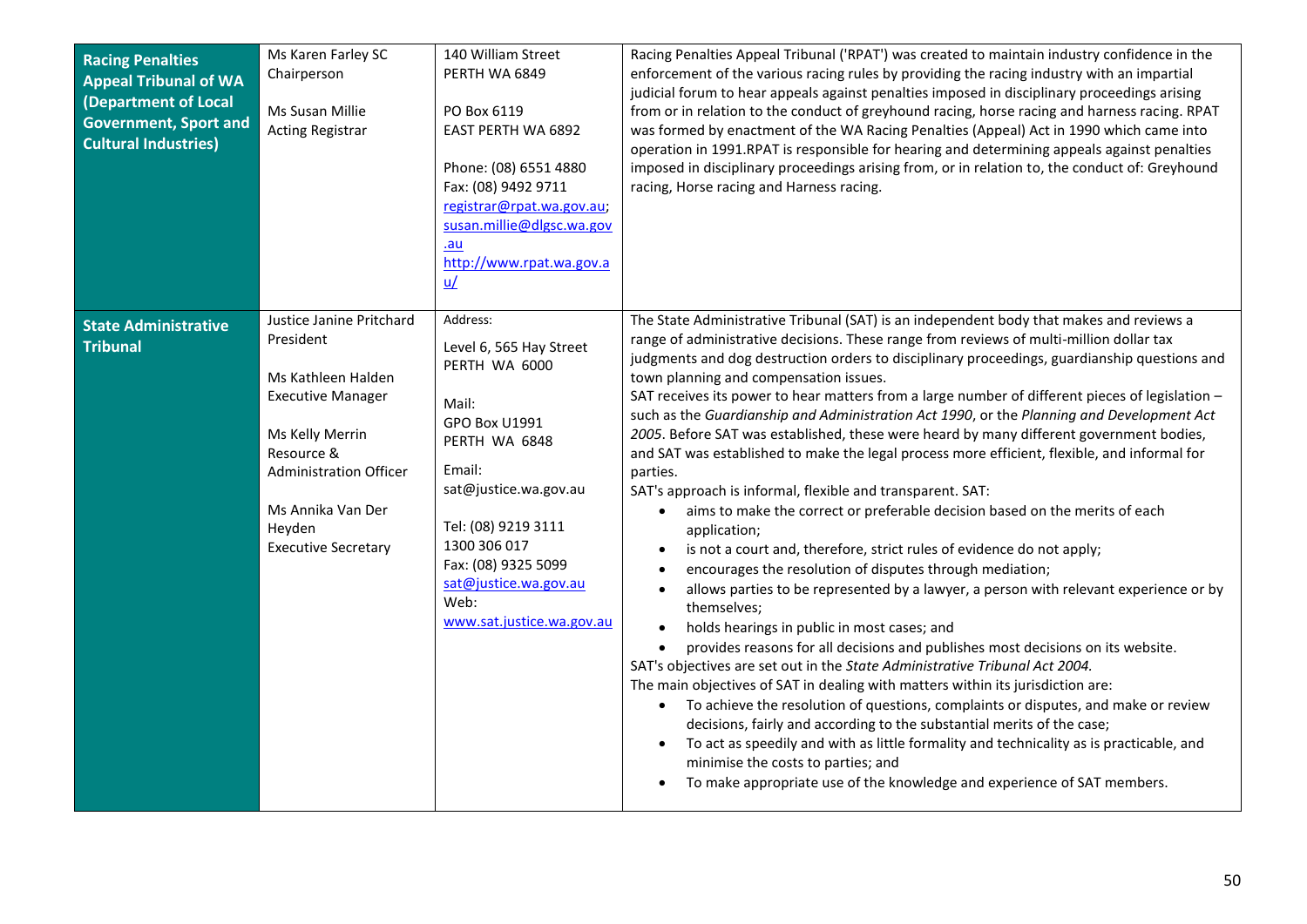<span id="page-50-1"></span><span id="page-50-0"></span>

| <b>Teacher Registration</b><br><b>Board of WA</b>                             | <b>Ms Margaret Collins</b><br>Chairperson<br>Mr Ron Dullard<br>Deputy Chairperson                                                               | Unit 4, 398 Great Eastern<br>Highway<br>ASCOT WA 6104<br>PO Box 1416<br><b>OSBORNE PARK DC</b><br>WA 6916<br>Tel: (08) 9230 0600<br>1300 652 911<br>Fax: (08) 9230 0650<br>Email:<br>info@trb.wa.gov.au<br>Web:<br>www.trb.wa.gov.au | The Teacher Registration Board of Western Australia came into operation on 7 December 2012<br>as the body responsible for registration of teachers in Western Australia. The Board's role is<br>determined by the Teacher Registration Act 2012.<br>The TRBWA administers the disciplinary and impairment review processes for teachers.<br>Each disciplinary committee must include a lawyer, a registered teacher and a Board member.<br>Each impairment review committee must include a doctor, a registered teach and a Board<br>member.<br>The disciplinary committee, having undertaken a preliminary assessment, can take one of a<br>range of actions including<br>If the disciplinary committee and the teacher agree to deal with a matter by inquiry, the<br>teacher is entitled, subject to restrictions in some cases, to<br>call and give evidence<br>examine and cross-examine witnesses<br>make submissions and<br>be represented.<br>Some matters can be referred by the committees to the SAT and there are 'appeals' of certain<br>orders to SAT. |
|-------------------------------------------------------------------------------|-------------------------------------------------------------------------------------------------------------------------------------------------|--------------------------------------------------------------------------------------------------------------------------------------------------------------------------------------------------------------------------------------|----------------------------------------------------------------------------------------------------------------------------------------------------------------------------------------------------------------------------------------------------------------------------------------------------------------------------------------------------------------------------------------------------------------------------------------------------------------------------------------------------------------------------------------------------------------------------------------------------------------------------------------------------------------------------------------------------------------------------------------------------------------------------------------------------------------------------------------------------------------------------------------------------------------------------------------------------------------------------------------------------------------------------------------------------------------------|
| <b>Western Australian</b><br><b>Industrial Relations</b><br><b>Commission</b> | <b>Chief Commissioner</b><br>Stephen Kenner<br><b>Presiding Officer</b><br>Ms Susan Bastian<br>Registrar<br>Ms Kendra Hagan<br>Deputy Registrar | Level 17, 111 St Georges<br>Terrace<br>PERTH WA 6000<br>T: (08) 9420 4444/1800<br>624 263<br>F: (08) 9420 4500<br>E:<br>Registry@wairc.wa.gov.au<br>corporateservices@wairc.<br>wa.gov.au<br>www.wairc.wa.gov.au                     | The Western Australian Industrial Relations Commission is established under the Industrial<br>Relations Act (1979) and resolves disputes about industrial relations matters.                                                                                                                                                                                                                                                                                                                                                                                                                                                                                                                                                                                                                                                                                                                                                                                                                                                                                         |